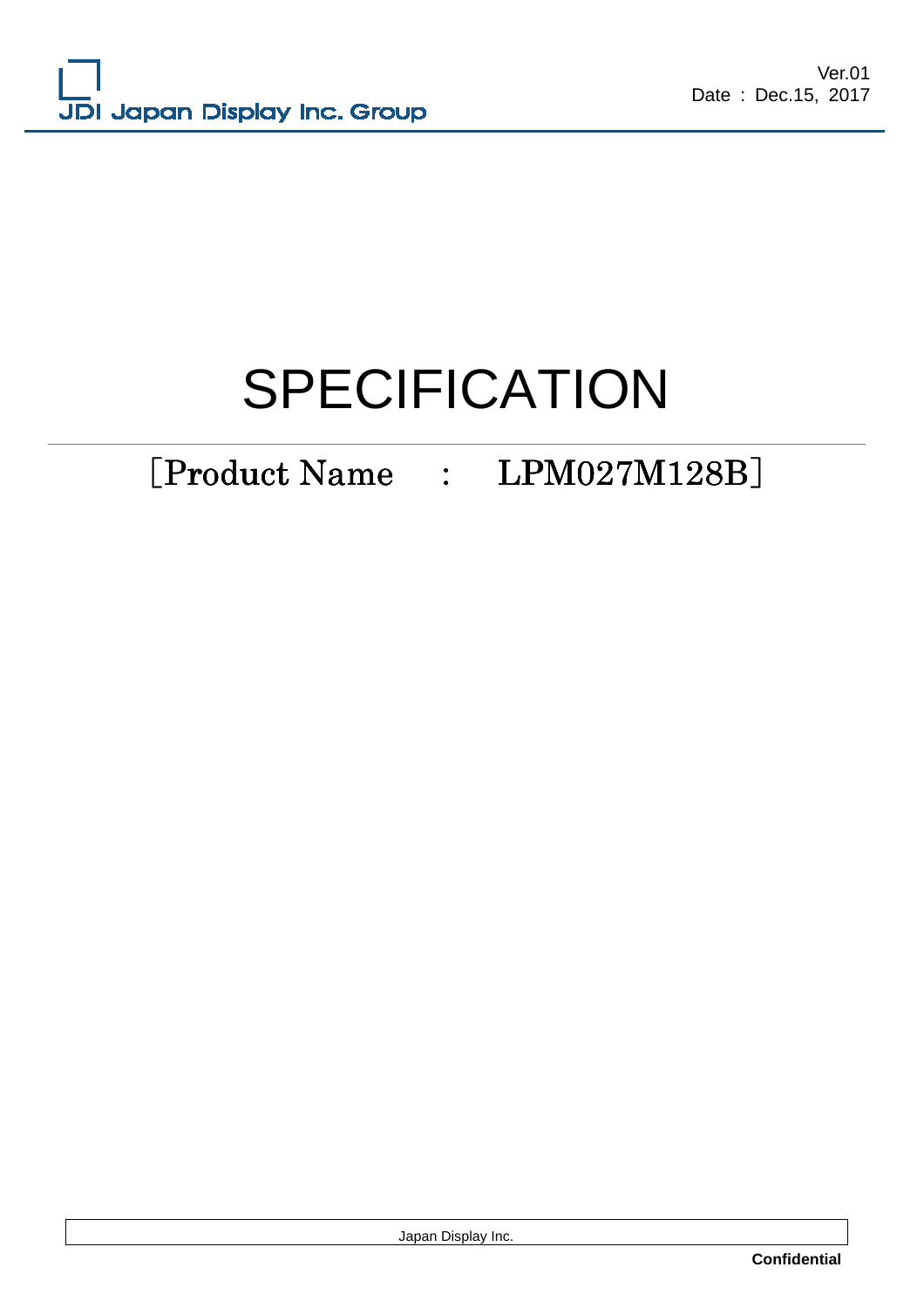# **CONTENTS**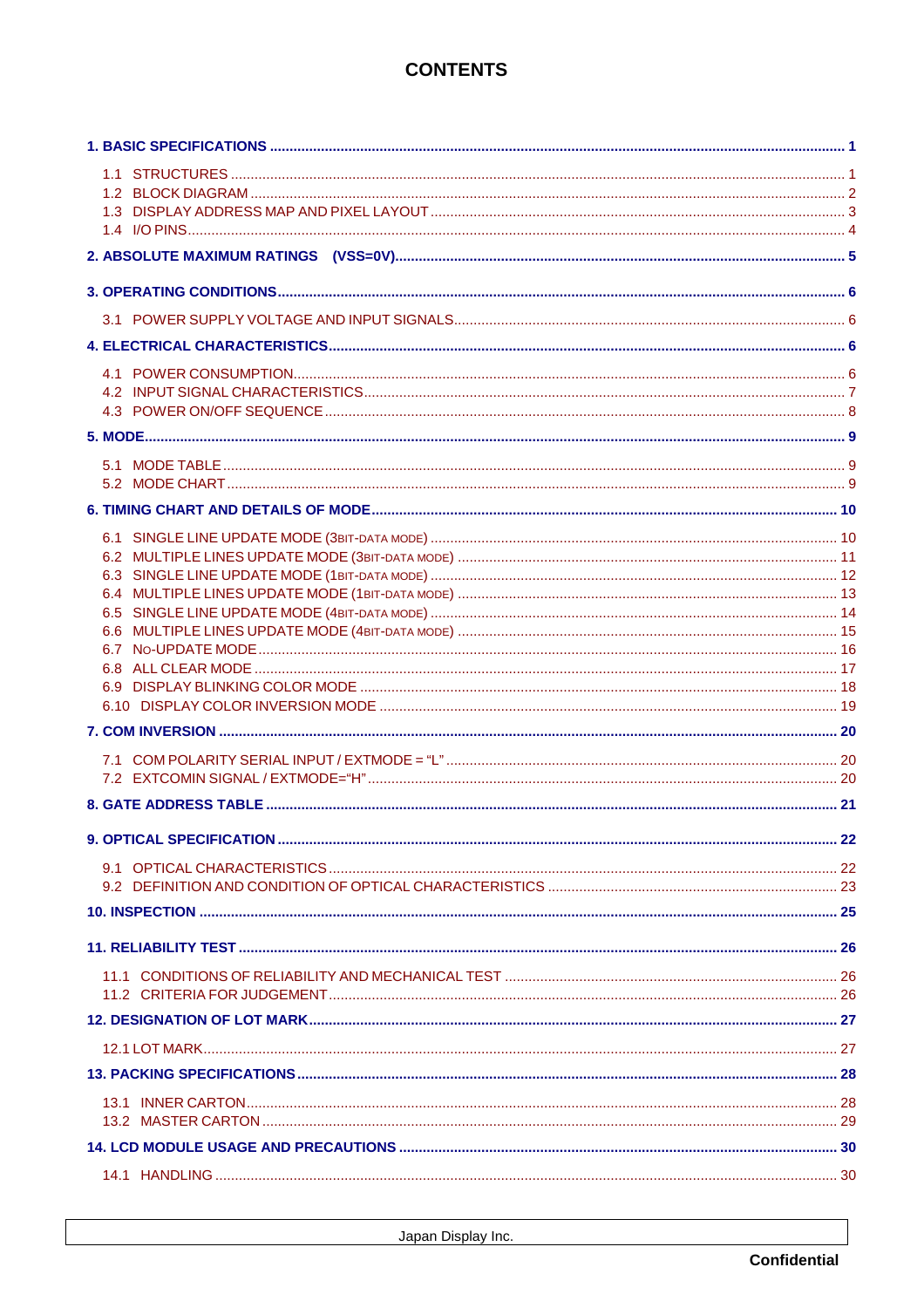# **CONTENTS**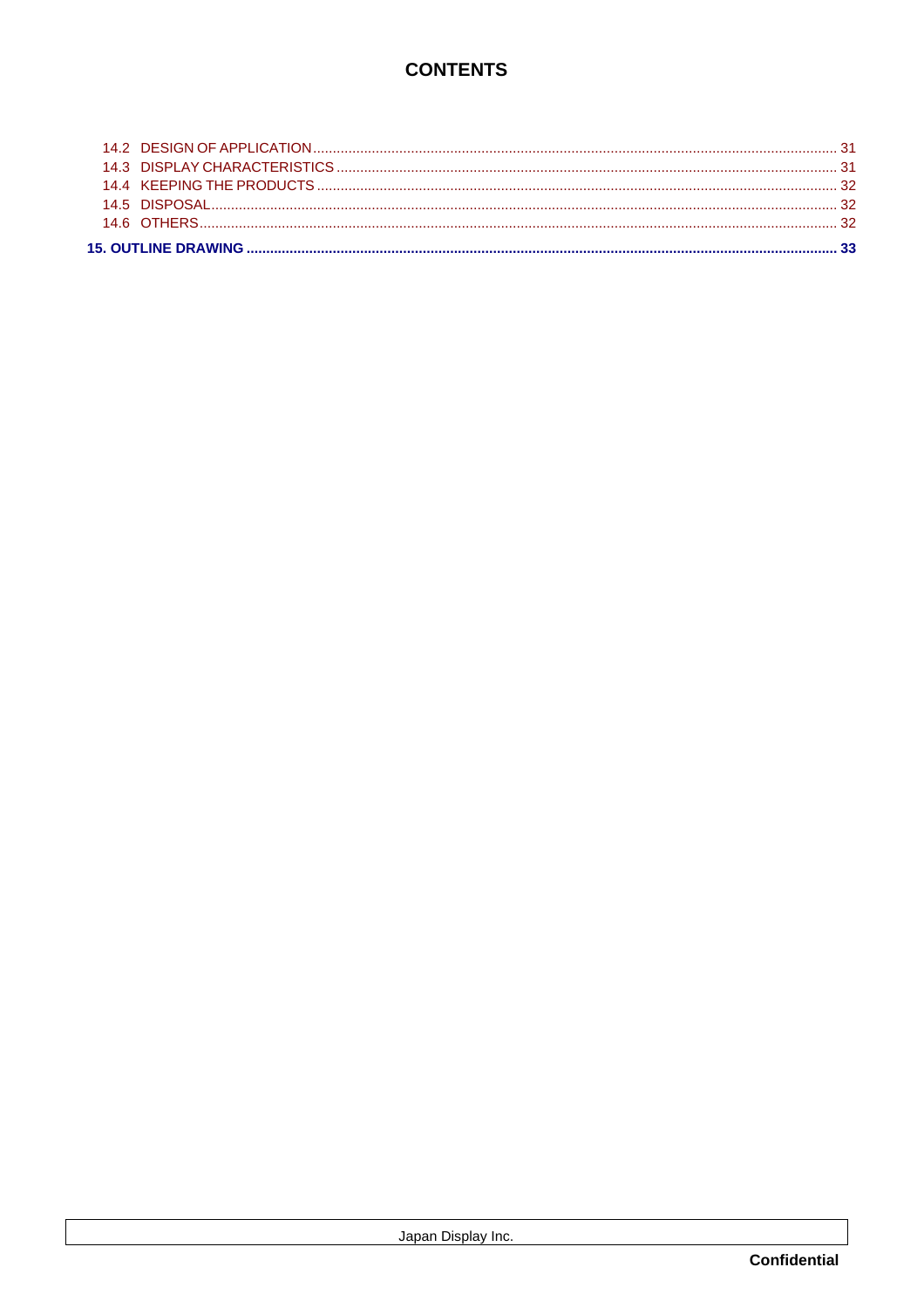| PM027M128B<br>Product<br>Revision Number:<br>: Number:<br>-- | /34<br>Page <sup>-</sup> |
|--------------------------------------------------------------|--------------------------|
|--------------------------------------------------------------|--------------------------|

# **1. BASIC SPECIFICATIONS**

This product is the System on the Glass display with SPI(Serial Peripheral Interface) featuring MIP(Memory In Pixel) function which is low power technology.

This display is the reflective LCD, therefore the specification is defined in reflective mode only unless otherwise specified in this specification sheet.

# 1.1 STRUCTURES

| No. | <b>FACTOR</b><br><b>SPECIFICATIONS</b>         |                                            |       |  |
|-----|------------------------------------------------|--------------------------------------------|-------|--|
|     | <b>LCD</b> structure                           | LTPS (Memory in Pixel type)                |       |  |
| 2   | $(*1-1)$<br>$(W \times H \times D)$<br>Outward | $61.8(W)$ x 40.08(H) x1.388(D)<br>$(*1-1)$ | mm    |  |
| 3   | Weight                                         | 7.4(typ.)                                  | g     |  |
| 4   | lScreen size                                   | 58.8(H) x35.28(V)<br>$(2.70$ inch)         | mm    |  |
| 5   | Number of pixels                               | 96,000 (400 x RGB x240)                    | pixel |  |
| 6   | Interface                                      | SPI (Serial Peripheral Interface)          |       |  |
| 7   | Dot pitch (Horizontal x Vertical)              | $0.049 \times 0.147$                       | mm    |  |
| 8   | Dot layout                                     | <b>RGB</b> stripe                          | -     |  |
| 9   | Number of colors                               | 8 colors                                   |       |  |
| 10  | Liquid crystal mode                            | ECB normally black (Reflective type)       |       |  |
| 11  | Polarizer                                      | Hard Coat type (*Pencil Hardness: 2H)      |       |  |

Note)

(\*1-1) Excluding FPC and part of protruding. See attached drawing for details.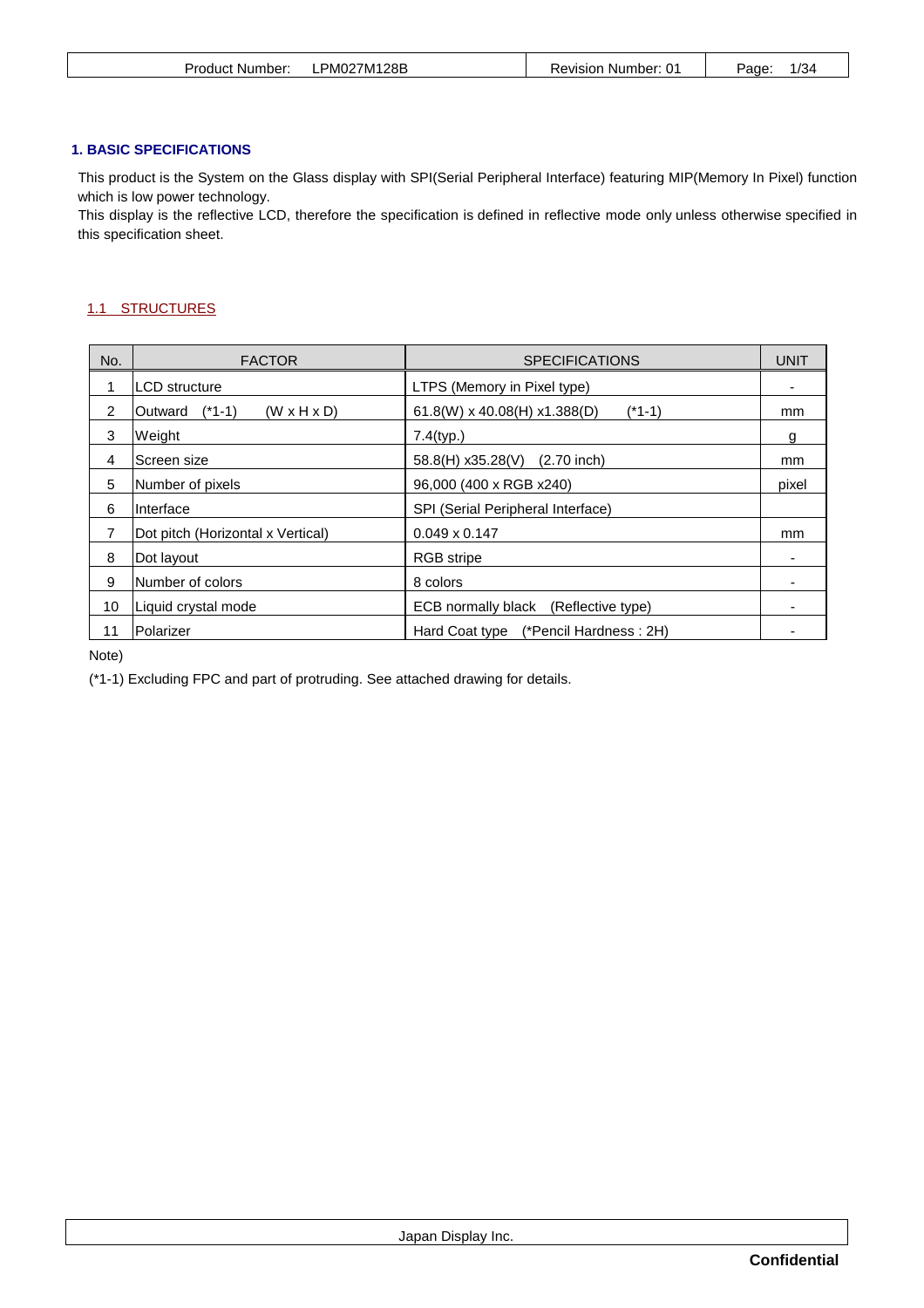| Product Number: | PM027M128B | <b>Revision Number: 01</b> | 2/34<br>Page <sup>-</sup> |
|-----------------|------------|----------------------------|---------------------------|
|                 |            |                            |                           |

# 1.2 BLOCK DIAGRAM

The block diagram of a panel is shown below.

# 1.2.1 Pin layout and Internal circuit



Viewing in front of a LCD panel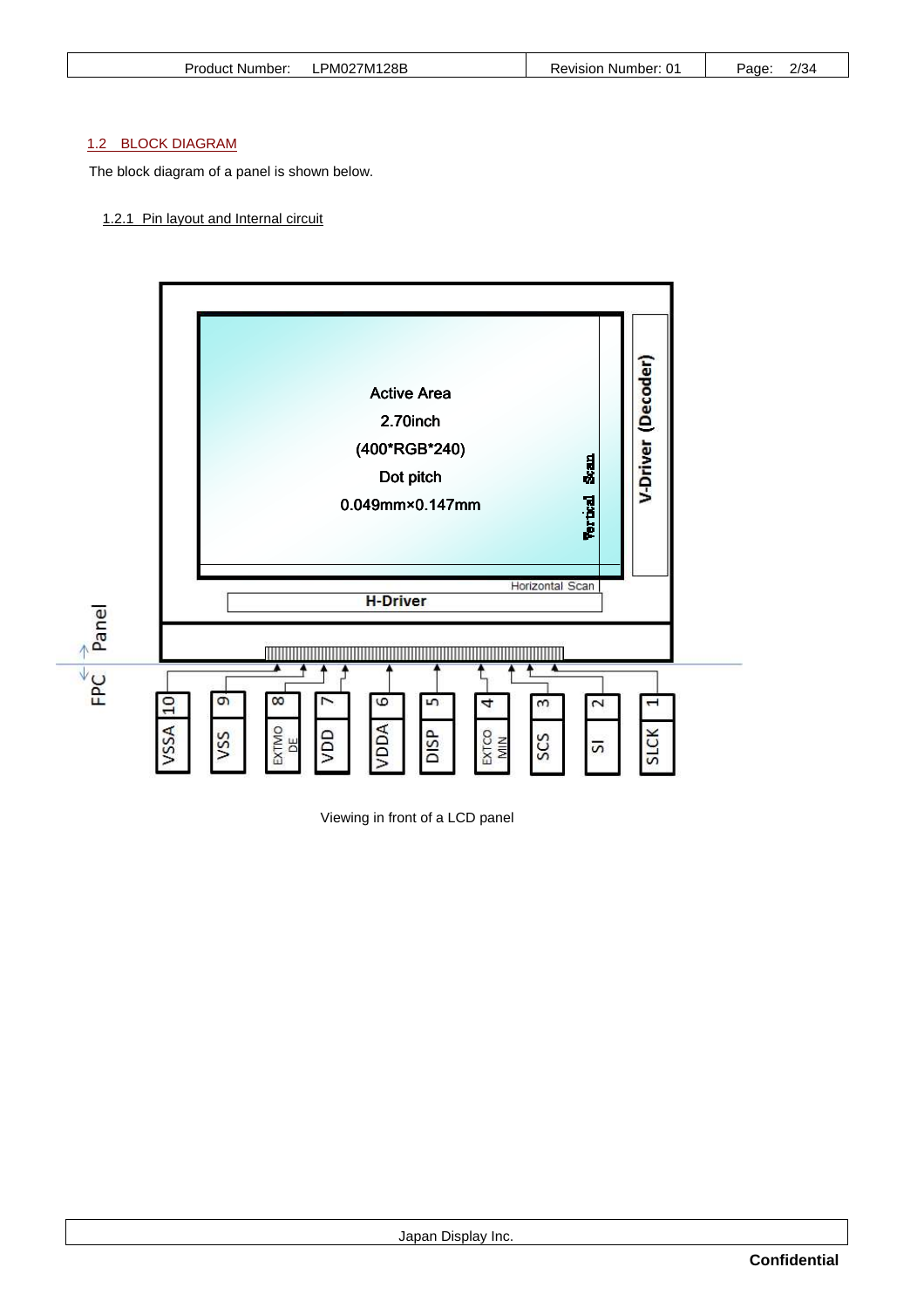# 1.3 DISPLAY ADDRESS MAP AND PIXEL LAYOUT



Pixels indicated "RGB" are displayed Number of active pixels: 400 x RGB x 240 dot (Viewing in front of a LCD panel) H1…400 x RGB : Horizontal line V1…240 : Vertical line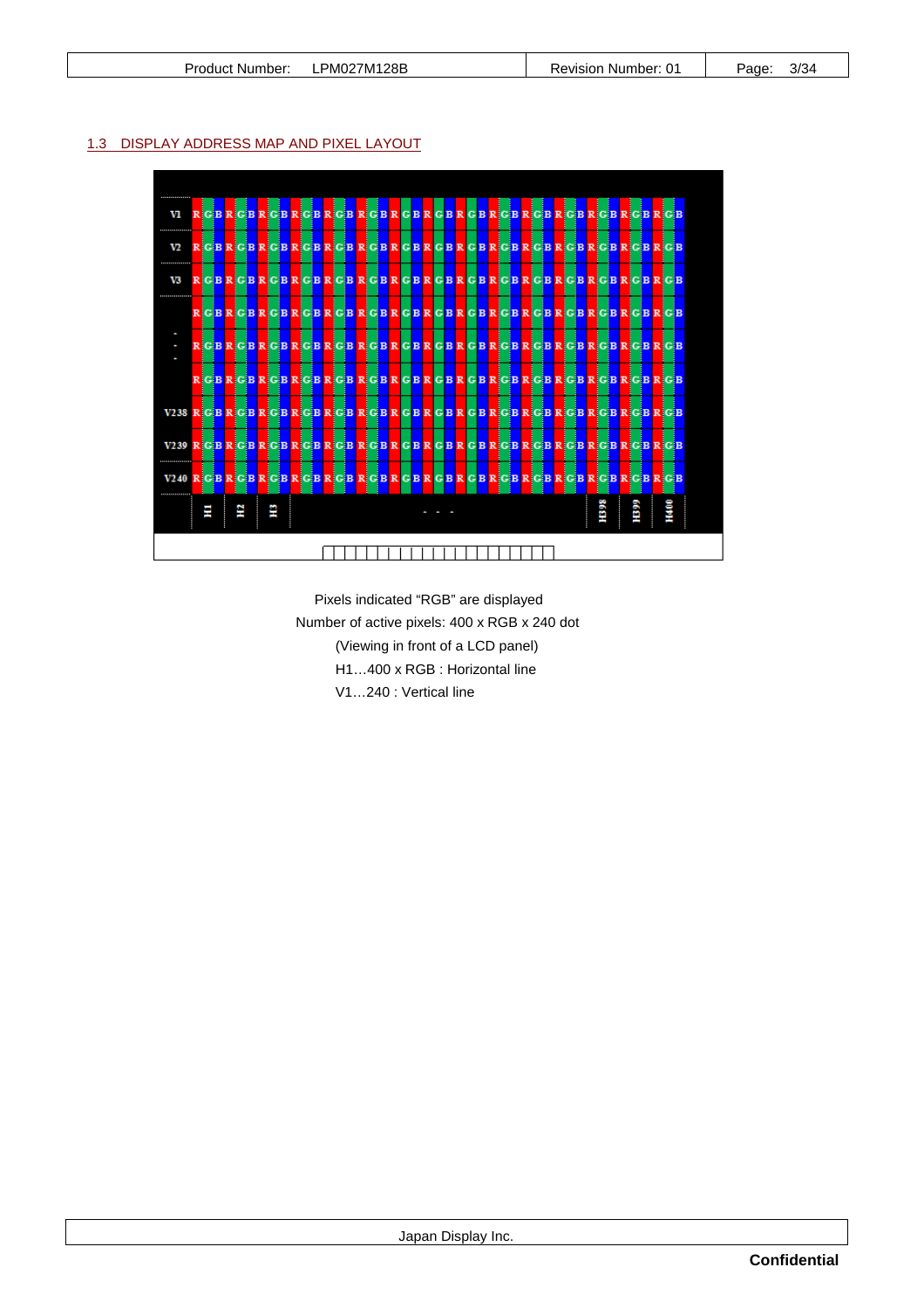|  | Product Number: | PM027M128B | Revision<br>Number:<br>.U | Page | $4/3^{\prime}$ |
|--|-----------------|------------|---------------------------|------|----------------|
|--|-----------------|------------|---------------------------|------|----------------|

# 1.4 I/O PINS

| <b>PIN</b> | <b>SYMBOL</b>   | <b>FUNCTION</b>                           |   | <b>REMARKS</b> |
|------------|-----------------|-------------------------------------------|---|----------------|
| 1          | <b>SCLK</b>     | Serial Clock Signal                       |   |                |
| 2          | SI              | Serial Data Input Signal                  |   |                |
| 3          | <b>SCS</b>      | Chip Select Signal                        |   |                |
| 4          | <b>EXTCOMIN</b> | COM Inversion Signal Input                |   |                |
| 5          | <b>DISP</b>     | Display ON/OFF Switching Signal           |   | $(*1-2)$       |
| 6          | <b>VDDA</b>     | Power Supply for Analog                   | P |                |
| 7          | <b>VDD</b>      | Power Supply for Logic                    | P |                |
| 8          | <b>EXTMODE</b>  | <b>COM Inversion Mode Select Terminal</b> |   | $(*1-3)$       |
| 9          | <b>VSS</b>      | Logic Ground                              | P |                |
| 10         | <b>VSSA</b>     | Analog Ground                             | P |                |

Note)

P: Power supply, I: Input

- (\*1-2) The display on/off signal is only for display. Data memory will be saved also at the time of on/off. "H" : Data memory will be displayed.
	- "L" : Solid black color will be displayed and data memory will be saved.

(\*1-3)

- "H" : Enable EXTCOMIN signal, connect to VDD.
- "L" : Enable serial input flag, connect to VSS.

# Recommended circuit

| EXTMODE=L : COM Signal Serial In |     |                 |  |
|----------------------------------|-----|-----------------|--|
|                                  | No. | symbol          |  |
|                                  |     | <b>SCLK</b>     |  |
|                                  | 2   | SI              |  |
|                                  | 3   | <b>SCS</b>      |  |
|                                  |     | <b>EXTCOMIN</b> |  |
|                                  | 5   | <b>DISP</b>     |  |
|                                  | 6   | <b>VDDA</b>     |  |
|                                  |     | <b>VDD</b>      |  |
|                                  | 8   | <b>EXTMODE</b>  |  |
|                                  | 9   | <b>VSS</b>      |  |
|                                  | 10  | <b>VSSA</b>     |  |

External circuit example

|                                  | External circuit example |    |     |                 |
|----------------------------------|--------------------------|----|-----|-----------------|
|                                  |                          |    | No. | symbol          |
|                                  |                          |    | ı   | <b>SCLK</b>     |
| Cl: 0.1uF/B/10V                  |                          |    | 2   | SI              |
| C2:0.1uF/B/10V<br>C3:1.0uF/B/10V |                          |    | 3   | SCS             |
|                                  |                          |    | 4   | <b>EXTCOMIN</b> |
|                                  |                          |    | 5   | DISP            |
|                                  |                          |    | 6   | <b>VDDA</b>     |
|                                  |                          |    |     | <b>VDD</b>      |
| Cl                               | CЭ                       | CЗ | 8   | <b>EXTMODE</b>  |
|                                  |                          |    | 9   | VSS             |
|                                  |                          |    | 10  | <b>VSSA</b>     |
|                                  |                          |    |     |                 |

| EXTMODE=L: COM Signal Serial Input |     |                 |  |     | EXTMODE=H: COM Signal External Input |  |
|------------------------------------|-----|-----------------|--|-----|--------------------------------------|--|
|                                    | No. | symbol          |  | No. | symbol                               |  |
|                                    |     | SCLK            |  |     | SCLK                                 |  |
|                                    | 2   | SI              |  |     | SI                                   |  |
|                                    | 3   | SCS             |  | 3   | <b>SCS</b>                           |  |
|                                    | 4   | <b>EXTCOMIN</b> |  | 4   | <b>EXTCOMIN</b>                      |  |
|                                    | 5   | <b>DISP</b>     |  | 5   | <b>DISP</b>                          |  |
|                                    | 6   | <b>VDDA</b>     |  | 6   | <b>VDDA</b>                          |  |
|                                    |     | VDD             |  |     | VDD                                  |  |
|                                    | 8   | <b>EXTMODE</b>  |  | 8   | <b>EXTMODE</b>                       |  |
|                                    | 9   | VSS             |  | 9   | <b>VSS</b>                           |  |
|                                    | 10  | VSSA            |  | 10  | <b>VSSA</b>                          |  |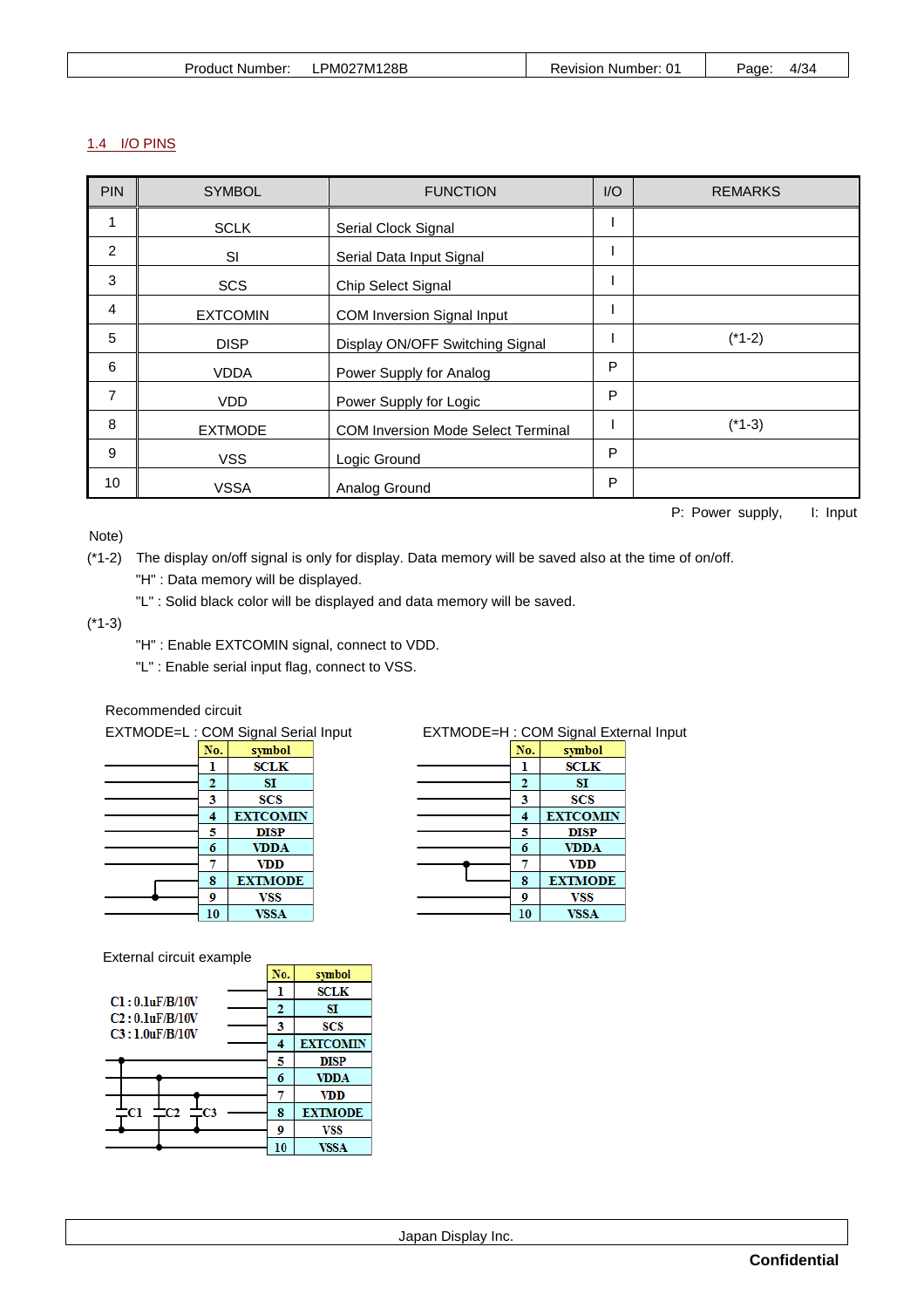| 5/34<br>PM027M128B<br>11.<br>Revision<br>Paαe<br>Product Number:<br>Number: |  |
|-----------------------------------------------------------------------------|--|
|-----------------------------------------------------------------------------|--|

# **2. ABSOLUTE MAXIMUM RATINGS (VSS=0V)**

| <b>PARAMETER</b>            | <b>SYMBOL</b> | <b>RATINGS</b> | UNIT | <b>REMARKS</b> |
|-----------------------------|---------------|----------------|------|----------------|
| Power supply voltage Analog | VDDA          | 3.6            |      |                |
| Power supply voltage Logic  | VDD           | 3.6            |      |                |
| Input signal voltage Hi     | VIH           | 3.6            |      |                |

| <b>PARAMETER</b>                                               | <b>SYMBOL</b> | <b>RATINGS</b> | UNIT    | <b>REMARKS</b> |
|----------------------------------------------------------------|---------------|----------------|---------|----------------|
| Operating temperature range<br>$ (LCD \text{ panel} surface) $ | Topr          | $-20 - +70$    | $\circ$ | (*2-1)         |
| Storage temperature range                                      | Tsta          | $-30 - +80$    | $\circ$ | (*2-1`         |

# Note)

(\*2-1) Maximum humidity is defined as follows:

Ta≦40°C: 85%RH Max.

Ta> 40°C : Absolute humidity needs to be equal or less than the numeric value at the condition of Ta=40°C, 85%RH. Don't condense dew.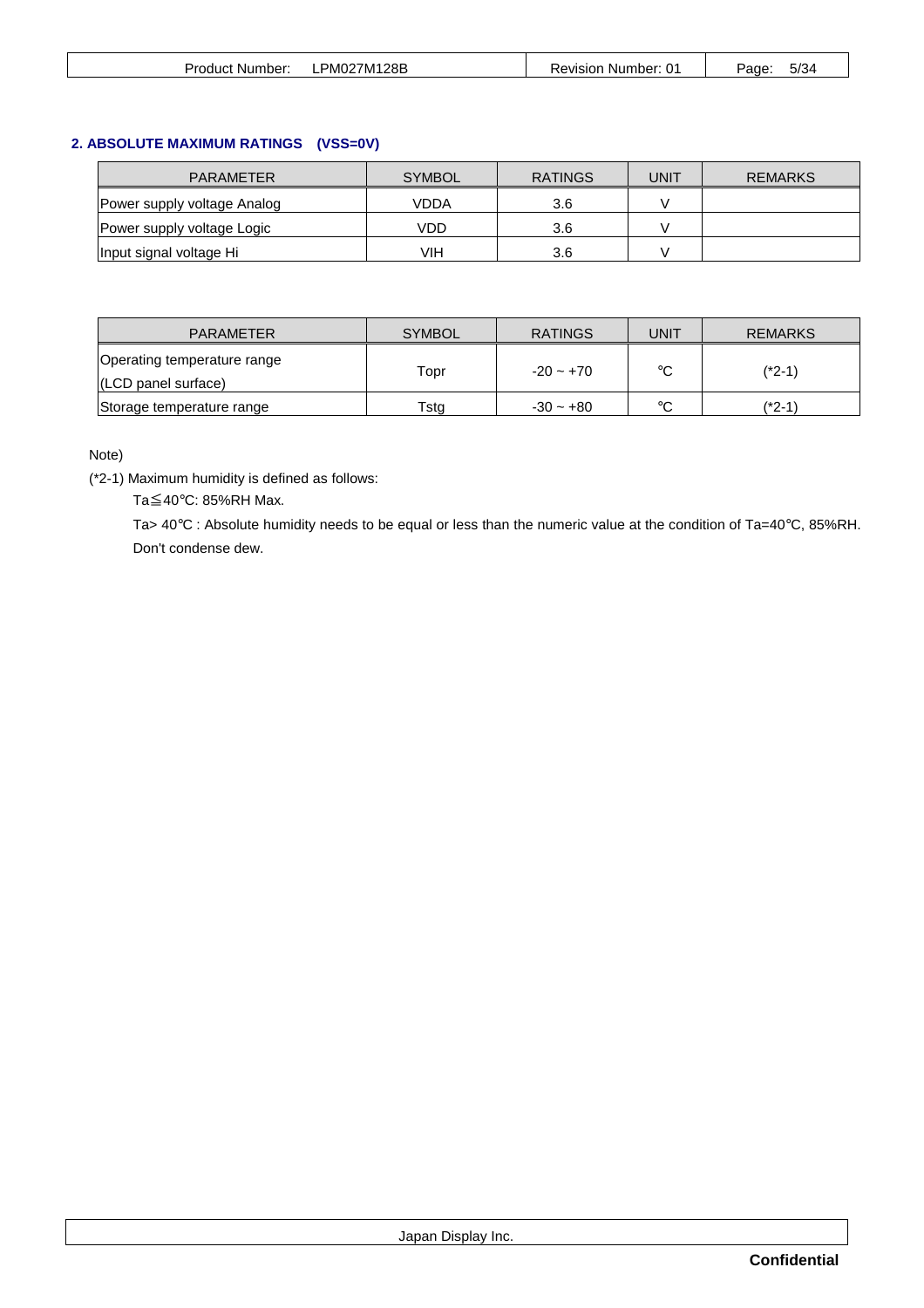| Product Number: | PM027M128B<br>-- | Revision Number: 01 | 6/34<br>Page <sup>-</sup> |
|-----------------|------------------|---------------------|---------------------------|
|                 |                  |                     |                           |

# **3. OPERATING CONDITIONS**

# 3.1 POWER SUPPLY VOLTAGE AND INPUT SIGNALS

| <b>PARAMETER</b>            | <b>SYMBOL</b> | Min.                     | Typ.       | Max.      | <b>UNIT</b> | <b>REMARKS</b> |
|-----------------------------|---------------|--------------------------|------------|-----------|-------------|----------------|
|                             | VDDA          | 2.7                      | 3.0        | VDD       |             |                |
| Power supply voltage Analog | <b>VSSA</b>   | $\overline{\phantom{a}}$ | 0          | ۰         |             |                |
|                             | <b>VDD</b>    | 2.7                      | 3.0        | 3.3       |             | $(*3-1)$       |
| Power supply voltage Logic  | <b>VSS</b>    | $\overline{\phantom{a}}$ | 0          | ۰.        |             | $(*3-2)$       |
| Input signal voltage High   | VIH           | $VDD-0.1$                | VDD        | VDD       |             | $(*3-3)$       |
| Input signal voltage Low    | VIL           | <b>VSS</b>               | <b>VSS</b> | $VSS+0.1$ |             | (*3-3)         |

Note)

(\*3-1) Apply to EXTMODE="H"

(\*3-2) Apply to EXTMODE="L"

(\*3-3) Apply to SCLK, SI, SCS, DISP, EXTCOMIN

# **4. ELECTRICAL CHARACTERISTICS**

# 4.1 POWER CONSUMPTION

Ta=25ºC

Driving Condition : VDD=3.0V,VDDA=3.0V,VIH=3.0V,VIL=0V, Data update frequency=1Hz, COM frequency=0.5Hz

| Mode             | Display      | Min.                     | $TVD$ . | Max. | UNIT | <b>REMARKS</b>      |
|------------------|--------------|--------------------------|---------|------|------|---------------------|
| No update mode   | White raster | $\overline{\phantom{0}}$ |         | 105  | uW   |                     |
| Data update mode | White raster | $\overline{\phantom{0}}$ | 30      | 141  | uW   | 3bit all lines data |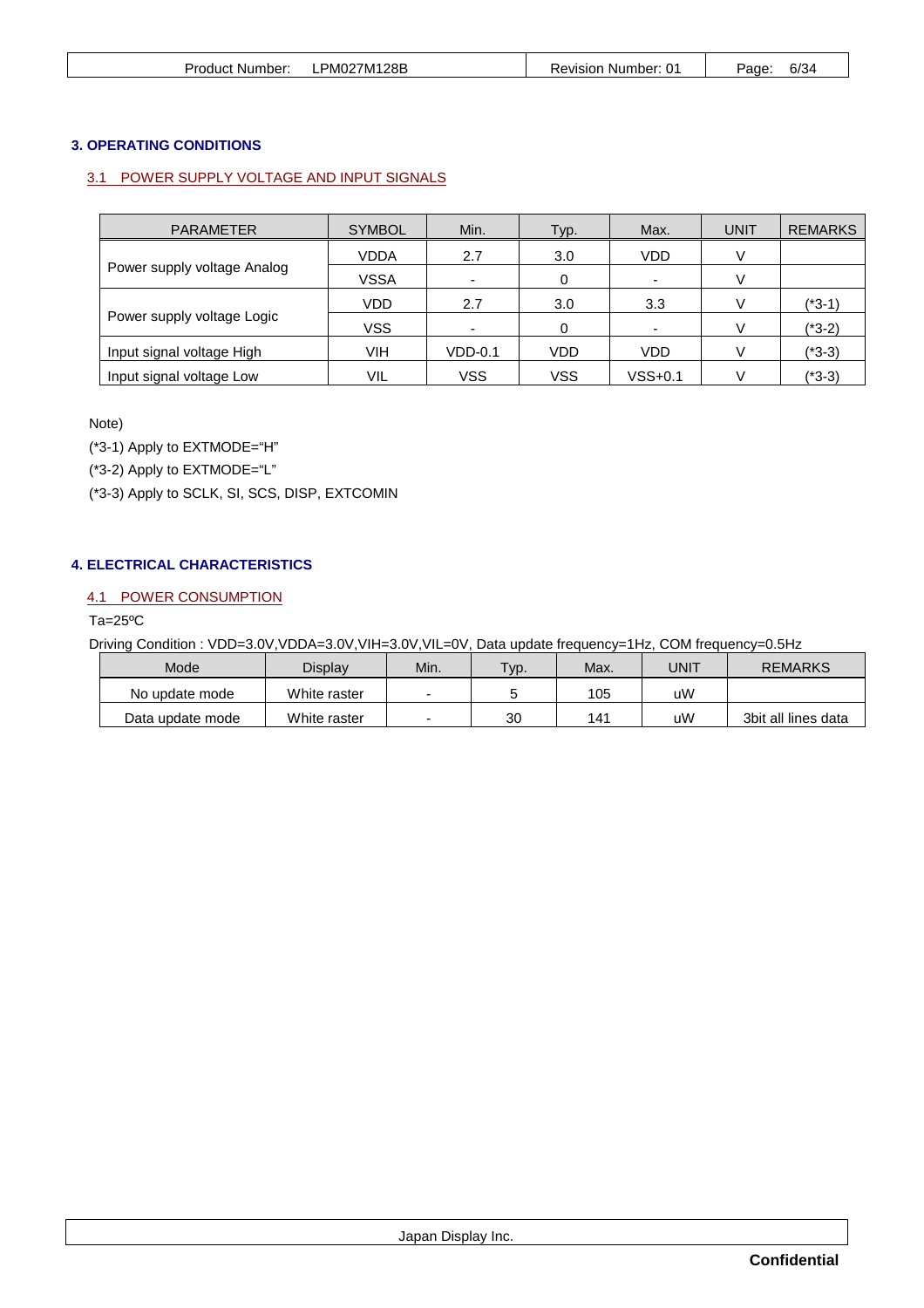| Product<br>. Number: | PM027M128B | 01<br>Revision<br>Number: | 7/34<br>Page <sup>-</sup> |
|----------------------|------------|---------------------------|---------------------------|
|----------------------|------------|---------------------------|---------------------------|

# 4.2 INPUT SIGNAL CHARACTERISTICS

Ta=25ºC, Driving Condition : VDD=3.0V,VDDA=3.0V,VIH=3.0V,VIL=0V

| <b>PARAMETER</b>             | <b>SYMBOL</b>     | Min.                     | Typ.                         | Max.                     | <b>UNIT</b> | <b>REMARKS</b> |
|------------------------------|-------------------|--------------------------|------------------------------|--------------------------|-------------|----------------|
| Clock frequency              | <b>fSCLK</b>      | ÷,                       | 1.00                         | 2.00                     | <b>MHz</b>  | $(*4-1)$       |
| COM frequency                | fCOM              | 0.50                     |                              | 70.00                    | Hz          | $(*4-2)$       |
| SCS rising time              | trSCS             | $\overline{\phantom{a}}$ | $\overline{\phantom{a}}$     | 50                       | nsec        |                |
| SCS falling time             | tfSCS             |                          |                              | 50                       | nsec        |                |
| <b>SCS Low width</b>         | twSCSL            | 6.0                      | $\overline{\phantom{a}}$     | $\overline{\phantom{a}}$ | usec        |                |
| SCS settling time            | tsSCS             | 6.0                      | $\overline{\phantom{a}}$     | $\overline{\phantom{a}}$ | usec        |                |
| SCS holding time             | thSCS             | 2.0                      | $\overline{\phantom{a}}$     |                          | usec        | $(*4-3)$       |
| SI rising time               | trSI              | $\overline{\phantom{a}}$ | $\overline{\phantom{a}}$     | 50                       | nsec        |                |
| SI falling time              | tfSI              |                          |                              | 50                       | nsec        |                |
| SI settling time             | tsSI              | 200                      | 450                          | $\overline{\phantom{0}}$ | nsec        |                |
| SI holding time              | thSI              | 250                      | 500                          | $\overline{\phantom{a}}$ | nsec        |                |
| SCLK rising time             | trSCLK            | ٠                        |                              | 50                       | nsec        |                |
| <b>SCLK</b> falling time     | <b>tfSCLK</b>     | $\overline{\phantom{a}}$ | $\overline{\phantom{a}}$     | 50                       | nsec        |                |
| <b>SCLK High width</b>       | twSCLKH           | 250                      | 500                          |                          | nsec        | $(*4-4)$       |
| <b>SCLK Low width</b>        | twSCLKL           | 250                      | 500                          | $\overline{\phantom{a}}$ | nsec        | $(*4-4)$       |
| <b>EXTCOMIN frequency</b>    | <b>fEXTCOMIN</b>  | 1.00                     | $\blacksquare$               | 140.00                   | Hz          |                |
| <b>EXTCOMIN</b> rising time  | trEXTCOMIN        | $\overline{\phantom{m}}$ | $\overline{\phantom{a}}$     | 50                       | nsec        |                |
| <b>EXTCOMIN falling time</b> | <b>tfEXTCOMIN</b> | $\overline{\phantom{a}}$ | $\overline{\phantom{a}}$     | 50                       | nsec        |                |
| <b>EXTCOMIN High width</b>   | twEXTCOMIN        | 2.0                      | $\overline{\phantom{a}}$     |                          | usec        |                |
| DISP rising time             | trDISP            | $\overline{\phantom{0}}$ | $\qquad \qquad \blacksquare$ | 50                       | nsec        |                |
| DISP falling time            | tfDISP            | $\overline{\phantom{a}}$ |                              | 50                       | nsec        |                |

Note)

(\*4-1) Please note that Max. fSCLK may be lowered when VDD and VDDA fall than 3.0V at a low temperature.

(\*4-2) COM frequency should be around 60 Hz for transmissive mode.

(\*4-3) In the case of data update mode in transmissive mode, thSCS should be 50usec or less.

(\*4-4) twSCLKH and twSCLKL should be approximately the same length, if possible.

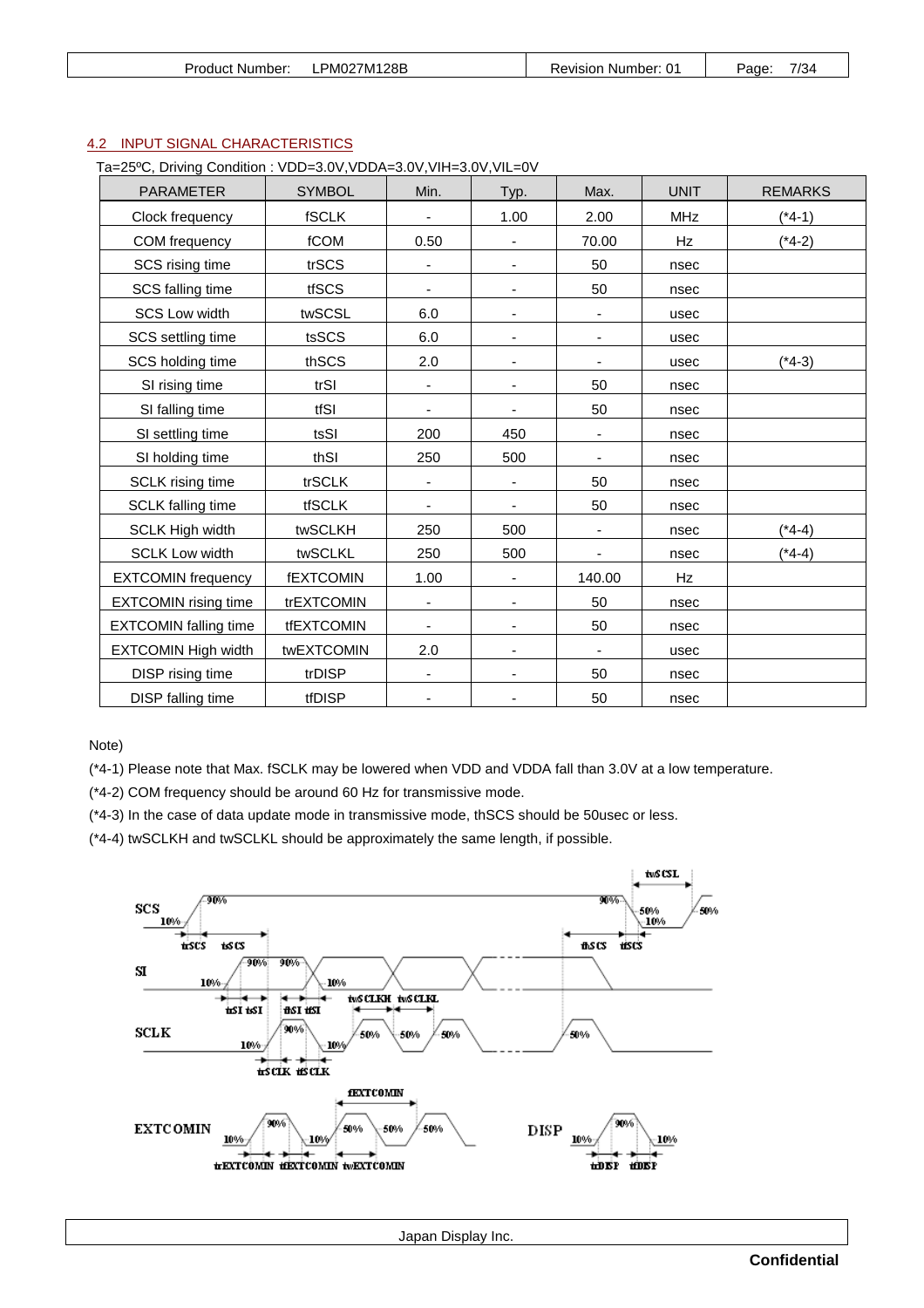#### 4.3 POWER ON/OFF SEQUENCE

|                 |                   | On sequence |                                | Normal operation | Off sequence   |
|-----------------|-------------------|-------------|--------------------------------|------------------|----------------|
| VDD/VDDA        |                   | Tl<br>T2    | T4<br>T3<br>$(*45)$<br>$(*45)$ |                  | T5<br>T7<br>T6 |
| DISP            | GND<br><b>GND</b> |             |                                |                  |                |
| <b>EXTCOMIN</b> | <b>GND</b>        |             |                                | Normal Operation |                |
| SCS             | <b>GND</b>        | $(*46)$     |                                | Normal Operation | $(*46)$        |
| <b>SCLK/SI</b>  | GND               | $(*46)$     |                                | Normal Operation | $(*46)$        |

[On sequence]

T1 : Power supply rising time. (Depends on external power supply)

T2 : Pixel memory initialization 1ms or more initialize with M2 (all clear flag)

T3 : Release time for internal latch circuits. 30usec or more

T4 : COM polarity initialization time. 30usec or more

[Normal operation]

Duration of normal operation

[Off sequence]

T5 : Pixel memory initialization. Same as T2.

T6 : COM and latch circuits initialization. 30usec or more

T7 : Power supply falling time. (Depends on external power supply)

Note)

Refer to the timing chart and electrical characteristics for details.

(\*4-5) It is allowed to replace T3 and T4 mutually.

In the case of starting EXTCOMIN before rising DISP, EXTCOMIN is ignored during DISP="L".

Also, it is allowed to start simultaneously DISP and EXTCOMIN.

In that case, it is necessary to insert 100usec or more (200usec or less) before normal operation.

(\*4-6) Pixel memory initialization.

Use M2 (all clear flag : refer to 6.8),

or write black data to all pixel memories (refer to the data update mode).

[Remark]

VDD and VDDA should rise simultaneously or VDD should rise first.

VDD and VDDA should fall simultaneously or VDDA should fall first.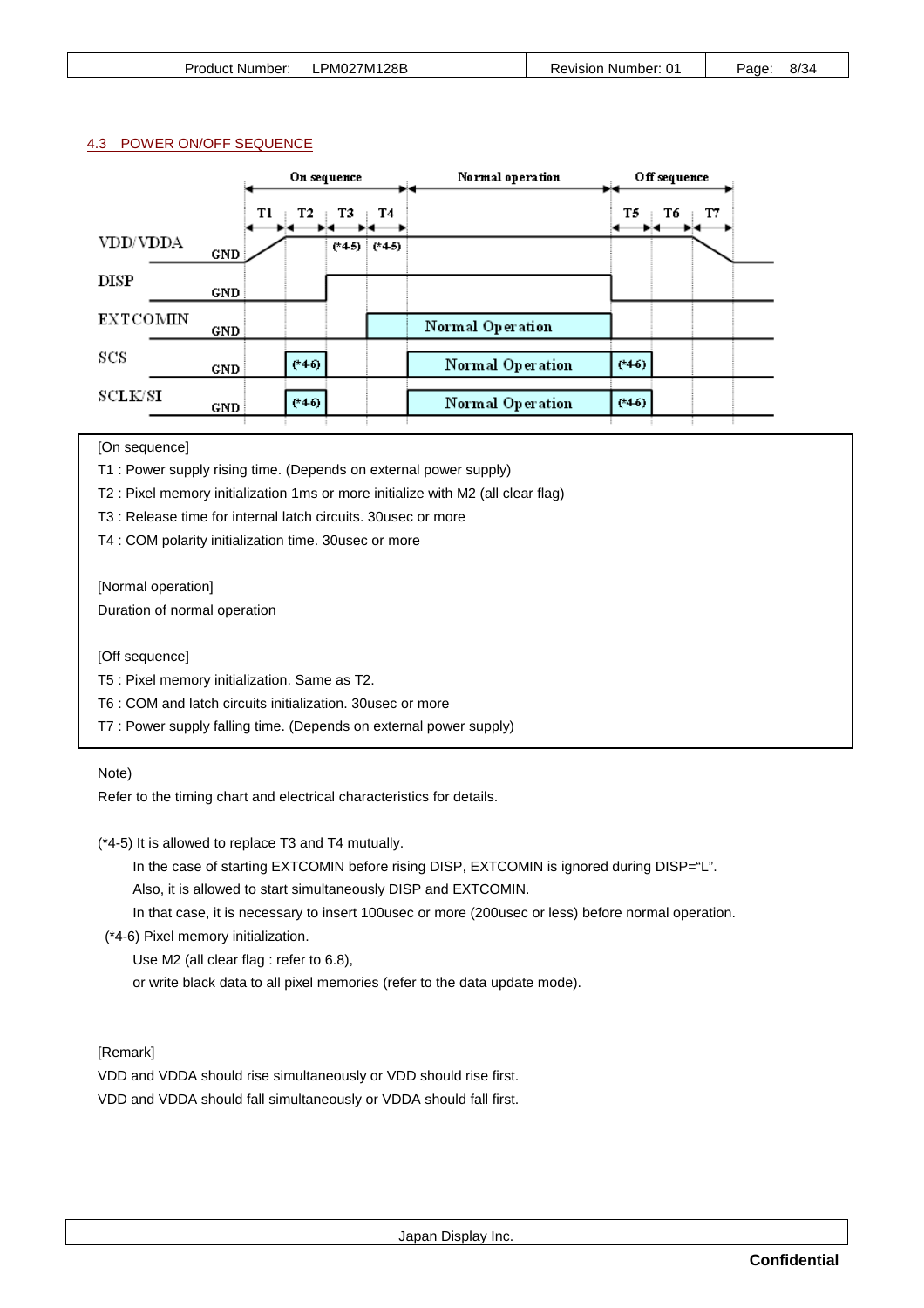# **5. MODE**

# 5.1 MODE TABLE

Mode select

Unassigned bit and AG9-8 : No care, it can be H or L (L is Recommended)

| $_{\rm M0}$ | мı    | M2 | M3. | M4  | M5.                      | AG9                      | AG8                      | AG7                      | AG6                      | AG5    | AG4                      | AG3                      | AG2                      | AG1                      | AG0                      | Mode            |
|-------------|-------|----|-----|-----|--------------------------|--------------------------|--------------------------|--------------------------|--------------------------|--------|--------------------------|--------------------------|--------------------------|--------------------------|--------------------------|-----------------|
| L           | L/H   |    |     | ۰   | $\overline{\phantom{a}}$ | $\overline{\phantom{a}}$ | $\overline{\phantom{a}}$ | $\overline{\phantom{a}}$ | ۰                        | ۰      | ۰                        | ۰                        | ۰                        | ۰                        | ۰                        | No-Update       |
| L           | L/H   |    | н   | L/H | LЛ                       | $\overline{\phantom{a}}$ | -                        | $\overline{\phantom{a}}$ | $\overline{\phantom{a}}$ | -      | -                        | -                        | -                        | $\overline{\phantom{a}}$ | $\overline{\phantom{0}}$ | <b>Blinking</b> |
| L           | L/H   | н  | L/H | L/H | L/H                      | $\overline{\phantom{a}}$ | $\overline{\phantom{a}}$ | -                        | $\overline{\phantom{a}}$ | -      | $\overline{\phantom{a}}$ | $\overline{\phantom{a}}$ | $\overline{\phantom{0}}$ | $\blacksquare$           | $\overline{\phantom{a}}$ | All Clear       |
| н           | L/H / |    | L/H | LÆ  | $\sim$                   | AG9                      | AG8                      | AG7                      | AG6                      | AC5    | AG4                      | AC3                      | AC2                      | <b>AG1</b>               | AG0                      | Data-Update     |
| н           | ΊH    | н  | ЛH  | L/H | LÆ                       |                          | $\sim$                   | $\sim$                   | $\sim$                   | $\sim$ | $\sim$                   | $\overline{\phantom{a}}$ | $\overline{\phantom{a}}$ | $\sim$                   | $\sim$                   | No-Update       |
|             |       |    |     |     |                          |                          |                          |                          |                          |        |                          |                          |                          |                          |                          |                 |

 $M0=H/M2=L$ 

Mode (6bit)

**Gate Address (10bit)** 

# **Function** table

 $M0=L$  or  $M0=H/M2=H$ 

| M3 | $\overline{M4}$ | MБ |
|----|-----------------|----|
|    |                 |    |
| н  |                 |    |
| н  | н               |    |
| н  |                 | н  |
|    |                 |    |

| M ode           | MЗ | M4 |  |
|-----------------|----|----|--|
| 3bit data input |    |    |  |
| Ibit data input |    | н  |  |
| 4bit data input |    |    |  |

Unassigned bit: No care, it can be H or L (L is Recommended)

# 5.2 MODE CHART



(\*) Pixel memories are kept.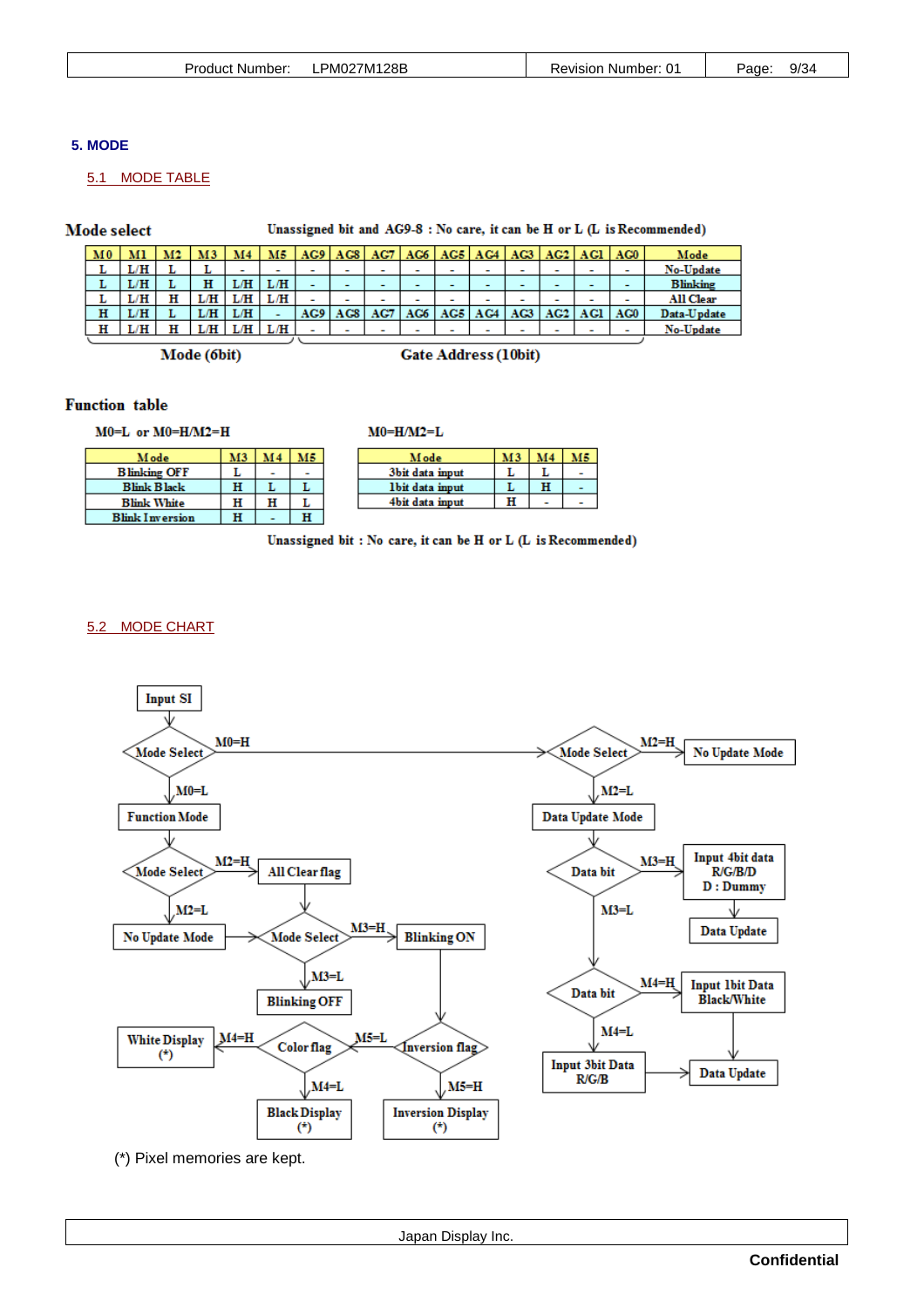| Product Number: | LPM027M128B | <b>Revision Number: 01</b> | 10/34<br>Page: |
|-----------------|-------------|----------------------------|----------------|
|                 |             |                            |                |

#### **6. TIMING CHART AND DETAILS OF MODE**

#### 6.1 SINGLE LINE UPDATE MODE (3BIT-DATA MODE)

Mode table Updates data of only one specified line. M0 MI M2 M3  $M<sub>4</sub>$ M5  $H$  L/H  $\mathbf{L}$  $\mathbf{T}$ T. SCS [  $SI$ ЛЮ ДЛГ ДЛ2 ДЛ3 ДЛ4 ДЛ5 Д4С9Д4С8Д4С7Д4С6Д4С5Д4С4Д4С3Д4С2Д4С2Д4С0ДД1R ДDIC ДDIB ДD2R ДD2B ДD2B ДD3B Д **SCLK** Gate line address select period (10clocks) Mode select period (belocks) Data write period Gate single line **SCS**  $SI$ DuR XDuG XDuB XDummy data **SCLK**  $\sqrt{1}$ Ð Τ Τ T I Data transfer period (16clocks) Data write period Gate single Data transf

M0 : Mode flag. Set "H", data update mode.

M1 : COM inversion flag. In the case of EXTMODE="L", it is valid.

In the case of "H", outputs COM="H".

In the case of "L", outputs COM="L".

In the case of EXTMODE="H", it is invalid, it can be "H" or "L".

M2 : All clear flag. Set "L", data update mode.

M3-M4 : Data-bit control flag. In the case of M3="L" and M4="L", 3bit-data mode.

M5 : Invalid data, it can be "H" or "L".

AG9-AG0 : Gate line address (10bit), refer to the Gate line address table.

Data : Pixel memory data. In the case of "L", pixel is black.

In the case of 3bit-data mode,

input serially the pixel data in the order of Red-Green-Blue (3bit).

n : Number of horizontal line, refer to the Display address map and Pixel layout.

Dummy data : It can be "H" or "L".

Insert transfer period which is 16clocks after the last data. M0, M2 flags are cleared by SCS="L", and M3-M4 flags are cleared by DISP="L".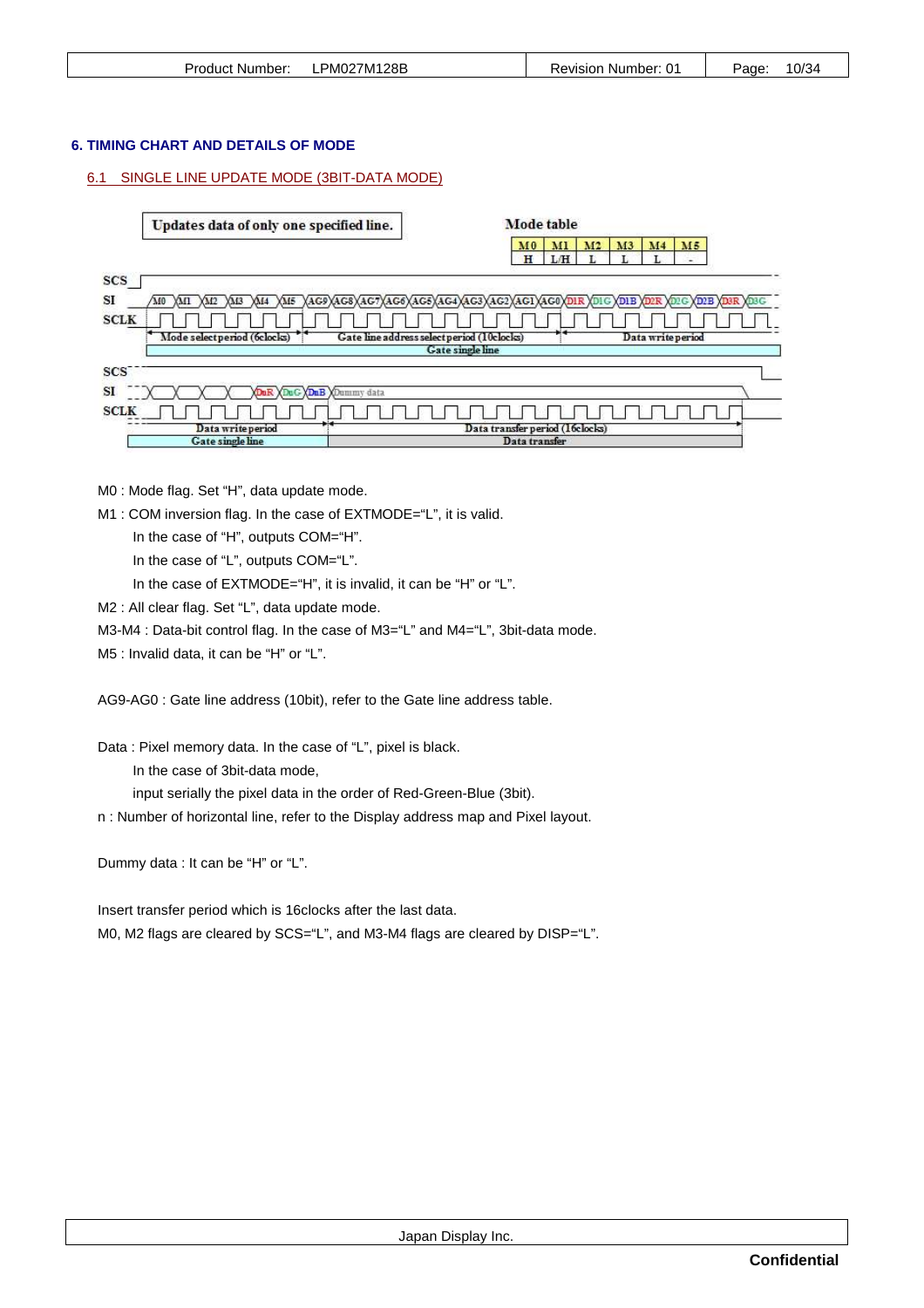| Product Number: | PM027M128B | Revision Number: 01 | 1/34<br>Page <sup>.</sup><br>- |
|-----------------|------------|---------------------|--------------------------------|
|-----------------|------------|---------------------|--------------------------------|

#### 6.2 MULTIPLE LINES UPDATE MODE (3BIT-DATA MODE)

| Updates arbitrary multiple lines data.                                     | Mode table                                                                                                               |
|----------------------------------------------------------------------------|--------------------------------------------------------------------------------------------------------------------------|
|                                                                            | M3<br>M <sub>2</sub><br>M <sub>4</sub><br>M5<br>M1<br>M0<br>L <sub>H</sub><br>H                                          |
| SCS                                                                        |                                                                                                                          |
| ST.<br>XLF<br>LD.<br>XLA XLC<br>XLB<br>X L L                               | Xaob Xaob Xaof Xaos Xaos Xaog Xaob Xaob Xaob Xaob X <del>ilir Xing Xinib Xinir</del><br><b>XDBR XDBG</b><br><b>GXDIB</b> |
| SCLK                                                                       |                                                                                                                          |
| Gateline address select period (10 docks)<br>Mode select period (6 do des) | <b>Data vaiteperiod</b>                                                                                                  |
|                                                                            | Gate 1 line                                                                                                              |
| SCS                                                                        |                                                                                                                          |
| SI.<br>D.R. XD. G XD.B XDimmy data                                         | KAOP XAOE XAOF XAOE XAOE XAOE XAOE XAOE XAOE XAO XIDUR XIDUG XIDUB XIDUR                                                 |
| SCLK                                                                       |                                                                                                                          |
| Data varite period<br>Data transfer period (6docks)                        | Gate Ine address select period (10dods)<br>Data write period                                                             |
| Game 1 Inne                                                                | Gate 2 <sup>-1</sup> Inc.                                                                                                |
| SCS                                                                        |                                                                                                                          |
| SІ<br>(D.B<br>Dummy data<br>D                                              | (AG) XAG) XAG7<br>(AGS XAG4 XAG3 XAG2 XAG4 X<br>AC6<br>AD.<br><b>YTIL B</b>                                              |
| SCLK                                                                       |                                                                                                                          |
| Data vantepened<br>Data transfer period (6dodes)<br>Gate (m-1) Ene         | Data write period<br>Gateline address select period (10docks)<br>Getern Ine                                              |
|                                                                            |                                                                                                                          |
| SCS                                                                        |                                                                                                                          |
| SI<br>$D_0 G X D_0 B$<br><b>XDunn</b> y data                               |                                                                                                                          |
| SCLK                                                                       |                                                                                                                          |
| Data write period<br>Gatem Ine                                             | Data transferperiod (16 do ds)<br>Data transfer                                                                          |
|                                                                            |                                                                                                                          |

M0 : Mode flag. Set "H", data update mode.

M1 : COM inversion flag. In the case of EXTMODE="L", it is valid.

In the case of "H", outputs COM="H".

In the case of "L", outputs COM="L".

In the case of EXTMODE="H", it is invalid, it can be "H" or "L".

M2 : All clear flag. Set "L", data update mode.

M3-M4 : Data-bit control flag. In the case of M3="L" and M4="L", 3bit-data mode.

M5 : Invalid data, it can be "H" or "L".

AG9-AG0 : Gate line address (10bit), refer to the Gate line address table.

Data : Pixel memory data. In the case of "L", pixel is black.

In the case of 3bit-data mode,

input serially the pixel data in the order of Red-Green-Blue (3bit).

n : Number of horizontal line, refer to the Display address map and Pixel layout.

Dummy data : It can be "H" or "L".

Input data continuously.

m : Number of vertical line, refer to the Display address map and Pixel layout.

Insert transfer period which is 6clocks between the gate line and the next gate line. Insert transfer period which is 16clocks after the last data.

M0, M2 flags are cleared by SCS="L", and M3-M4 flags are cleared by DISP="L".

Japan Display Inc.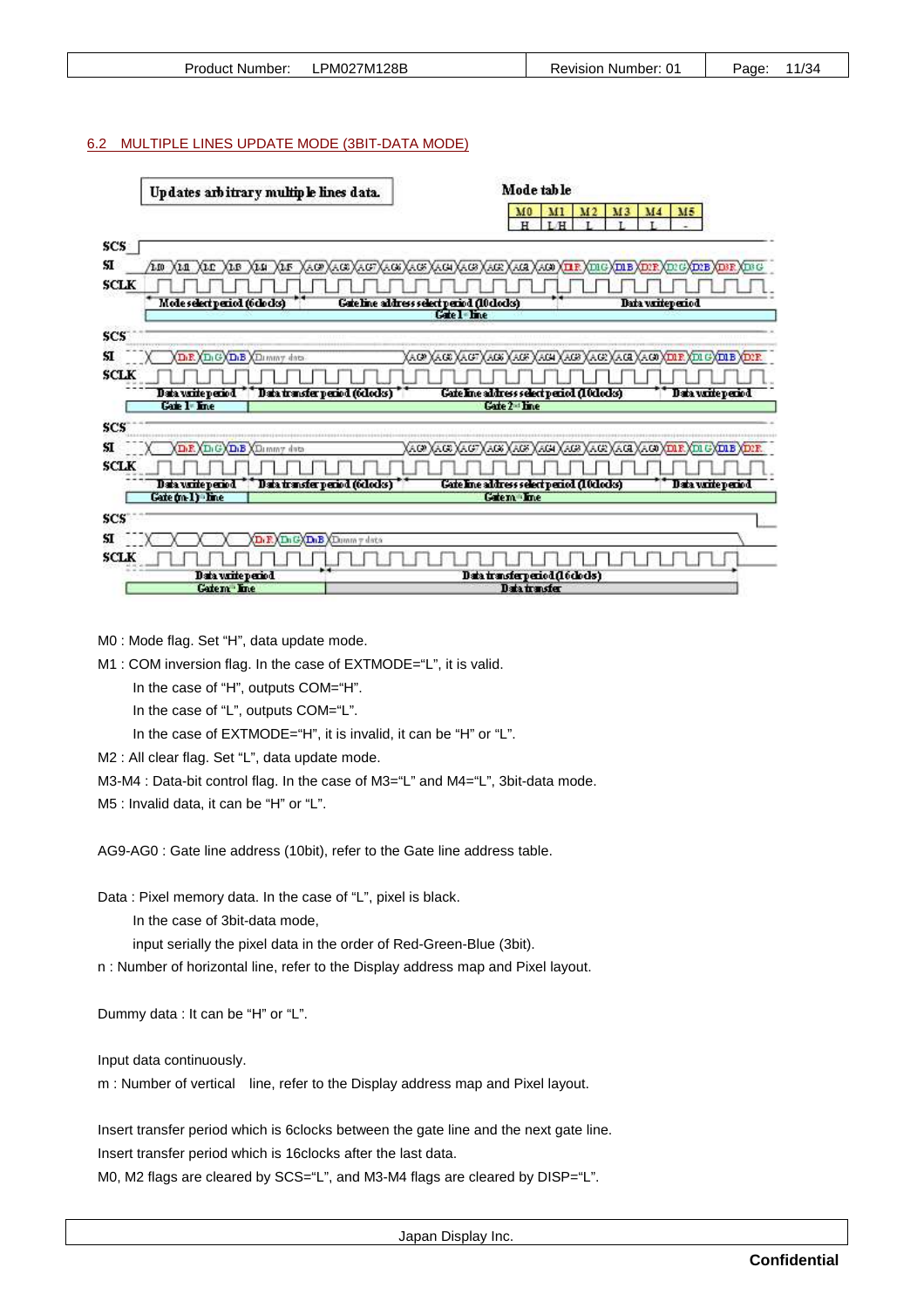| Product Number: | LPM027M128B | <b>Revision Number: 01</b> | 12/34<br>Page: |
|-----------------|-------------|----------------------------|----------------|
|                 |             |                            |                |

#### 6.3 SINGLE LINE UPDATE MODE (1BIT-DATA MODE)

Updates data of only one specified line.

M0 M1 M2 M3 M4  $M<sub>5</sub>$  $L$ 

| <b>SCS</b>                    |                                               |                                                                                                          |
|-------------------------------|-----------------------------------------------|----------------------------------------------------------------------------------------------------------|
| SI<br>MO<br>XM5               | XAG9XAG8XAG7XAG6XAG5XAG4XAG3XAG2XAG1XAG0XD1 X | $X$ D <sub>5</sub> $X$ D <sub>6</sub><br>$X$ <sub>D7</sub><br>$X$ D <sub>8</sub><br>D2<br>D3<br>$X_{D4}$ |
| <b>SCLK</b>                   |                                               |                                                                                                          |
| Mode select period (6clocks)  | Gate line address select period (10clocks)    | Data write period                                                                                        |
|                               | Gate single line                              |                                                                                                          |
| <b>SCS</b>                    |                                               |                                                                                                          |
| SI<br>$NDn-3 \Dn-2 \Dn-1 \Dn$ | <b>XDummy</b> data                            |                                                                                                          |
| <b>SCLK</b>                   |                                               |                                                                                                          |
| Data write period             | Data transfer period (16clocks)               |                                                                                                          |
| <b>Gate single line</b>       | Data transfer                                 |                                                                                                          |

M0 : Mode flag. Set "H", data update mode.

M1 : COM inversion flag. In the case of EXTMODE="L", it is valid.

In the case of "H", outputs COM="H".

- In the case of "L", outputs COM="L".
- In the case of EXTMODE="H", it is invalid, it can be "H" or "L".
- M2 : All clear flag. Set "L", data update mode.
- M3-M4 : Data-bit control flag. In the case of M3="L" and M4="H", 1bit-data mode.
- M5 : Invalid data, it can be "H" or "L".

AG9-AG0 : Gate line address (10bit), refer to the Gate line address table.

Data : Pixel memory data. In the case of "L", pixel is black.

In the case of 1bit-data mode, input the pixel data "H" or "L" (1bit).

Pixel memories of red, green and blue are written the same data.

n : Number of horizontal line, refer to the Display address map and Pixel layout.

Dummy data : It can be "H" or "L".

Insert transfer period which is 16clocks after the last data. M0, M2 flags are cleared by SCS="L", and M3-M4 flags are cleared by DISP="L".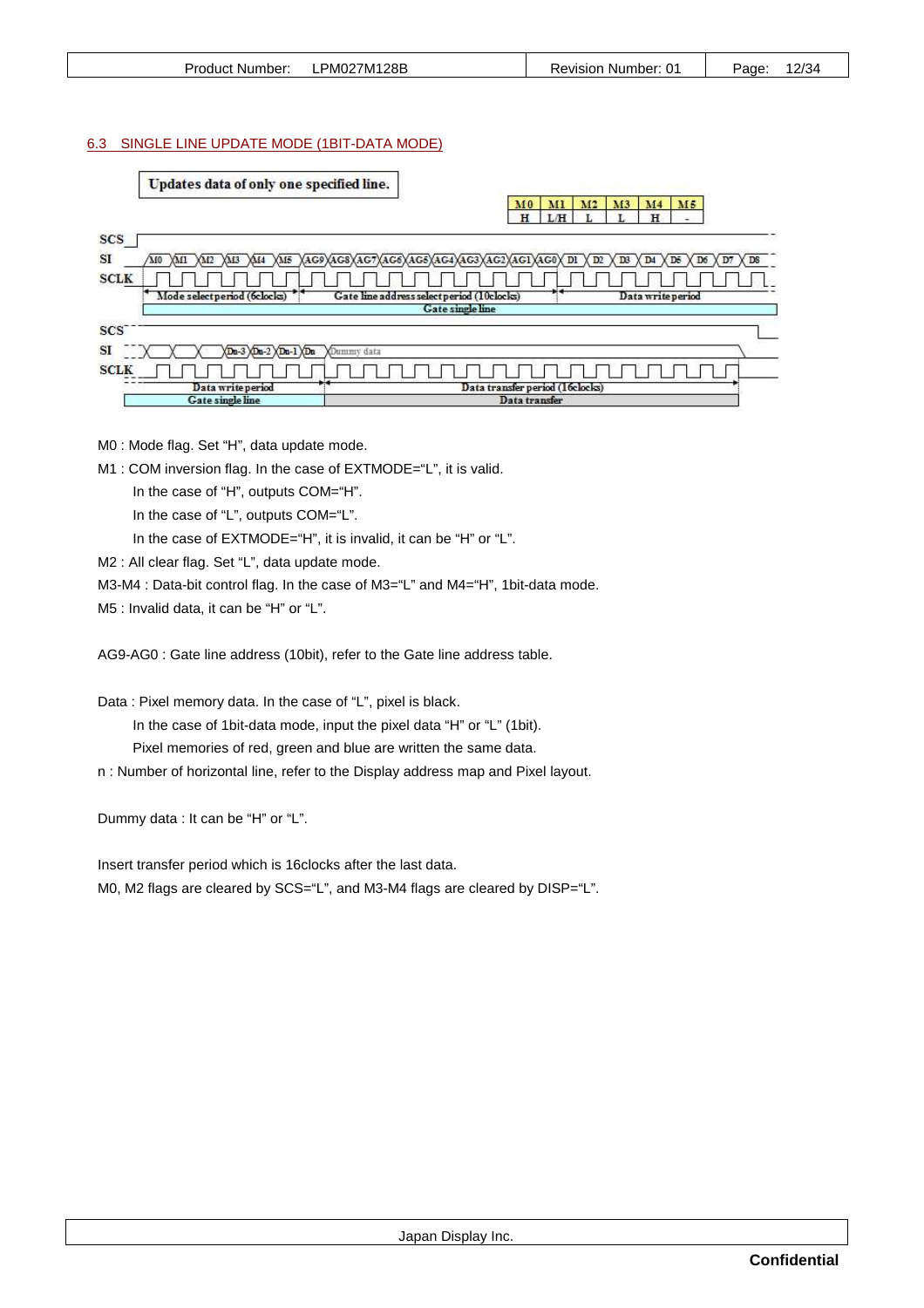| <b>Product Number:</b> | LPM027M128B | <b>Revision Number: 01</b> | 13/34<br>Page: |
|------------------------|-------------|----------------------------|----------------|
|                        |             |                            |                |

#### 6.4 MULTIPLE LINES UPDATE MODE (1BIT-DATA MODE)

| Updates arbitrary multiple lines data.                            |                                                                                           |
|-------------------------------------------------------------------|-------------------------------------------------------------------------------------------|
|                                                                   | M2<br>M <sub>3</sub><br>M <sub>0</sub><br>MI<br>M <sub>4</sub><br>M5<br>H<br>L/H<br>H     |
|                                                                   | -                                                                                         |
| <b>SCS</b><br>SI<br>A0                                            | D <sub>2</sub><br>D7<br>D <sub>8</sub>                                                    |
| XAG9<br>(M5<br>nк<br>M2<br><b>SCLK</b>                            | XAG8XAG7XAG6XAG5XAG4XAG3XAG2XAG1XAG0<br>DI<br>DS<br>D <sub>6</sub><br>D <sub>4</sub><br>œ |
| Mode select period (6clocks)                                      | Gate line address select period (10clocks)<br>Data write period                           |
|                                                                   | Gate l" line                                                                              |
| <b>SCS</b>                                                        |                                                                                           |
| SI<br>$\chi$ Du-3 $\chi$ Du-2 $\chi$ Du-1 $\chi$ Du<br>Dummy data | (АС9)(АС8)(АС7)(АС6)(АС5)(АС4)(АС3)(АС2<br>AG0<br>XAGI<br>DI<br>D3                        |
| <b>SCLK</b>                                                       |                                                                                           |
| Data transfer period (6 docks)<br>Data write period               | Gate line address select period (10clocks)<br>Data write period                           |
| Gate l" line                                                      | Gate 2 <sup>ed</sup> line                                                                 |
| <b>SCS</b>                                                        |                                                                                           |
| <b>SI</b><br>$NDu-3 \n  NDu-2 \n  NDu-1 \n  NDu$<br>Dummy data    | AG9XAG8XAG7XAG6XAG5XAG4XAG3XAG2XAG1<br>'AG0<br>D)<br>н                                    |
| <b>SCLK</b>                                                       |                                                                                           |
| Data transfer period (6 docks)<br>Data write period               | Gate line address select period (10clocks)<br>Data write period                           |
| Gate (m-1) <sup>+</sup> line                                      | Gate m <sup>*</sup> line                                                                  |
| <b>SCS</b>                                                        |                                                                                           |
| <b>SI</b><br>Tn1<br>YDn                                           | Dummy data                                                                                |
| <b>SCLK</b>                                                       |                                                                                           |
| Data write period                                                 | Data transfer period (16clocks)                                                           |
| Gate m <sup>a</sup> line                                          | Data transfer                                                                             |

M0 : Mode flag. Set "H", data update mode.

M1 : COM inversion flag. In the case of EXTMODE="L", it is valid.

In the case of "H", outputs COM="H".

In the case of "L", outputs COM="L".

In the case of EXTMODE="H", it is invalid, it can be "H" or "L".

M2 : All clear flag. Set "L", data update mode.

M3-M4 : Data-bit control flag. In the case of M3="L" and M4="H", 1 bit-data mode.

M5 : Invalid data, it can be "H" or "L".

AG9-AG0 : Gate line address (10bit), refer to the Gate line address table.

Data : Pixel memory data. In the case of "L", pixel is black.

In the case of 1bit-data mode, input the pixel data "H" or "L" (1bit).

Pixel memories of red, green and blue are written the same data.

n : Number of horizontal line, refer to the Display address map and Pixel layout.

Dummy data : It can be "H" or "L".

Input data continuously.

m : Number of vertical line, refer to the Display address map and Pixel layout.

Insert transfer period which is 6clocks between the gate line and the next gate line. Insert transfer period which is 16clocks after the last data. M0, M2 flags are cleared by SCS="L", and M3-M4 flags are cleared by DISP="L".

Japan Display Inc.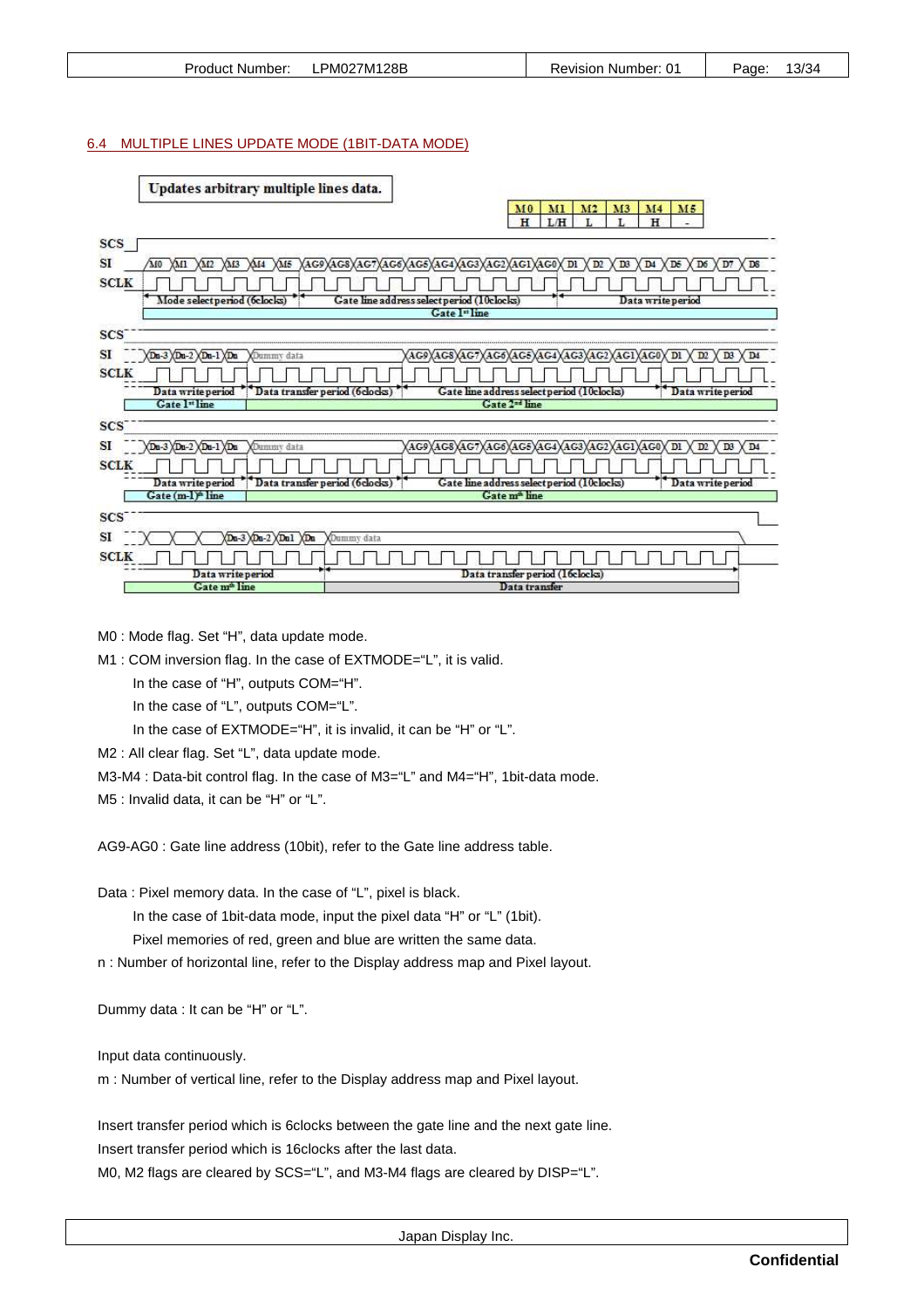| Product Number: | PM027M128B | Revision Number: 01 | 14/34<br>Page: |
|-----------------|------------|---------------------|----------------|
|                 |            |                     |                |

#### 6.5 SINGLE LINE UPDATE MODE (4BIT-DATA MODE)

|      | Updates data of only one specified line. |                                                             |                                            |                                 | Mode table |    |         |                   |                                |                           |  |
|------|------------------------------------------|-------------------------------------------------------------|--------------------------------------------|---------------------------------|------------|----|---------|-------------------|--------------------------------|---------------------------|--|
|      |                                          |                                                             |                                            | M <sub>0</sub><br>H             | M<br>L/H   | M2 | M3<br>H | M <sub>4</sub>    | M5<br>$\overline{\phantom{0}}$ |                           |  |
| scs  |                                          |                                                             |                                            |                                 |            |    |         |                   |                                |                           |  |
| SI   | XMS<br>MO<br>XM2<br>XMS<br>ли<br>M4      | XAG9XAG8XAG7XAG6XAG5XAG4XAG3XAG2XAG1XAG0XDIR XDIG XDIB XDUM |                                            |                                 |            |    |         |                   |                                | <b>O2R YDIG YDIB YDUM</b> |  |
| SCLK |                                          |                                                             |                                            |                                 |            |    |         |                   |                                |                           |  |
|      | Mode select period (6 clocks)            |                                                             | Gate line address select period (10clocks) |                                 |            |    |         | Data write period |                                |                           |  |
|      |                                          |                                                             | Gate single line                           |                                 |            |    |         |                   |                                |                           |  |
| scs  |                                          |                                                             |                                            |                                 |            |    |         |                   |                                |                           |  |
| SΙ   | <b>XDuG XDuB XDUMXDummy data</b>         |                                                             |                                            |                                 |            |    |         |                   |                                |                           |  |
| SCLK |                                          |                                                             |                                            |                                 |            |    |         |                   |                                |                           |  |
|      | Data write period                        |                                                             |                                            | Data transfer period (16clocks) |            |    |         |                   |                                |                           |  |
|      | Gate single line                         |                                                             |                                            | Data transfer                   |            |    |         |                   |                                |                           |  |

M0 : Mode flag. Set "H", data update mode.

M1 : COM inversion flag. In the case of EXTMODE="L", it is valid.

In the case of "H", outputs COM="H".

In the case of "L", outputs COM="L".

In the case of EXTMODE="H", it is invalid, it can be "H" or "L".

M2 : All clear flag. Set "L", data update mode.

M3 : Data-bit control flag. In case of M3="H", 4bit-data mode.

M4-M5 : Invalid data, it can be "H" or "L".

AG9-AG0 : Gate line address (10bit), refer to the Gate line address table.

Data : Pixel memory data. In the case of "L", pixel is black.

In the case of 4bit-data mode,

input serially the pixel data in the order of Red-Green-Blue-Dummy (4bit).

Dummy data (DUM) can be "H" or "L".

n : Number of horizontal line, refer to the Display address map and Pixel layout.

Dummy data : It can be "H" or "L".

Insert transfer period which is 16clocks after the last data. M0, M2 flags are cleared by SCS="L", and M3 flag is cleared by DISP="L".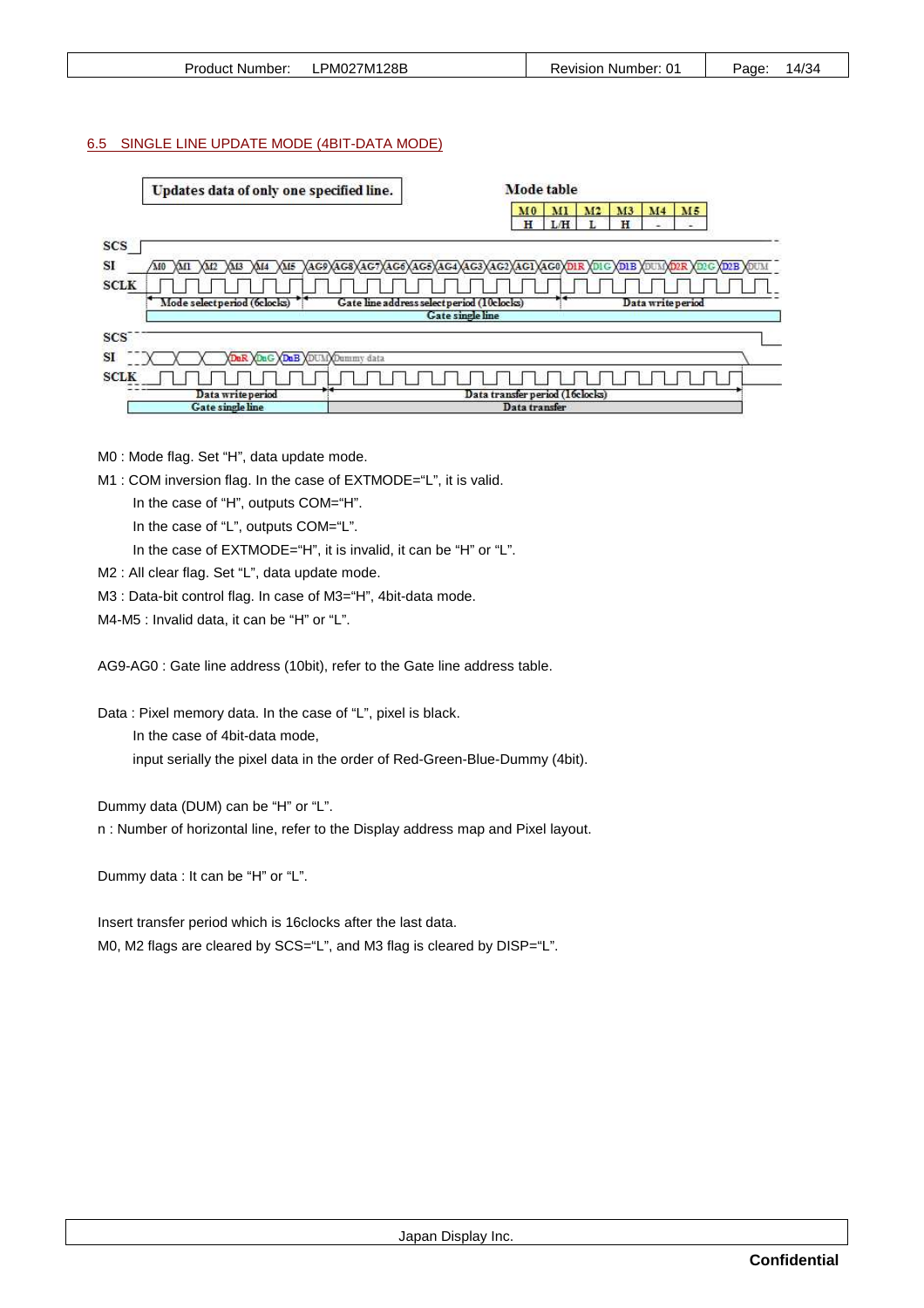#### 6.6 MULTIPLE LINES UPDATE MODE (4BIT-DATA MODE)

| Updates arbitrary multiple lines data.               | Mode table                                                               |
|------------------------------------------------------|--------------------------------------------------------------------------|
|                                                      | M2<br>M3<br>M <sub>4</sub><br>M5<br>M <sub>0</sub><br>MI                 |
|                                                      | H<br>H<br>LH                                                             |
| <b>SCS</b>                                           |                                                                          |
| SI<br>XM5<br>Y0<br>YМ<br>M4<br>$X\Lambda$ 12<br>XM3  | XAG9XAG8XAG7XAG6XAG5XAG4XAG3XAG2XAG1XAG0XD1R XD1G XD1B XDU<br><b>D2B</b> |
| <b>SCLK</b>                                          |                                                                          |
| Mode select period (6clocks)                         | Gate line address select period (10clocks)<br>Data write period          |
|                                                      | Gate l" line                                                             |
| <b>SCS</b>                                           |                                                                          |
| SI<br>DaG XDaB XDUMXDummy data                       | AG9<br>AG8<br>AC7<br>AC<br>פ ומ<br>AC6<br>AG5                            |
| <b>SCLK</b>                                          |                                                                          |
| Data transfer period (6 clocks)<br>Data write period | Gate line address select period (10clocks)<br>Data write period          |
| Gate l"line                                          | Gate 2 <sup>-</sup> line                                                 |
| <b>SCS</b>                                           |                                                                          |
| SI<br>DuG XDuB XDUMXDummy data                       | AC9                                                                      |
| <b>SCLK</b>                                          |                                                                          |
| Data transfer period (6 docks)<br>Data write period  | Gate line address select period (10clocks)<br>Data write period          |
| Gate (m-I) <sup>o</sup> line                         | Gate m <sup>®</sup> line                                                 |
| <b>SCS</b>                                           |                                                                          |
| <b>SI</b><br><b>DuB XDUM</b> Dummy data              |                                                                          |
| <b>SCLK</b>                                          |                                                                          |
| Data write period                                    | Data transfer period (16 clocks)                                         |
| Gate m <sup>a</sup> line                             | Data transfer                                                            |

M0 : Mode flag. Set "H", data update mode.

M1 : COM inversion flag. In the case of EXTMODE="L", it is valid.

In the case of "H", outputs COM="H".

In the case of "L", outputs COM="L".

In the case of EXTMODE="H", it is invalid, it can be "H" or "L".

M2 : All clear flag. Set "L", data update mode.

M3 : Data-bit control flag. In the case of M3="H", 4bit-data mode.

M4-M5 : Invalid data, it can be "H" or "L".

AG9-AG0 : Gate line address (10bit), refer to the Gate line address table.

Data : Pixel memory data. In the case of "L", pixel is black.

In the case of 4bit-data mode,

input serially the pixel data in the order of Red-Green-Blue-Dummy (4bit).

Dummy data (DUM) can be "H" or "L".

n : Number of horizontal line, refer to the Display address map and Pixel layout.

Dummy data : It can be "H" or "L".

Input data continuously.

m : Number of vertical line, refer to the Display address map and Pixel layout.

Insert transfer period which is 6clocks between the gate line and the next gate line. Insert transfer period which is 16clocks after the last data.

M0, M2 flags are cleared by SCS="L", and M3 flag is cleared by DISP="L".

Japan Display Inc.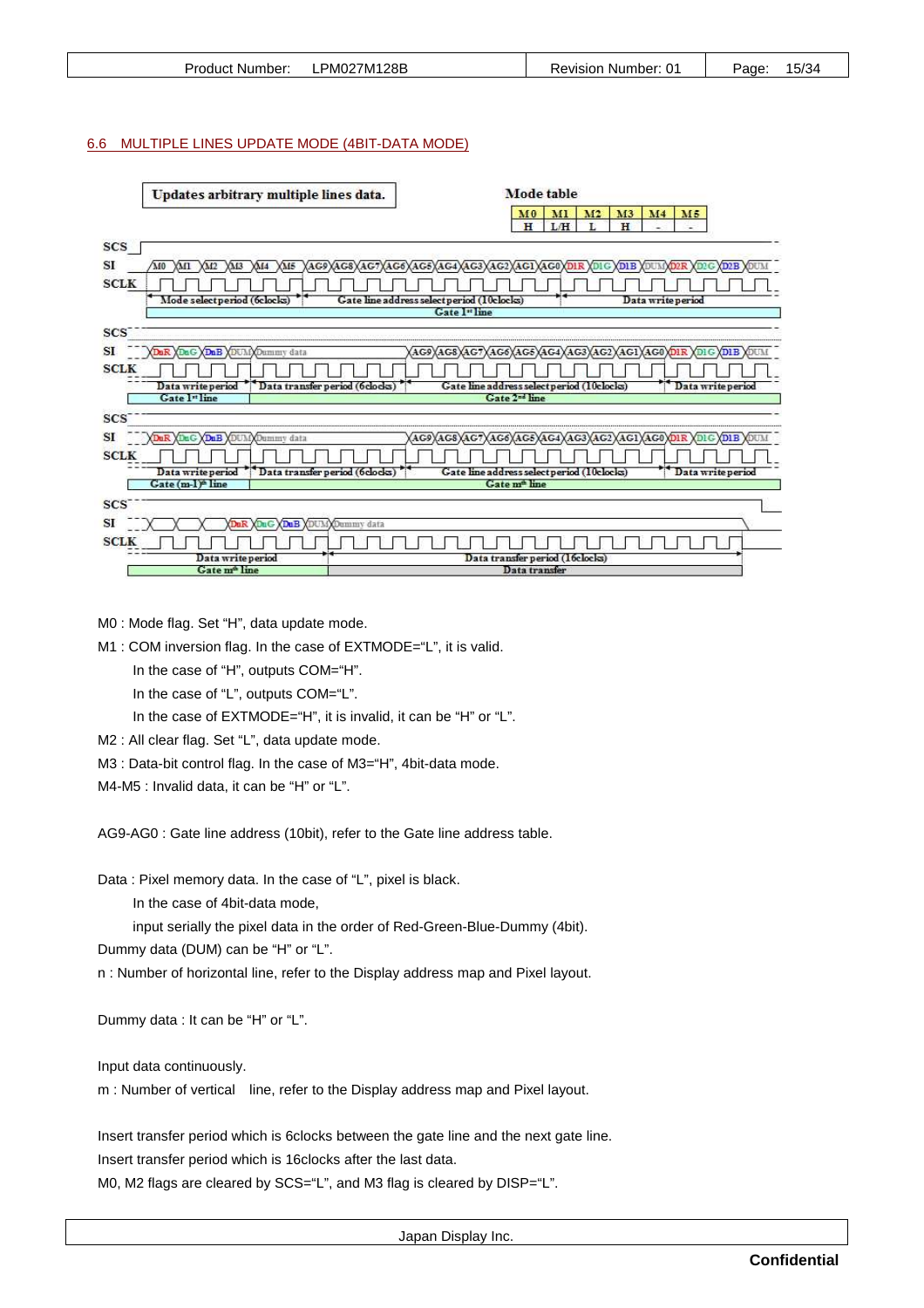| PM027M128B<br>Product Number:<br>ப | Revision Number:⊣ | 16/34<br>Page <sup>-</sup> |
|------------------------------------|-------------------|----------------------------|
|------------------------------------|-------------------|----------------------------|

# 6.7 NO-UPDATE MODE

| Keeps memory internal data (current display). |  | Mode table |                  |  |  |
|-----------------------------------------------|--|------------|------------------|--|--|
|                                               |  |            | M0 M1 M2 M3 M4 1 |  |  |

|                | $M1$ $M2$ $M3$<br>$L/H$ $L$ $L$ |  |
|----------------|---------------------------------|--|
|                |                                 |  |
| $M0$ $M1$ $M2$ | M3                              |  |
|                |                                 |  |

| <b>SCS</b>  |                                                                 |  |
|-------------|-----------------------------------------------------------------|--|
| SI          | XMS<br>$\lambda$ 14 $\lambda$ 15<br>M0<br>XM2                   |  |
| <b>SCLK</b> |                                                                 |  |
|             | Mode select period (6clocks)<br>Data transfer period (10clocks) |  |

M0 : Mode flag.

M1 : COM inversion flag. In the case of EXTMODE="L", it is valid.

In the case of "H", outputs COM="H".

In the case of "L", outputs COM="L".

In the case of EXTMODE="H", it is invalid, it can be "H" or "L".

M2 : All clear flag.

Set "L" or "H" to both M0 and M2, no-update mode.

M3 : Blinking flag. In the case of "L", no-update mode and display blinking mode is terminated. In the case of "H", display blinking mode. Refer to the 6.9 for details.

M4-M5 : Invalid data, it can be "H" or "L".

Dummy data : It can be "H" or "L".

M0, M2 flags are cleared by SCS="L", and M3 flag is cleared by DISP="L".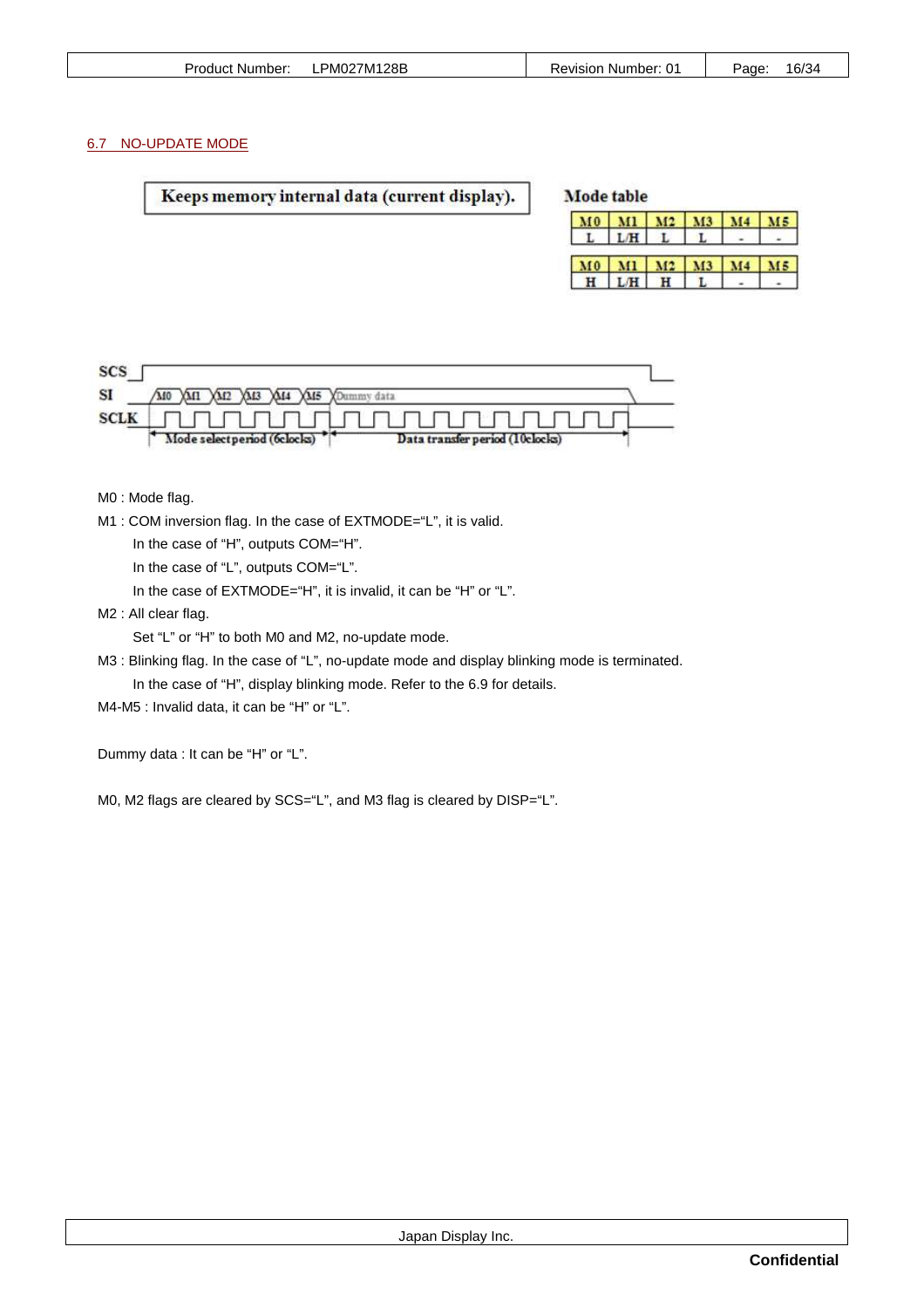| <b>Product Number:</b> | PM027M128B<br>⊷ | Revision Number: 01 | 7/34<br>Page: |
|------------------------|-----------------|---------------------|---------------|
|                        |                 |                     |               |

# 6.8 ALL CLEAR MODE

|             | Clears memory internal data and writes initial data.            | Mode table |    |    |      |    |      |
|-------------|-----------------------------------------------------------------|------------|----|----|------|----|------|
|             | Initial data is black.                                          | M0         | мı | M2 | M3   | M4 | м5   |
|             |                                                                 |            |    | н  | . /H |    | T./H |
| SCS<br>SI   | XM5<br>ummy data                                                |            |    |    |      |    |      |
| <b>SCLK</b> | Mode select period (6clocks)<br>Data transfer period (10clocks) |            |    |    |      |    |      |

M0 : Mode flag. Set "L", no-update mode.

M1 : COM inversion flag. In the case of EXTMODE="L", it is valid.

In the case of "H", outputs COM="H".

In the case of "L", outputs COM="L".

In the case of EXTMODE="H", it is invalid, it can be "H" or "L".

M2 : All clear flag. Set "H", all clear mode.

M3 : Blinking flag. In the case of "L", display blinking mode is terminated. In the case of "H", display blinking mode. Refer to the 6.9 for details.

M4-M5 : Blinking mode flag. In the case of M3="H", it is valid.

In the case of M3="L", it is invalid, it can be "H" or "L".

Dummy data : It can be "H" or "L".

M0, M2 flags are cleared by SCS="L", and M3-M4 flags are cleared by DISP="L".

Display gives priority to blinking flag (M3).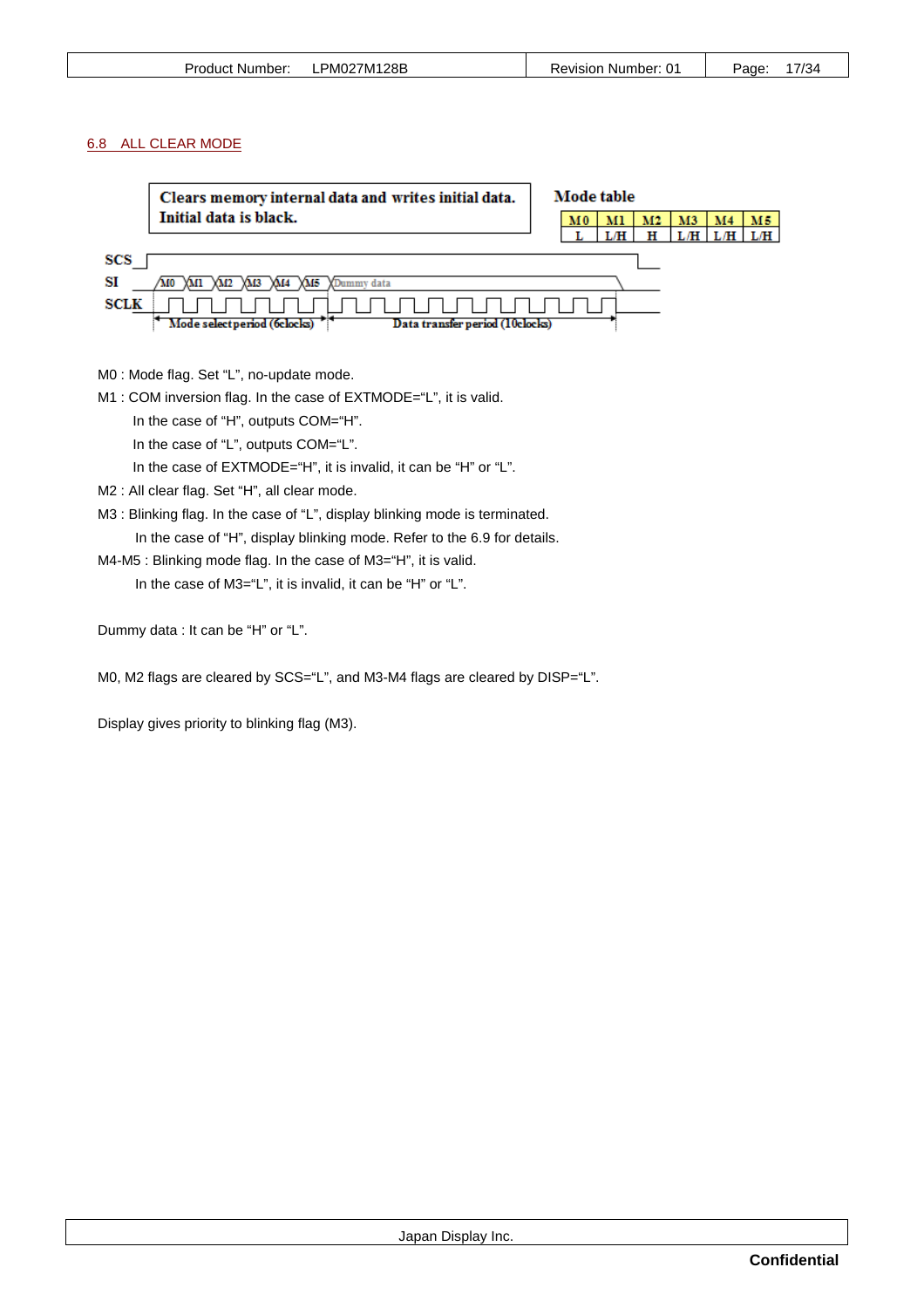| <b>Product Number:</b> | PM027M128B | <b>Revision Number: 01</b> | 18/34<br>Page <sup>-</sup> |
|------------------------|------------|----------------------------|----------------------------|
|                        |            |                            |                            |

#### 6.9 DISPLAY BLINKING COLOR MODE



M0 : Mode flag. Set "L", no-update mode.

M1 : COM inversion flag. In the case of EXTMODE="L", it is valid.

In the case of "H", outputs COM="H".

In the case of "L", outputs COM="L".

In the case of EXTMODE="H", it is invalid, it can be "H" or "L".

M2 : All clear flag. Set "L", no-update mode.

In the case of "H", all clear mode. Refer to the 6.8 for details.

M3 : Blinking flag. In the case of "H", display blinking mode.

In the case of "L", display blinking mode is terminated.

M4 : Blinking color flag. Apply to display blinking color. In the case of "H", solid white color is forcibly displayed. In the case of "L", solid black color is forcibly displayed.

M5 : Blinking inversion flag. Set "L", blinking color mode.

Dummy data : It can be "H" or "L".

M0, M2 flags are cleared by SCS="L", and M3-M5 flags are cleared by DISP="L".



Blink display to alternate between normal display and display blinking mode.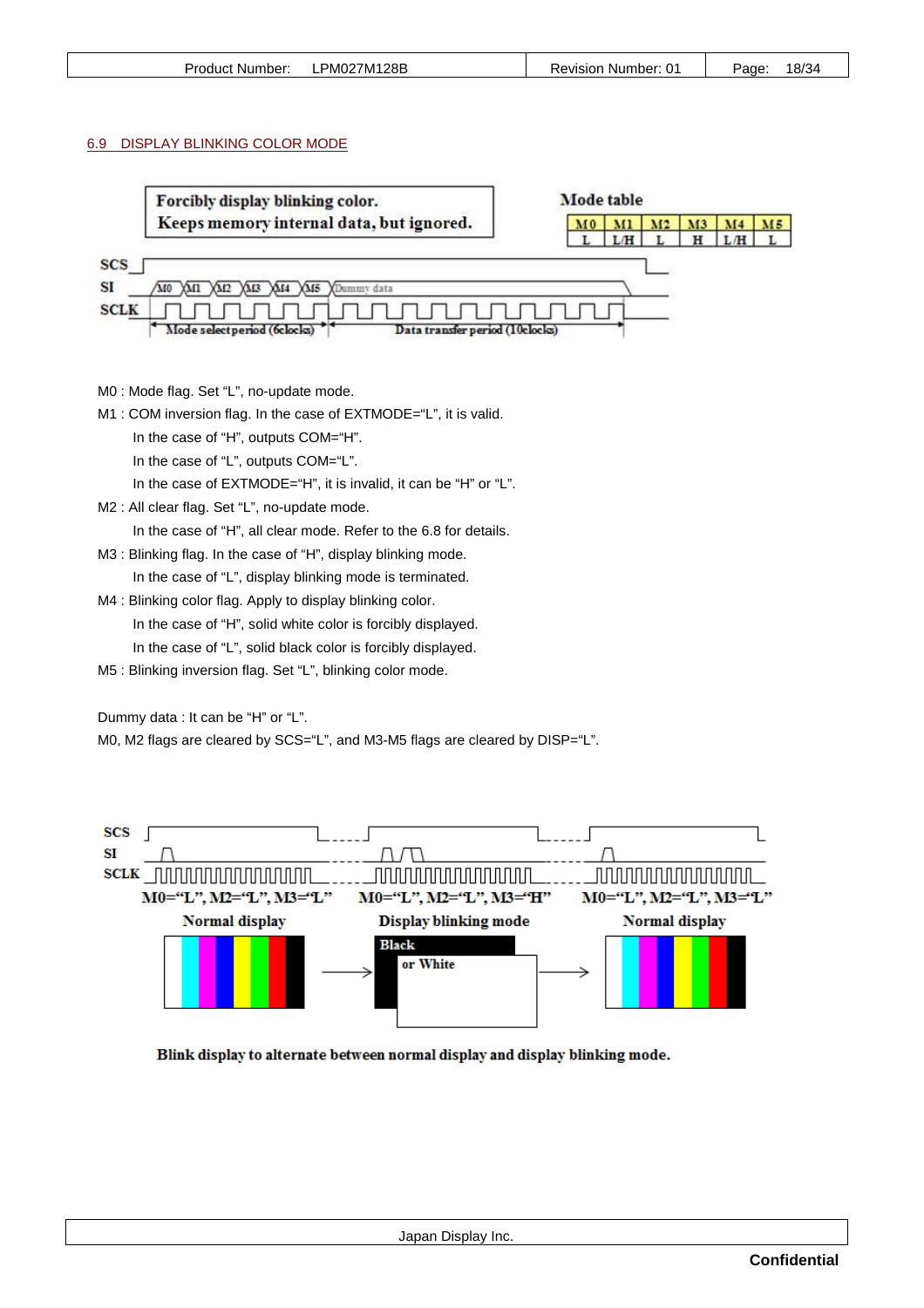#### 6.10 DISPLAY COLOR INVERSION MODE





Blink display to alternate between normal display and display blinking mode.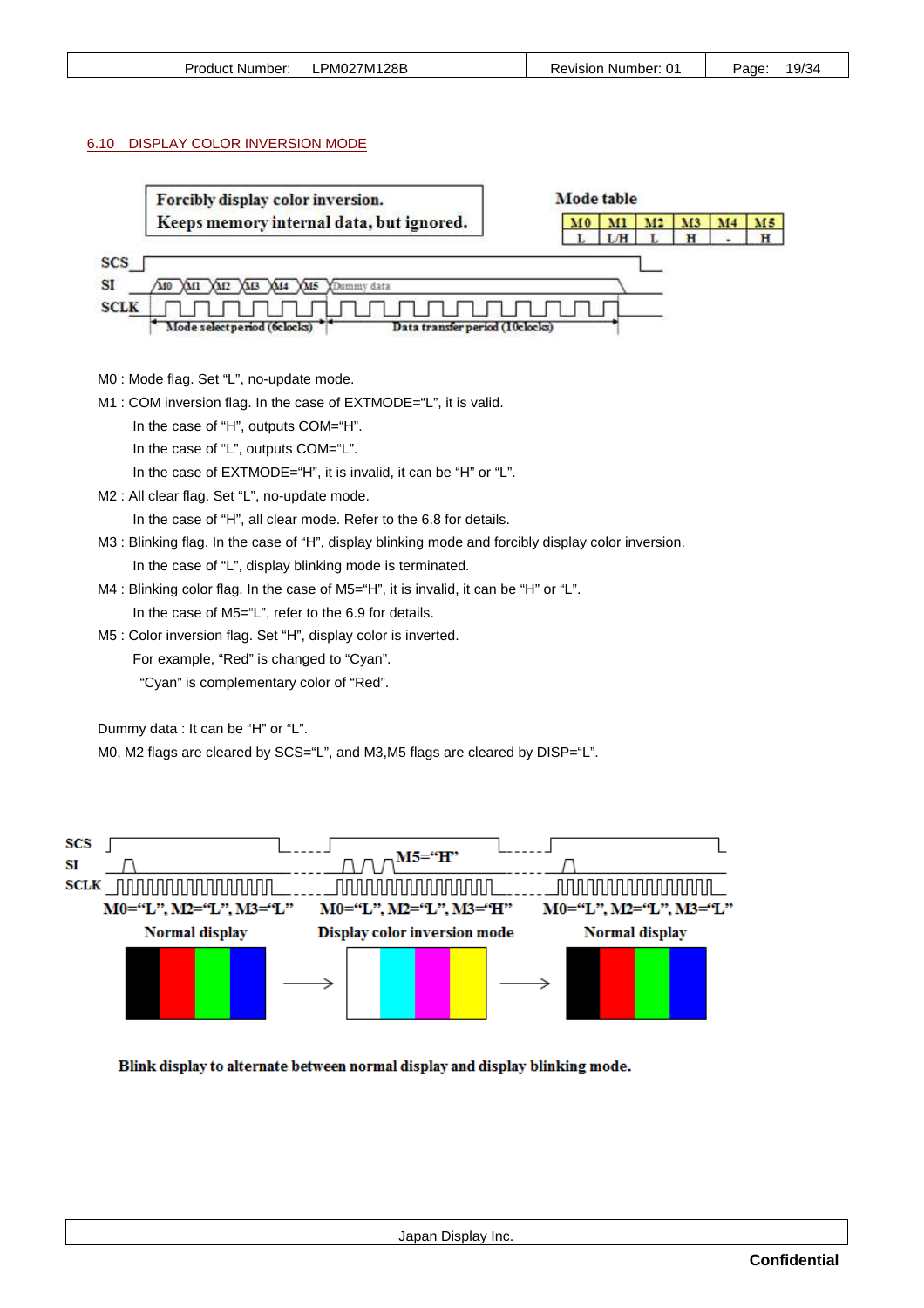| Product Number: | PM027M128B | Revision Number: 01 | 20/34<br>Page: |
|-----------------|------------|---------------------|----------------|
|                 |            |                     |                |

# **7. COM INVERSION**

# 7.1 COM POLARITY SERIAL INPUT / EXTMODE = "L"



M1 : COM inversion flag. In the case of "H", outputs COM="H". In the case of "L", outputs COM="L".

COM polarity inversion has been changed by M1 flag state.

(\*7-1) The periods of positive and negative polarity should be same length as much as possible.

# 7.2 EXTCOMIN SIGNAL / EXTMODE="H"



COM polarity inversion has been changed by the rising timing of EXTCOMIN.

COM polarity (positive or negative) is controlled by internal circuit.

(\*7-2) The periods of positive and negative polarity should be same length as much as possible.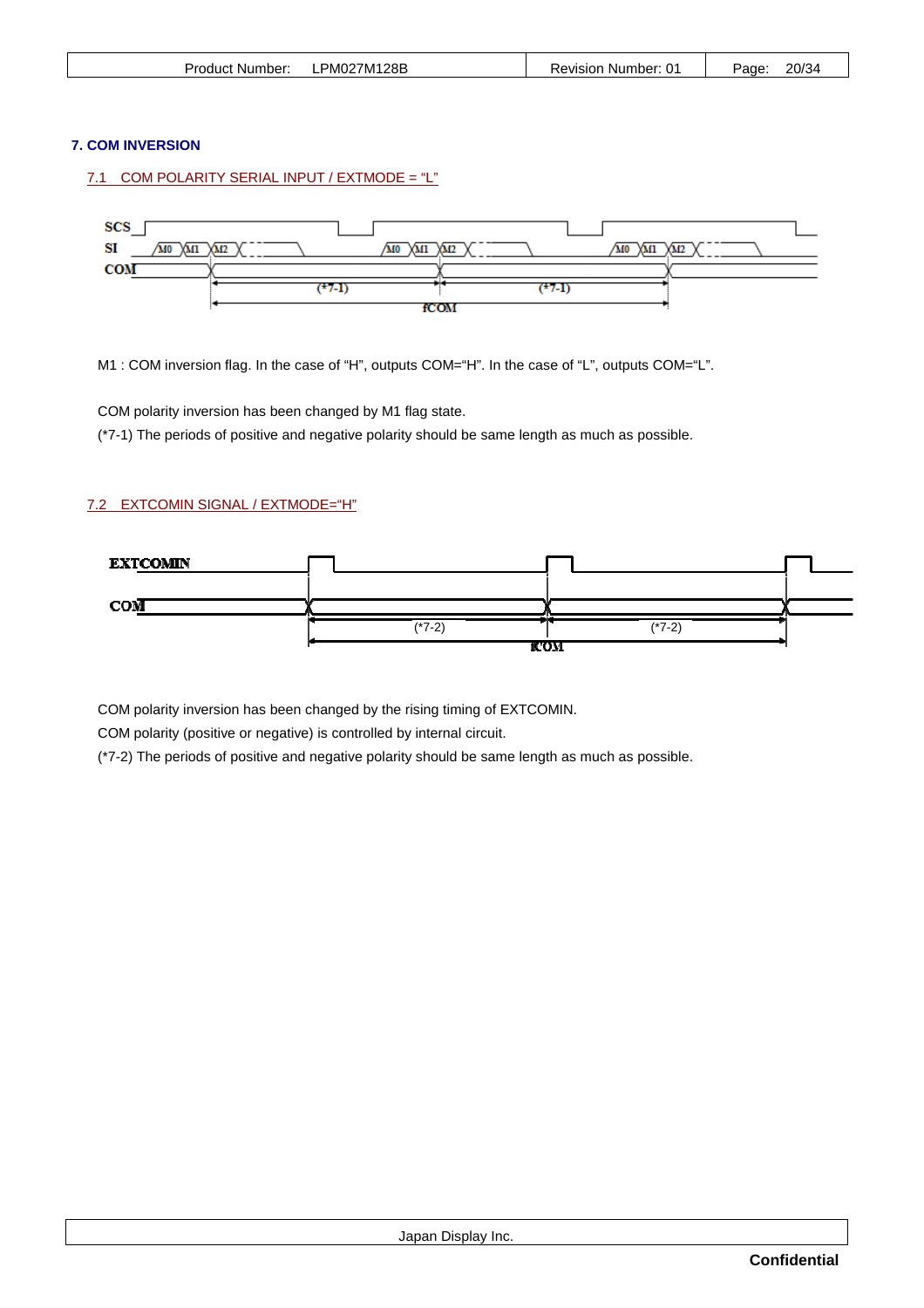# **8. GATE ADDRESS TABLE**

V1-V240

| 6<br>5<br>3                                                                                                                                                 | v<br>9<br>6<br>5<br>$\overline{2}$                                                                                                                                  | 6<br>5<br>3<br>ı                                                                                                                                                          | v<br>9<br>5<br>6<br>$\mathbf{2}$                                                                                                              |
|-------------------------------------------------------------------------------------------------------------------------------------------------------------|---------------------------------------------------------------------------------------------------------------------------------------------------------------------|---------------------------------------------------------------------------------------------------------------------------------------------------------------------------|-----------------------------------------------------------------------------------------------------------------------------------------------|
| $\bf{0}$<br>$\bf{0}$<br>0<br>0<br>$\bf{0}$<br>$\bf{0}$                                                                                                      | $\bf{0}$<br>$\bf{0}$<br>64<br>$\bf{0}$<br>$\bf{0}$<br>$\bf{0}$<br>0<br>0<br>128<br>$\bf{0}$                                                                         | $\mathbf{0}$<br>$\bf{0}$<br>0<br>$\bf{0}$<br>0<br>$\bf{0}$<br>0<br>$\bf{0}$<br>0                                                                                          | 192<br>$\bf{0}$<br>$\bf{0}$<br>$\bf{0}$<br>0<br>$\bf{0}$<br>0<br>$\bf{0}$                                                                     |
| 0<br>$\bf{0}$<br>0<br>0<br>0<br>0<br>0<br>0<br>0<br>ı<br>ı<br>$\bf{0}$<br>$\bf{0}$<br>$\bf{0}$<br>$\bf{0}$                                                  | 65<br>0<br>$\bf{0}$<br>129<br>0<br>$\bf{0}$<br>0<br>ı<br>0<br>0<br>0<br>1<br>$\bf{0}$<br>$\bf{0}$<br>$\bf{0}$<br>$\bf{0}$<br>$\bf{0}$<br>1                          | 0<br>0<br>0<br>ı<br>0<br>0<br>0<br>0<br>0<br>ı<br>$\bf{0}$<br>$\bf{0}$<br>$\bf{0}$<br>1<br>$\bf{0}$<br>1                                                                  | 193<br>0<br>0<br>ı<br>ı<br>0<br>0<br>$\bf{0}$<br>0<br>0<br>л<br>0<br>ı<br>$\bf{0}$<br>$\bf{0}$<br>$\bf{0}$                                    |
| 0<br>$\bf{0}$<br>$\bf{0}$<br>2<br>$\bf{0}$<br>0<br>0<br>0<br>0<br>$\bf{0}$<br>0<br>0<br>3                                                                   | 0<br>$\bf{0}$<br>130<br>66<br>$\bf{0}$<br>67<br>$\bf{0}$<br>$\bf{0}$<br>0<br>0<br>0<br>$\bf{0}$<br>ı<br>131<br>$\bf{0}$<br>1                                        | $\bf{0}$<br>0<br>$\bf{0}$<br>$\bf{0}$<br>0<br>ı<br>0<br>0<br>0<br>0<br>0<br>0<br>ı                                                                                        | 194<br>$\bf{0}$<br>$\bf{0}$<br>0<br>195<br>0<br>ı<br>$\bf{0}$<br>$\bf{0}$<br>$\bf{0}$<br>$\bf{0}$<br>0                                        |
| $\bf{0}$<br>0<br>0<br>$\bf{0}$<br>0<br>0<br>$\bf{0}$<br>ı<br>0<br>$\bf{0}$<br>4                                                                             | $\bf{0}$<br>$\bf{0}$<br>$\bf{0}$<br>132<br>68<br>0<br>$\bf{0}$<br>ı<br>0<br>0<br>1<br>$\bf{0}$                                                                      | $\bf{0}$<br>0<br>0<br>0<br>ı<br>0<br>0<br>0<br>ı<br>$\bf{0}$                                                                                                              | 196<br>ı<br>$\bf{0}$<br>0<br>1<br>$\bf{0}$<br>0<br>1<br>0<br>$\bf{0}$<br>$\bf{0}$                                                             |
| 0<br>5<br>0<br>0<br>0<br>$\bf{0}$<br>$\bf{0}$<br>0<br>ı<br>$\bf{0}$<br>$\bf{0}$<br>$\bf{0}$<br>$\bf{0}$<br>$\bf{0}$<br>б                                    | 69<br>0<br>0<br>$\bf{0}$<br>133<br>0<br>0<br>1<br>0<br>0<br>ı<br>ı<br>$\bf{0}$<br>134<br>70<br>0<br>0<br>ı<br>$\bf{0}$                                              | 0<br>0<br>0<br>0<br>0<br>0<br>ı<br>0<br>0                                                                                                                                 | 197<br>0<br>$\bf{0}$<br>ı<br>$\bf{0}$<br>ı<br>1<br>0<br>ı<br>0<br>0<br>198<br>$\bf{0}$<br>0<br>$\bf{0}$                                       |
| $\bf{0}$<br>0<br>0<br>0<br>$\bf{0}$<br>ı<br>ı<br>7<br>$\bf{0}$<br>0                                                                                         | 71<br>$\bf{0}$<br>0<br>$\bf{0}$<br>0<br>ı<br>ı<br>1<br>135<br>0<br>0<br>ı                                                                                           | 0<br>ı<br>$\bf{0}$<br>ı<br>0<br>0<br>0<br>0<br>ı<br>ı                                                                                                                     | 199<br>$\bf{0}$<br>ı<br>ı<br>0<br>$\bf{0}$<br>1<br>ı<br>0<br>0                                                                                |
| 8<br>0<br>$\bf{0}$<br>0<br>$\bf{0}$<br>$\bf{0}$<br>$\bf{0}$<br>0<br>0<br>0<br>0<br>1<br>0<br>9<br>0<br>$\bf{0}$<br>$\bf{0}$                                 | 72<br>$\bf{0}$<br>$\bf{0}$<br>$\bf{0}$<br>$\bf{0}$<br>$\bf{0}$<br>136<br>$\bf{0}$<br>73<br>137<br>0<br>0<br>0<br>0<br>0<br>1<br>0<br>0<br>ı<br>ı                    | 0<br>0<br>$\bf{0}$<br>0<br>ı<br>0<br>0<br>0<br>0<br>$\bf{0}$<br>ı<br>0<br>ı                                                                                               | 200<br>0<br>ı<br>$\bf{0}$<br>$\bf{0}$<br>$\bf{0}$<br>$\bf{0}$<br>201<br>0<br>ı<br>ı<br>$\bf{0}$<br>0<br>ı<br>0<br>$\bf{0}$<br>ı<br>$\bf{0}$   |
| 0<br>$\bf{0}$<br>0<br>0<br>$\bf{0}$<br>1<br>$\bf{0}$<br>10<br>$\bf{0}$<br>1<br>0                                                                            | 74<br>$\bf{0}$<br>138<br>$\bf{0}$<br>$\bf{0}$<br>0<br>0<br>$\bf{0}$<br>ı<br>$\bf{0}$<br>1<br>ı                                                                      | 0<br>0<br>ı<br>0<br>0<br>ı<br>$\bf{0}$<br>$\bf{0}$<br>ı<br>0                                                                                                              | 202<br>0<br>1<br>ı<br>0<br>$\bf{0}$<br>1<br>0<br>ı<br>$\bf{0}$<br>0                                                                           |
| $\bf{0}$<br>0<br>0<br>0<br>$\bf{0}$<br>0<br>11<br>$\bf{0}$<br>1<br>ı<br>ı<br>$\bf{0}$                                                                       | 75<br>$\bf{0}$<br>0<br>0<br>0<br>ı<br>$\bf{0}$<br>ı<br>1<br>139<br>$\bf{0}$<br>ı<br>$\bf{0}$<br>$\bf{0}$<br>1                                                       | $\bf{0}$<br>0<br>ı<br>0<br>0<br>0<br>ı<br>0<br>ı<br>ı<br>$\bf{0}$<br>0                                                                                                    | 203<br>$\bf{0}$<br>ı<br>0<br>$\bf{0}$<br>1<br>0<br>$\bf{0}$<br>ı<br>$\bf{0}$                                                                  |
| 0<br>$\bf{0}$<br>12<br>0<br>0<br>0<br>0<br>0<br>$\bf{0}$<br>ı<br>ı<br>13<br>0<br>0<br>0<br>ı                                                                | 76<br>0<br>$\bf{0}$<br>140<br>$\bf{0}$<br>$\bf{0}$<br>ı<br>ı<br>77<br>0<br>0<br>ı<br>$\bf{0}$<br>141<br>$\bf{0}$<br>$\bf{0}$<br>0<br>ı<br>ı                         | 0<br>$\bf{0}$<br>0<br>$\bf{0}$<br>$\bf{0}$<br>$\bf{0}$<br>0<br>0<br>ı<br>0<br>0<br>ı<br>0<br>ı<br>ı                                                                       | 204<br>0<br>$\bf{0}$<br>$\bf{0}$<br>205<br>0<br>ı<br>ı<br>0<br>ı<br>ı<br>ı<br>0<br>0<br>0                                                     |
| $\bf{0}$<br>0<br>$\bf{0}$<br>$\bf{0}$                                                                                                                       | 78<br>0<br>142<br>0<br>1<br>0                                                                                                                                       | $\bf{0}$<br>$\bf{0}$<br>n<br>$\bf{0}$                                                                                                                                     | 206<br>$\bf{0}$<br>$\bf{0}$<br>0<br>0                                                                                                         |
| 15<br>$\bf{0}$<br>0<br>0<br>0<br>$\bf{0}$<br>$\bf{0}$<br>$\bf{0}$<br>16<br>0<br>$\bf{0}$<br>0<br>$\bf{0}$<br>1<br>0<br>0<br>0                               | 79<br>0<br>ı<br>143<br>$\bf{0}$<br>0<br>0<br>0<br>ı<br>1<br>$\bf{0}$<br>80<br>$\bf{0}$<br>$\bf{0}$<br>1<br>$\bf{0}$<br>ı<br>$\bf{0}$<br>$\bf{0}$<br>$\bf{0}$<br>144 | $\bf{0}$<br>0<br>0<br>0<br>0<br>ı<br>ı<br>$\bf{0}$<br>0<br>1<br>$\bf{0}$<br>$\bf{0}$<br>1<br>0<br>$\bf{0}$<br>$\bf{0}$<br>0                                               | 207<br>$\bf{0}$<br>0<br>0<br>0<br>ı<br>208<br>$\bf{0}$<br>$\bf{0}$<br>1<br>ı<br>$\bf{0}$<br>ı<br>$\bf{0}$<br>$\bf{0}$<br>$\bf{0}$<br>$\bf{0}$ |
| $\bf{0}$<br>0<br>0<br>$\bf{0}$<br>0<br>ı<br>0<br>$\bf{0}$<br>17                                                                                             | 81<br>$\bf{0}$<br>$\bf{0}$<br>0<br>п<br>0<br>0<br>1<br>145<br>$\bf{0}$                                                                                              | 0<br>0<br>ı<br>$\bf{0}$<br>$\bf{0}$<br>$\bf{0}$<br>0                                                                                                                      | 209<br>0<br>$\bf{0}$<br>1<br>ı<br>ı<br>$\bf{0}$<br>0<br>$\bf{0}$<br>0                                                                         |
| 18<br>0<br>$\bf{0}$<br>$\bf{0}$<br>$\bf{0}$<br>$\bf{0}$<br>19<br>$\bf{0}$<br>$\bf{0}$<br>0<br>$\bf{0}$<br>$\bf{0}$<br>0<br>$\bf{0}$<br>ı<br>ı<br>ı          | 82<br>0<br>ı<br>146<br>$\bf{0}$<br>0<br>$\bf{0}$<br>83<br>147<br>$\bf{0}$<br>$\bf{0}$<br>$\bf{0}$<br>ı<br>$\bf{0}$<br>ı<br>0<br>$\bf{0}$<br>ı<br>1                  | $\bf{0}$<br>0<br>$\bf{0}$<br>0<br>$\bf{0}$<br>0<br>$\bf{0}$<br>$\bf{0}$<br>$\bf{0}$<br>ı<br>$\bf{0}$<br>ı<br>$\bf{0}$<br>0<br>ı<br>ı                                      | 210<br>$\bf{0}$<br>$\bf{0}$<br>0<br>0<br>$\bf{0}$<br>211<br>$\bf{0}$<br>0<br>$\bf{0}$<br>ı<br>ı<br>$\bf{0}$<br>ı<br>$\bf{0}$<br>ı<br>ı        |
| $\bf{0}$<br>$\bf{0}$<br>20<br>$\bf{0}$<br>0<br>0<br>1<br>$\bf{0}$<br>0                                                                                      | 0<br>$\bf{0}$<br>$\bf{0}$<br>84<br>$\bf{0}$<br>$\bf{0}$<br>0<br>0<br>148                                                                                            | $\bf{0}$<br>$\bf{0}$<br>ı<br>0<br>0<br>1<br>$\bf{0}$<br>0<br>0                                                                                                            | 212<br>ı<br>0<br>0<br>1<br>$\bf{0}$<br>1<br>$\bf{0}$<br>$\bf{0}$                                                                              |
| 0<br>0<br>$\bf{0}$<br>0<br>21<br>$\bf{0}$<br>$\bf{0}$<br>0<br>0<br>0<br>$\bf{0}$                                                                            | 85<br>0<br>0<br>$\bf{0}$<br>149<br>86<br>150<br>$\bf{0}$<br>0<br>٦<br>0<br>1<br>0                                                                                   | $\bf{0}$<br>0<br>0<br>$\bf{0}$<br>0<br>0<br>0<br>0<br>0<br>0<br>$\bf{0}$<br>0                                                                                             | 213<br>0<br>ı<br>0<br>$\bf{0}$<br>0<br>214<br>0<br>0<br>$\bf{0}$<br>$\bf{0}$                                                                  |
| 22<br>0<br>0<br>0<br>0<br>23<br>0<br>0                                                                                                                      | 87<br>$\bf{0}$<br>0<br>ı<br>151<br>0<br>$\bf{0}$<br>0<br>ı<br>ı<br>п                                                                                                | $\bf{0}$<br>0<br>ı<br>$\bf{0}$<br>0<br>$\bf{0}$<br>ı                                                                                                                      | 215<br>$\bf{0}$<br>$\bf{0}$<br>0<br>$\bf{0}$<br>ı<br>ı                                                                                        |
| $\bf{0}$<br>0<br>0<br>0<br>0<br>24                                                                                                                          | 88<br>0<br>0<br>$\bf{0}$<br>152<br>0                                                                                                                                | 0<br>$\bf{0}$<br>$\bf{0}$<br>0<br>0<br>0<br>$\bf{0}$                                                                                                                      | 216<br>0<br>$\bf{0}$<br>0<br>0<br>$\bf{0}$                                                                                                    |
| $\bf{0}$<br>0<br>0<br>25<br>1<br>1<br>0<br>0<br>0<br>$\bf{0}$<br>п<br>26<br>$\bf{0}$<br>0<br>$\bf{0}$<br>1                                                  | 89<br>$\bf{0}$<br>1<br>$\bf{0}$<br>0<br>ı<br>0<br>0<br>153<br>٦<br>90<br>٦<br>154<br>$\bf{0}$<br>ı<br>$\bf{0}$<br>$\bf{0}$<br>0<br>$\bf{0}$                         | 0<br>0<br>0<br>ı<br>0<br>0<br>ı<br>0<br>ı<br>٦<br>0<br>$\bf{0}$<br>$\bf{0}$<br>п<br>1<br>$\bf{0}$<br>$\bf{0}$<br>0                                                        | 217<br>0<br>0<br>1<br>0<br>ı<br>0<br>0<br>1<br>ı<br>ı<br>218<br>$\bf{0}$<br>ı<br>$\bf{0}$<br>1<br>0<br>0                                      |
| $\bf{0}$<br>0<br>0<br>27<br>$\bf{0}$<br>0<br>1<br>$\bf{0}$<br>п                                                                                             | 91<br>$\bf{0}$<br>0<br>0<br>ı<br>ı<br>$\bf{0}$<br>ı<br>1<br>155                                                                                                     | 0<br>0<br>ı<br>0<br>0<br>ı<br>ı<br>0                                                                                                                                      | 219<br>$\bf{0}$<br>0<br>1<br>ı<br>0<br>ı<br>0<br>ı<br>ı                                                                                       |
| 28<br>$\bf{0}$<br>$\bf{0}$<br>0<br>0<br>ı<br>л<br>0<br>$\bf{0}$<br><u>29</u><br>0<br>0<br>$\bf{0}$<br>0<br>0                                                | 92<br>$\bf{0}$<br>$\bf{0}$<br>156<br>$\bf{0}$<br>$\bf{0}$<br>0<br>ı<br>1<br>93<br>$\bf{0}$<br>0<br>ı<br>ı<br>0<br>157<br>0                                          | $\bf{0}$<br>0<br>ı<br>$\bf{0}$<br>$\bf{0}$<br>ı<br>0<br>0<br>$\bf{0}$<br>0<br>ı<br>0<br>0<br>ı<br>0<br>ı                                                                  | 220<br>$\bf{0}$<br>0<br>ı<br>$\bf{0}$<br>1<br>1<br>221<br>0<br>0<br>ı<br>0<br>ı                                                               |
| $\bf{0}$<br>$\bf{0}$<br>л<br>ı                                                                                                                              | 94<br>158<br>0<br>ı<br>1<br>ı<br>$\bf{0}$                                                                                                                           | $\bf{0}$<br>0<br>0<br>0<br>1<br>$\bf{0}$                                                                                                                                  | 222<br>$\bf{0}$<br>0<br>ı<br>0<br>ı<br>1                                                                                                      |
| 1<br>31<br>$\bf{0}$<br>$\bf{0}$<br>0<br>$\bf{0}$<br>$\bf{0}$<br>32<br>$\bf{0}$<br>ı<br>$\bf{0}$<br>$\bf{0}$<br>$\bf{0}$<br>$\bf{0}$                         | 95<br>0<br>ı<br>159<br>$\bf{0}$<br>0<br>ı<br>ı<br>ı<br>1<br>$\bf{0}$<br>96<br>$\bf{0}$<br>0<br>$\bf{0}$<br>$\mathbf{0}$<br>160<br>$\bf{0}$                          | 0<br>0<br>0<br>0<br>ı<br>ı<br>ı<br>$\bf{0}$<br>$\bf{0}$<br>0<br>$\bf{0}$<br>0<br>0<br>0<br>$\bf{0}$                                                                       | 223<br>0<br>ı<br>ı<br>0<br>0<br>ı<br>224<br>0<br>$\bf{0}$<br>$\bf{0}$<br>$\bf{0}$<br>1<br>$\bf{0}$                                            |
| 0<br>0<br>0<br>ı<br>0<br>0<br>0<br>0<br>33                                                                                                                  | 97<br>0<br>0<br>0<br>ı<br>0<br>0<br>0<br>0<br>1<br>161                                                                                                              | 0<br>ı<br>0<br>0<br>0<br>0<br>0<br>0                                                                                                                                      | 225<br>0<br>0<br>ı<br>0<br>0<br>0<br>0                                                                                                        |
| $\bf{0}$<br>$\bf{0}$<br>34<br>0<br>$\bf{0}$<br>ı<br>$\bf{0}$                                                                                                | 98<br>ı<br>162<br>$\bf{0}$<br>ı<br>0<br>0<br>0                                                                                                                      | $\bf{0}$<br>0<br>$\bf{0}$<br>0<br>0<br>$\bf{0}$<br>0                                                                                                                      | 226<br>$\bf{0}$<br>$\bf{0}$<br>0<br>1<br>ı<br>0<br>0                                                                                          |
| 0<br>0<br>35<br>0<br>ı<br>$\bf{0}$<br>0<br>0<br>$\bf{0}$<br>$\bf{0}$<br>$\bf{0}$<br>$\bf{0}$<br>36<br>$\bf{0}$<br>ı<br>0                                    | 99<br>$\bf{0}$<br>0<br>163<br>$\bf{0}$<br>$\bf{0}$<br>ı<br>0<br>$\bf{0}$<br>ı<br>1<br>100<br>$\bf{0}$<br>0<br>0<br>$\bf{0}$<br>$\bf{0}$<br>164                      | $\bf{0}$<br>0<br>0<br>0<br>0<br>ı<br>0<br>$\bf{0}$<br>$\bf{0}$<br>$\bf{0}$<br>$\bf{0}$<br>0<br>$\bf{0}$                                                                   | 227<br>ı<br>0<br>$\bf{0}$<br>ı<br>1<br>0<br>$\bf{0}$<br>0<br>228<br>0<br>ı<br>$\bf{0}$<br>$\bf{0}$<br>$\bf{0}$                                |
| 37<br>$\bf{0}$<br>0<br>0<br>ı<br>$\bf{0}$<br>0<br>$\bf{0}$<br>$\bf{0}$                                                                                      | 101<br>$\bf{0}$<br>$\bf{0}$<br>ı<br>ı<br>0<br>0<br>1<br>0<br>1<br>165<br>$\bf{0}$                                                                                   | $\bf{0}$<br>0<br>ı<br>0<br>$\bf{0}$<br>0<br>1<br>1<br>0                                                                                                                   | 229<br>0<br>0<br>ı<br>1<br>$\bf{0}$<br>$\bf{0}$<br>0                                                                                          |
| 38<br>$\bf{0}$<br>0<br>$\bf{0}$<br>$\bf{0}$<br>39<br>0<br>$\bf{0}$<br>0<br>ı<br>0<br>0                                                                      | 102<br>0<br>0<br>0<br>166<br>103<br>0<br>167<br>$\bf{0}$<br>$\bf{0}$<br>$\bf{0}$<br>ı<br>0<br>ı<br>ı                                                                | $\bf{0}$<br>0<br>$\bf{0}$<br>0<br>0<br>0<br>0<br>0<br>0<br>ı                                                                                                              | 230<br>0<br>$\bf{0}$<br>231<br>0<br>ı<br>1<br>0<br>$\bf{0}$                                                                                   |
| 0<br>$\bf{0}$<br>40<br>0<br>0<br>ı<br>0<br>0<br>0<br>0                                                                                                      | 104<br>$\bf{0}$<br>0<br>$\bf{0}$<br>168<br>0<br>$\bf{0}$<br>$\bf{0}$<br>$\bf{0}$                                                                                    | 0<br>0<br>0<br>$\bf{0}$<br>0<br>0<br>0                                                                                                                                    | 232<br>ı<br>1<br>0<br>0<br>0<br>0<br>0                                                                                                        |
| 0<br>ı<br>0<br>0<br>41<br>0<br>0<br>0<br>$\bf{0}$                                                                                                           | 105<br>0<br>0<br>0<br>1<br>169<br>0<br>0<br>170<br>106<br>0<br>$\bf{0}$                                                                                             | $\bf{0}$<br>0<br>$\bf{0}$<br>$\bf{0}$<br>0<br>0<br>$\bf{0}$<br>0                                                                                                          | 233<br>0<br>ı<br>1<br>0<br>0<br>0<br>234<br>0<br>0                                                                                            |
| 42<br>$\bf{0}$<br>43<br>$\bf{0}$<br>0<br>ı<br>0<br>0<br>$\mathbf{0}$                                                                                        | 107<br>171<br>0<br>0<br>0<br>$\bf{0}$<br>ı<br>1<br>$\bf{0}$<br>ı<br>1                                                                                               | 0<br>$\bf{0}$<br>0<br>ı<br>0<br>0                                                                                                                                         | 235<br>$\bf{0}$<br>$\bf{0}$<br>1<br>ı<br>$\bf{0}$<br>ı<br>ı<br>0<br>л                                                                         |
| $\bf{0}$<br>0<br>$\bf{0}$                                                                                                                                   | 172<br>108<br>$\bf{0}$<br>$\bf{0}$<br>0<br>0<br>$\bf{0}$<br>$\bf{0}$<br>1                                                                                           | $\bf{0}$<br>0<br>$\bf{0}$<br>$\bf{0}$<br>0<br>0                                                                                                                           | 236<br>ı<br>0<br>1<br>$\bf{0}$<br>$\bf{0}$<br>п<br>$\bf{0}$<br>п<br>0                                                                         |
| 45<br>$\bf{0}$<br>0<br>0<br>ı<br>0<br>ı<br>ı<br>0<br>ı<br>$\bf{0}$<br>0<br>$\bf{0}$                                                                         | 109<br>$\bf{0}$<br>$\bf{0}$<br>ı<br>ı<br>0<br>ı<br>ı<br>0<br>1<br>173<br>$\bf{0}$<br>110<br>174<br>0<br>0                                                           | $\bf{0}$<br>0<br>ı<br>0<br>ı<br>0<br>ı<br>0<br>ı<br>ı<br>0                                                                                                                | 237<br>0<br>ı<br>ı<br>ı<br>0<br>ı<br>ı<br>0<br>ı<br>$\bf{0}$<br>238<br>0<br>$\bf{0}$                                                          |
| $\bf{0}$<br>$\bf{0}$<br>0<br>$\bf{0}$<br>ı<br>47<br>ı<br>ı<br>ı<br>ı                                                                                        | ш<br>0<br>ı<br>ı<br>175<br>$\bf{0}$<br>$\bf{0}$<br>$\bf{0}$<br>ı<br>ı<br>ı<br>ı                                                                                     | ı<br>0<br>0<br>ı<br>0<br>ı<br>$\bf{0}$<br>ı                                                                                                                               | 239<br>0<br>ı<br>$\bf{0}$<br>ı<br>0<br>ı<br>ı<br>ı<br>ı                                                                                       |
| 1<br>$\bf{0}$<br>$\bf{0}$<br>0<br>$\bf{0}$<br>$\bf{0}$<br>$\mathbf{I}$<br>$\bf{0}$<br>48<br>$\bf{0}$<br>$\bf{0}$<br>$49$ 0 0 0 0 1 1 0 0 0 1 13 0 0 0 1 1 0 | 1<br>1<br>$\bf{0}$<br>$\bf{0}$<br>112<br>$\bf{0}$<br>$\mathbf{I}$<br>$\bf{0}$<br>$\bf{0}$<br>176<br>$\bf{0}$<br>$\mathbf{0}$<br>$0$ 0 1 177 0 0                     | 1<br>$\bf{0}$<br>1<br>$\mathbf{0}$<br>1<br>0<br>0<br>$\bf{0}$<br>0<br>$\bf{0}$<br>$\mathbf{1}$<br>$0$ 1<br>$\mathbf{1}$<br>0 0 1                                          | 240<br>$\mathbf{0}$<br>$\bf{0}$<br>$\bf{0}$<br>$\mathbf{0}$<br>$\bf{0}$<br>0<br>$\mathbf{I}$<br>$\mathbf{1}$<br>1<br>ı                        |
| 00001100110<br>50                                                                                                                                           | 11400001111001101780                                                                                                                                                | 10110<br>10<br>$\mathbf{0}$<br>$\mathbf{0}$                                                                                                                               |                                                                                                                                               |
| 51<br>52                                                                                                                                                    |                                                                                                                                                                     | 101101<br>$\bullet$<br>$\bf{0}$                                                                                                                                           |                                                                                                                                               |
| 53                                                                                                                                                          |                                                                                                                                                                     | 0 1 0 1 1 0 1 <br>$0$   1                                                                                                                                                 |                                                                                                                                               |
| 54                                                                                                                                                          |                                                                                                                                                                     |                                                                                                                                                                           |                                                                                                                                               |
| 0 0 0 0 1 1 0 1 1 <br>$1\,$<br>55<br>0000111000<br>$\pmb{0}$<br>56                                                                                          | $119   0  0   0   1   1   1   1   0   1   1   1   1$<br>183<br>11110001<br>120000000                                                                                | $\bullet$<br>0 1 1 0<br>$\bf{0}$<br>$\mathbf{1}$<br>$\mathbf{1}$<br>$\mathbf{1}$<br>$\mathbf{1}$<br>1<br>$0$ 1 1 1<br>$\bf{0}$<br>$\mathbf{0}$<br>$\bullet$<br>$\bf{0}$   |                                                                                                                                               |
| 00001110011<br>57.                                                                                                                                          | 00011111001<br>121                                                                                                                                                  | $\bf 1$<br>$0$ 1 1 1<br>185 <sub>0</sub><br>$\bf{0}$<br>0 0 1                                                                                                             |                                                                                                                                               |
| 000001110010<br>58<br>5900001111011                                                                                                                         | 122 0 0 0 1 1 1 1 0 1 0<br>$\frac{1}{23}$ 0 0 0 1 1 1 1 0 1                                                                                                         | 101110<br>$186$ 0<br>$\pmb{0}$<br>$\mathbf{1}$<br>$\bf{0}$<br>$\overline{1}$<br>187 0<br>1011101<br>$\bf{0}$                                                              |                                                                                                                                               |
| 00001111000<br>60                                                                                                                                           | 0 0 0 1 1 1 1 1 0 0<br>124                                                                                                                                          | 188 0<br>$\bf{0}$<br>1011111<br>$\bf{0}$<br>$\bf{0}$                                                                                                                      |                                                                                                                                               |
|                                                                                                                                                             | 61 0 0 0 0 1 1 1 1 0 1 25 0 0 0 1 1 1 1 0 1                                                                                                                         | 101111<br>$\mathbf{1}$<br>$189$ 0<br>$\bf{0}$<br>$\bullet$                                                                                                                |                                                                                                                                               |
| 0 0 1 1 1 1 1<br>0 0 <br>$\bf{0}$<br>62<br>$\mathbf{0}$<br>$\mathbf{0}$<br>0 1 1 1<br>1 1 <br>1<br>63<br>$\bullet$                                          | l 1<br>111111<br> 126 0 0 <br>$\bullet$<br>190<br>$\bullet$<br>0 0 0 1 1 1 <br>$\mathbf{1}$<br>1 1 1 <br>191<br>127                                                 | 0 1 1 1 1<br>$\bf{0}$<br>$\mathbf{1}$<br>$\bf{0}$<br>$\bf{0}$<br>$\mathbf{I}$<br>$\mathbf{0}$<br>$\pmb{0}$<br>$\bf{1}$<br>0 1 1<br>$\mathbf{1}$<br>$\mathbf{1}$<br>ı<br>1 |                                                                                                                                               |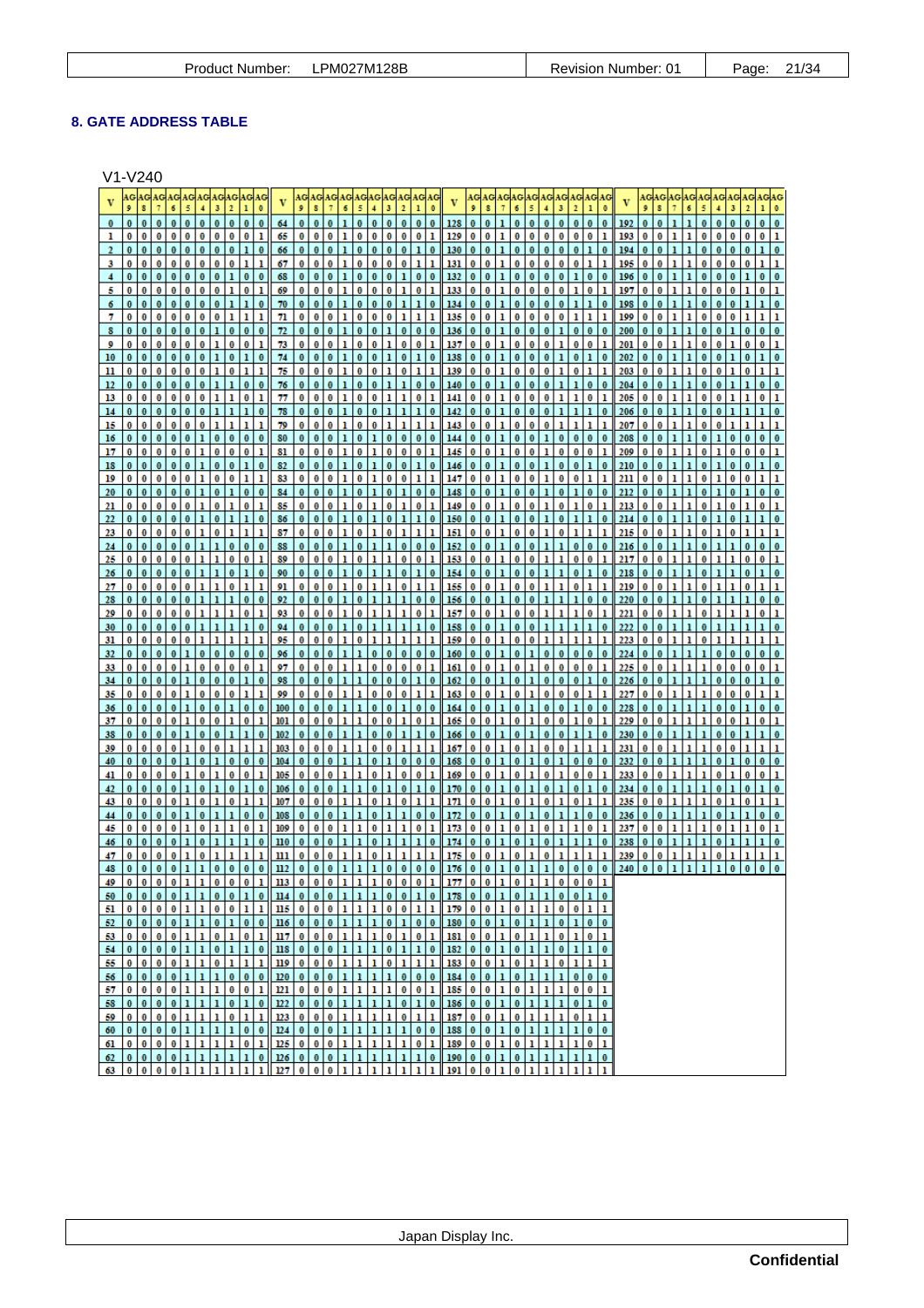| <b>Product Number:</b> | LPM027M128B | <b>Revision Number: 01</b> | 22/34<br>Page: |
|------------------------|-------------|----------------------------|----------------|
|                        |             |                            |                |

# **9. OPTICAL SPECIFICATION**

# 9.1 OPTICAL CHARACTERISTICS

#### 9.1.1 Reflective mode

\* VDD=3.0V,VDDA=3.0V,VIH=3.0V,VIL=0V

| Item          | Symbol                   | Temp.         |                          | Rating         |                          | Unit           | Definition                                             | Remark                    |
|---------------|--------------------------|---------------|--------------------------|----------------|--------------------------|----------------|--------------------------------------------------------|---------------------------|
|               |                          | $(^{\circ}C)$ | Min.                     | Typ.           | Max.                     |                | (Measurement setup)                                    |                           |
| Contrast      | CR                       | 25            | (20)                     | 40             | $\overline{\phantom{0}}$ | $\blacksquare$ | 1                                                      |                           |
|               | tr                       |               | $\blacksquare$           | $\overline{4}$ | 8                        |                |                                                        | Black $\rightarrow$ White |
| Response      | tf                       | 25            | $\overline{\phantom{a}}$ | 6              | 12                       | ms             | $\overline{c}$                                         | White $\rightarrow$ Black |
|               | Rx                       |               | $\overline{\phantom{0}}$ | 0.505          | $\overline{\phantom{a}}$ |                |                                                        |                           |
|               | Ry                       |               | ٠                        | 0.310          | $\overline{\phantom{a}}$ |                |                                                        |                           |
|               | Gx                       |               | -                        | 0.302          | $\overline{\phantom{a}}$ |                |                                                        |                           |
| Color         | Gy                       | 25            | ٠                        | 0.448          | $\overline{\phantom{a}}$ |                | 3                                                      | *Reference value          |
| coordinates   | Bx                       |               | ٠                        | 0.162          | $\overline{\phantom{a}}$ |                |                                                        |                           |
|               | By                       |               | $\blacksquare$           | 0.176          | $\overline{\phantom{a}}$ |                |                                                        |                           |
|               | <b>W<sub>x</sub></b>     |               | ٠                        | 0.315          | $\overline{\phantom{a}}$ |                |                                                        |                           |
|               | Wy                       |               | $\overline{\phantom{a}}$ | 0.340          | $\blacksquare$           |                |                                                        |                           |
| NTSC ratio    | $\overline{\phantom{a}}$ | 25            | $\overline{\phantom{a}}$ | 23             | $\overline{\phantom{a}}$ | %              | $\overline{4}$                                         |                           |
| Reflectance   | $\overline{\phantom{a}}$ | 25            | (10)                     | 19             | $\overline{\phantom{a}}$ | %              | Basic measurement<br>condition &<br>Measurement system |                           |
|               | $\theta L$               |               | (55)                     | 70             | $\blacksquare$           |                |                                                        |                           |
| Viewing Angle | $\theta R$               |               | (55)                     | 70             | ۰.                       | $\circ$        |                                                        | Horizontal                |
| (CR>2)        | $\theta T$               | 25            | (55)                     | 70             | $\overline{\phantom{a}}$ |                | 5                                                      |                           |
|               | $\theta\mathsf{B}$       |               | (55)                     | 70             | ۰                        |                |                                                        | Vertical                  |

\*( ) : Reference value

#### 9.1.2 Transmissive mode

\* VDD=3.0V,VDDA=3.0V,VIH=3.0V,VIL=0V

\*COM frequency should be around 60 Hz (EXTCOMIN frequency : around 120Hz) for transmissive mode.

| Item          | Symbol | Temp.         |      | Rating  |      | Unit | <b>Definition</b>   | Remark |
|---------------|--------|---------------|------|---------|------|------|---------------------|--------|
|               |        | $(^{\circ}C)$ | Min. | $TVP$ . | Max. |      | (Measurement setup) |        |
| Transmittance |        | 25            |      | 0.30    |      | %    |                     |        |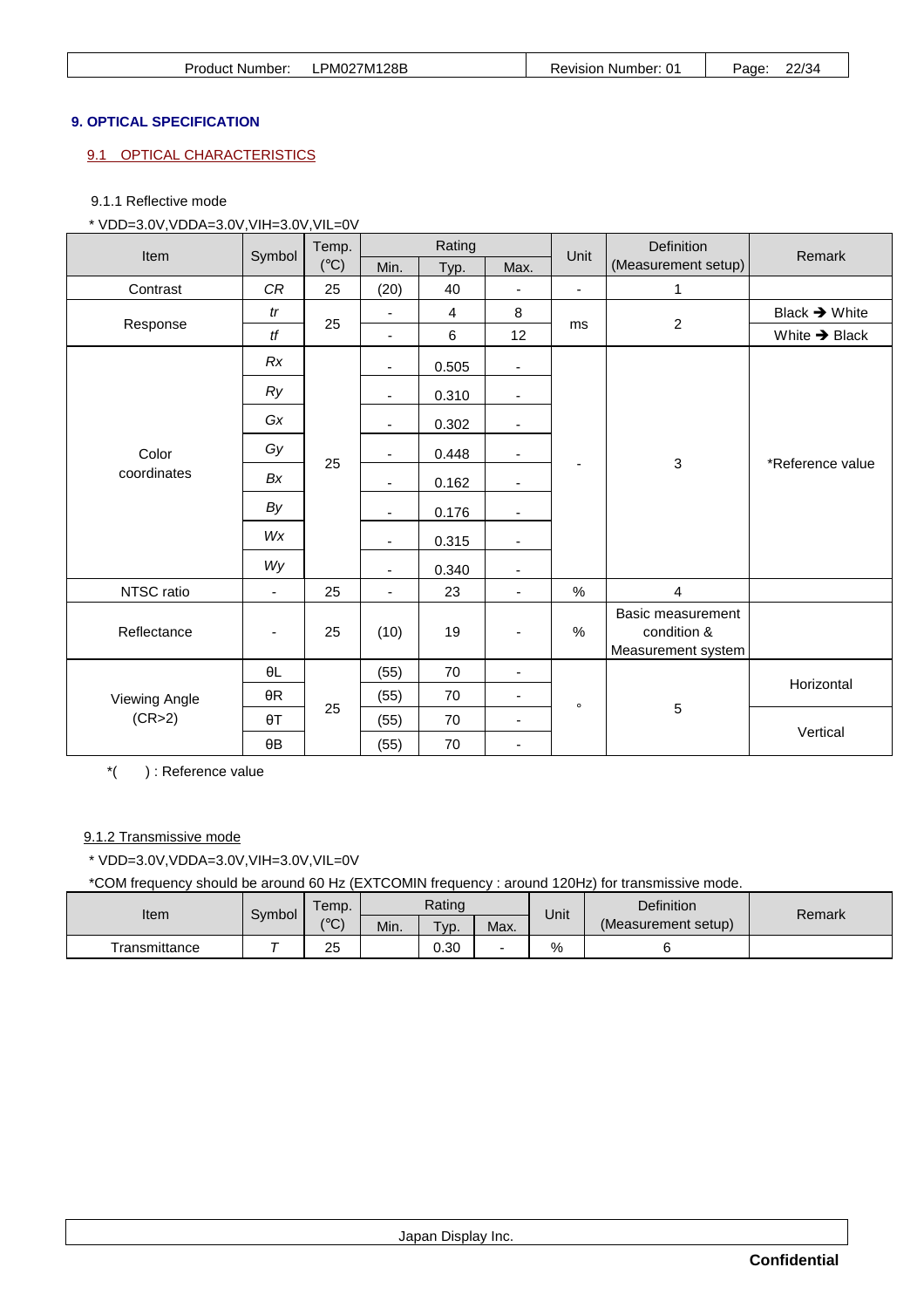| Product Number: | LPM027M128B | Revision Number: 01 | 23/34<br>Page: |
|-----------------|-------------|---------------------|----------------|
|                 |             |                     |                |

#### 9.2 DEFINITION AND CONDITION OF OPTICAL CHARACTERISTICS

#### 9.2.1 Definitions of optical characteristics

#### Definition 1

This is a ratio between the screen surface reflectance of the white raster and the black raster

Contrast ratio (CR) = 
$$
\frac{Reflection intensity on all pixels White}{Reflection intensity on all pixels Black}
$$

#### Definition 2

 The response time is defined as the following figure and shall be measured by matching the input signal for "Black" and "White".

#### ・Normally Black mode



# Definition 3

 This is the x-y coordinate of Red, Green, Blue and White colors specified on the CIE1931 chromaticity diagram. (\* It is not a guaranteed value)

#### Definition 4

This is an area of a triangle shaped by R, G and B coordinates on the CIE1931 chromaticity diagram.

#### Definition 5

This is a maximum angle θ from the normal direction that keeps having the contrast more than 2.

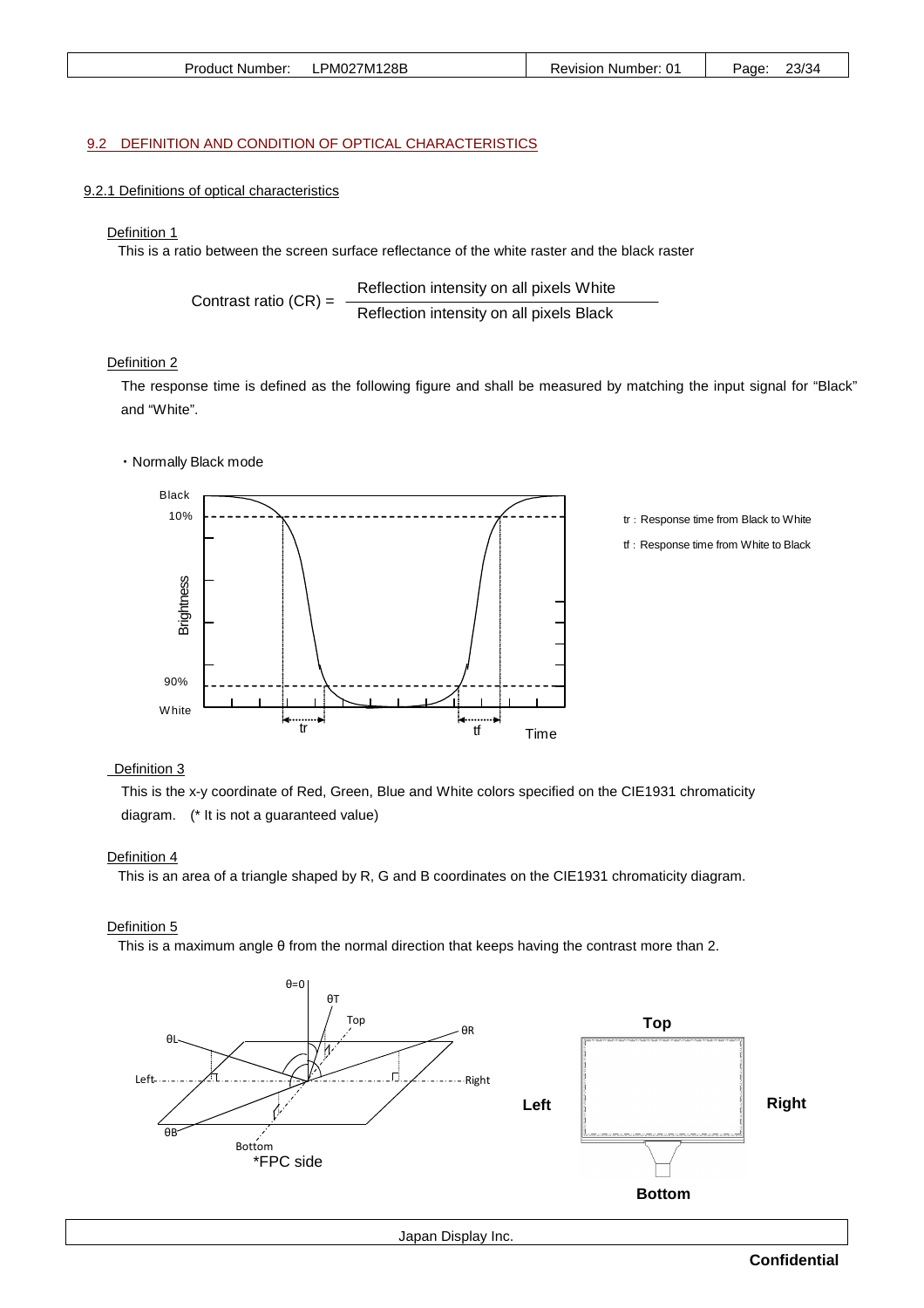|--|

#### Definition 6

Transmittance is defined by the result of measuring backlight owned by Japan Display Inc.

- Measurement method of optical characteristics -

< Basic measurement conditions >

a) Driving voltage

 VDD=3.0V VDDA=3.0V  $VIH = 3.0V$  $VIL = 0V$ 

- b) Measurement temperature 25°C unless otherwise specified
- c) Measurement point

Center of the Active area (one point) unless otherwise specified

d) Measurement equipment

LCD-5200 (OTSUKA ELECTRONICS) or equivalent

- f) Light source
	- Parallel light source
		- ・Light source input direction: form FPC side (30°)
		- ・Light source receive direction: at LCD center (0°)
	- < Measurement system>

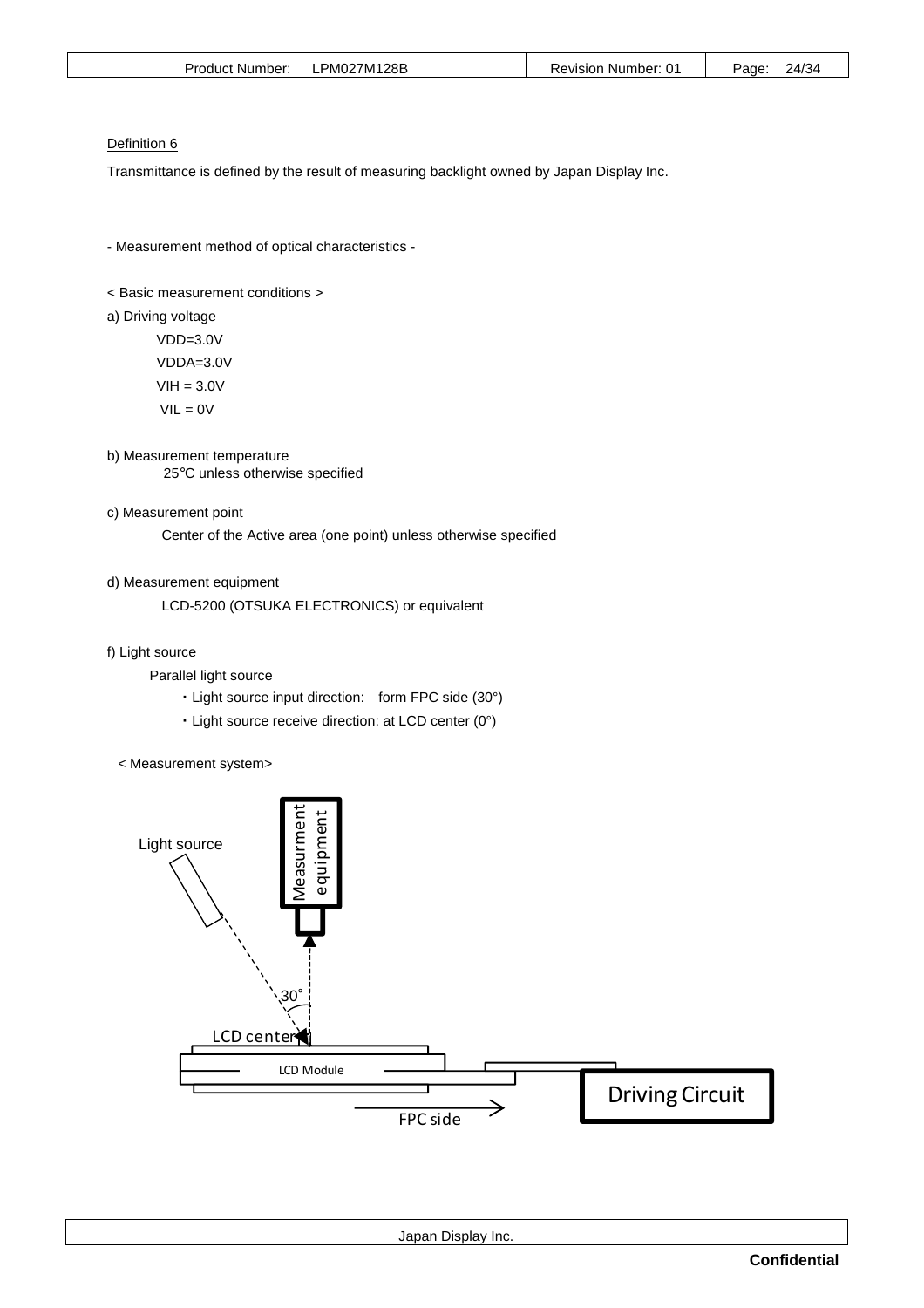| Product Number: | PM027M128B<br>╌ | <b>Revision Number: 01</b> | 25/34<br>Page: |
|-----------------|-----------------|----------------------------|----------------|
|                 |                 |                            |                |

# **10. INSPECTION**

Please refer to the shipment inspection standard Ver.01 for LPM027M128B.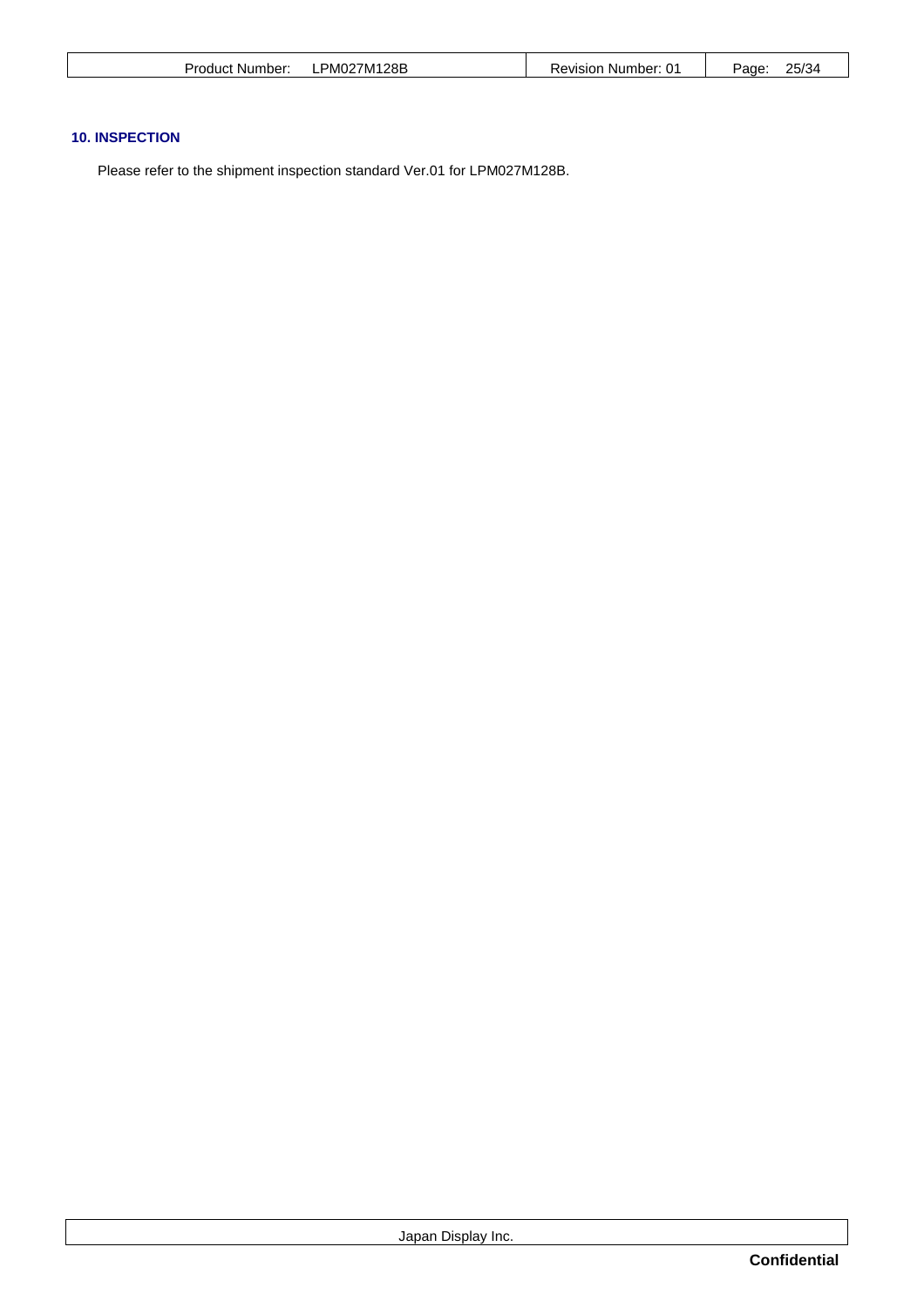| Product | PM027M128B | Revision Number: | 26/34 |
|---------|------------|------------------|-------|
| Number: | .          |                  | Page: |

# **11. RELIABILITY TEST**

# 11.1 CONDITIONS OF RELIABILITY AND MECHANICAL TEST

| No.            | <b>TEST ITEM</b>                                     | <b>CONDITION</b>                                                                                 |                          | <b>REMARK</b> |
|----------------|------------------------------------------------------|--------------------------------------------------------------------------------------------------|--------------------------|---------------|
| 1              | <b>High Temperature Storage</b>                      | $Ta=80^{\circ}C$                                                                                 | 240h                     |               |
| 2              | Low Temperature Storage                              | $Ta = -30^{\circ}C$                                                                              | 240h                     |               |
| 3              | High Temperature &<br><b>High Humidity Storage</b>   | Ta=60°C∕90%RH<br>(No condensation)                                                               | 240h                     |               |
| 4              | High Temperature &<br><b>High Humidity Operation</b> | Ta=40°C∕90%RH<br>(No condensation)                                                               | 240h                     |               |
| 5              | <b>High Temperature Operation</b>                    | $Ta=70^{\circ}C$                                                                                 | 240h                     |               |
| 6              | Low Temperature Operation                            | $Ta = -20°C$                                                                                     | 240h                     |               |
| $\overline{7}$ | Thermal shock<br>(non-operating)                     | Ta=-20 $^{\circ}$ C to 70 $^{\circ}$ C<br>(30min each)                                           | 50cycles                 |               |
| 8              | <b>ESD</b>                                           | HBM IEC 61340-3-1,<br>ESD STM5.1<br>$V = \pm 1.0$ kV (Contact)<br>$R = 1.5k\Omega$ , $C = 100pF$ | 1 time each terminal     |               |
| 9              | Packing Vibration                                    | <b>Random Vibration</b>                                                                          | $101$ min<br>Direction:Z | $(*11-1)$     |
| 10             | Packing Drop                                         | Height 60cm, 1 corner<br>3 edges, 6 surfaces                                                     | 1 time<br>Each direction | $(*11-1)$     |

Note)

(\*11-1) Tests are conducted package..

Above tests are evaluated during the development period. It is not guaranteed value for lot acceptance. If a nonconformance is found, both parties will have a discussion to solve it.

#### 11.2 CRITERIA FOR JUDGEMENT

After the above tests, return samples to the normal temperature and moisture environment in the thermostat chamber room over 30 minutes not to condense. Inspect samples kept for more than 1 hour after pulling them out of the thermostat chamber room.

(1) There shall be no abnormality in the functions (Ex. No display, abnormal display, line defects).

(2) There shall be no serious degradation.(Ex. Brightness uniformity, reversible changes, optical changes due to polarizer are ignored.)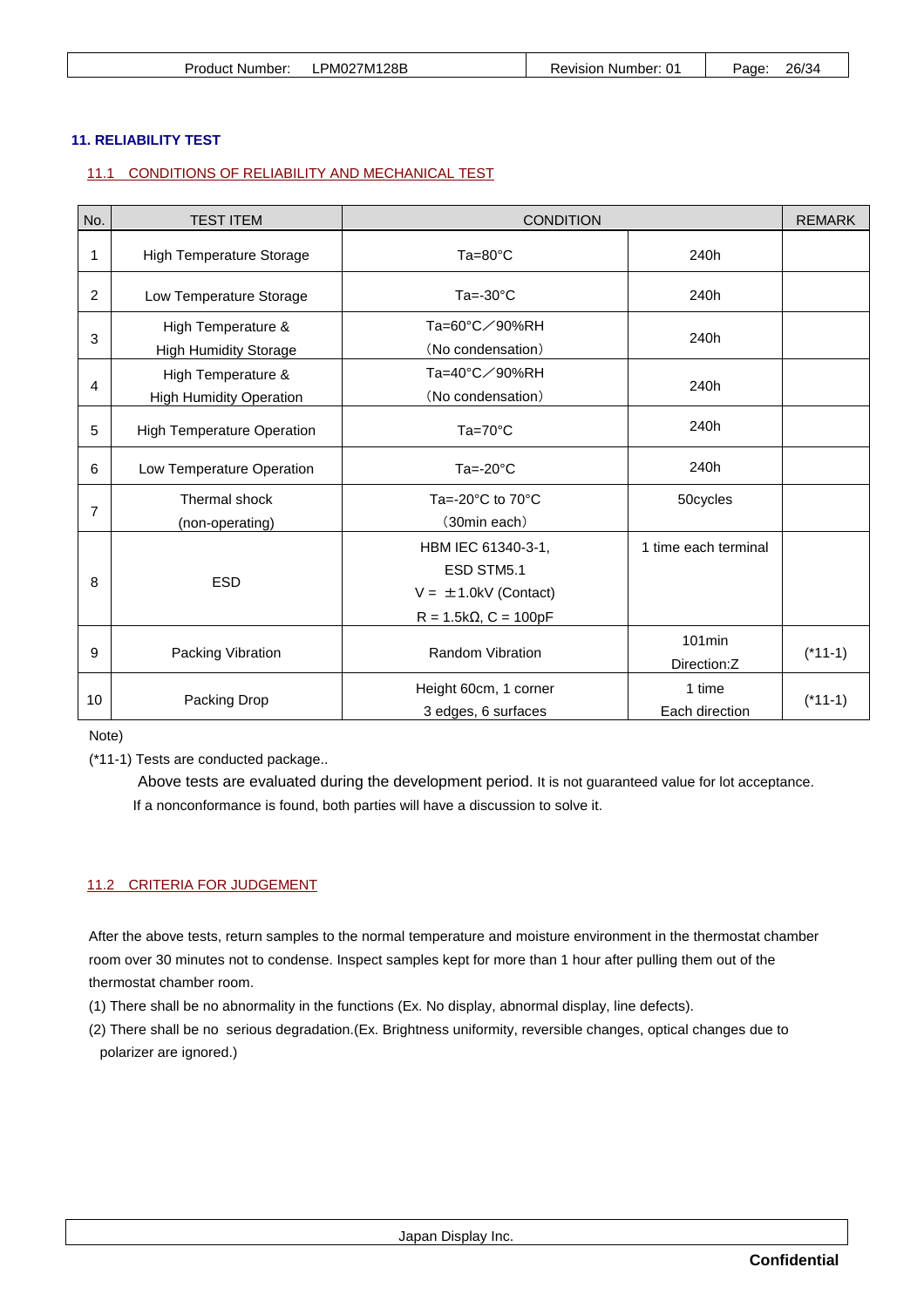| PM027M128B<br>Product Number: | Revision Number: 01 | 77/34<br>Page <sup>-</sup> |
|-------------------------------|---------------------|----------------------------|
|-------------------------------|---------------------|----------------------------|

# **12. DESIGNATION OF LOT MARK**

# 12.1 LOT MARK

Lot mark is printed on the FPC of the LCD module.



| Year | Figure in lot mark |
|------|--------------------|
| 2017 |                    |
| 2018 | 8                  |
| 2019 | 9                  |
| 2020 | O                  |
| 2021 |                    |

| Month | Figure in lot mark | Month | Figure in lot mark |
|-------|--------------------|-------|--------------------|
| Jan.  | A                  | Jul.  | G                  |
| Feb.  | в                  | Aug.  | н                  |
| Mar.  | С                  | Sep.  |                    |
| Apr.  |                    | Oct.  |                    |
| May   | Е                  | Nov.  | Κ                  |
| Jun.  | F                  | Dec.  |                    |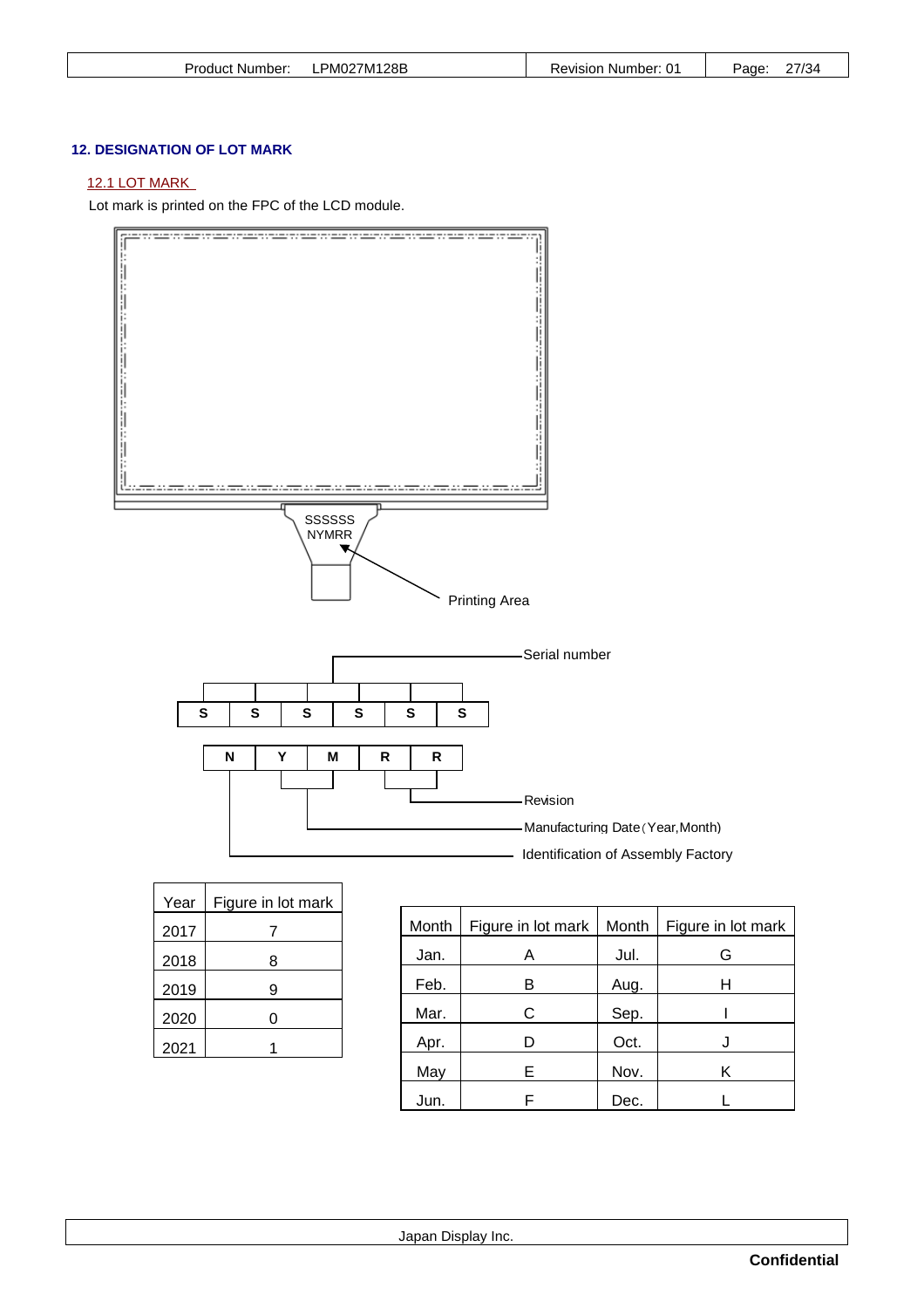| PM027M128B      | ı Number: 01 | 28/34 |
|-----------------|--------------|-------|
| Product Number: | Revision     | Page: |

#### **13. PACKING SPECIFICATIONS**

# 13.1 INNER CARTON

12pcs LCD modules per tray 10 trays with products  $+$  empty tray as cover = 11 trays

Notes)

Tray orientation must be alternately arranged. If you do not stack trays alternately, it will lead to panel damaged.

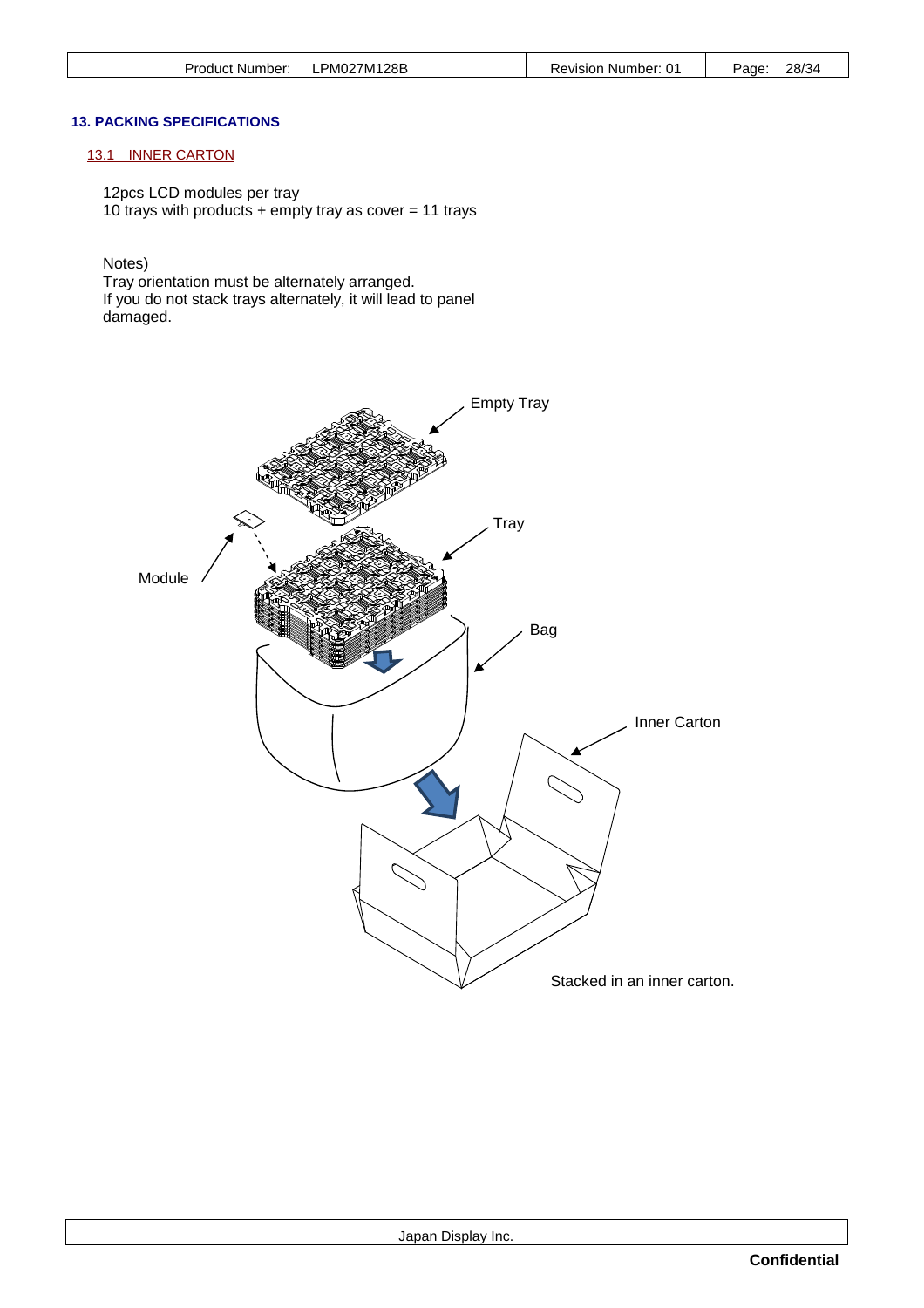| Product Number: | ∟PM027M128B | Revision Number: 01 | 29/34<br>Page: |
|-----------------|-------------|---------------------|----------------|
|                 |             |                     |                |

# 13.2 MASTER CARTON



Japan Display Inc.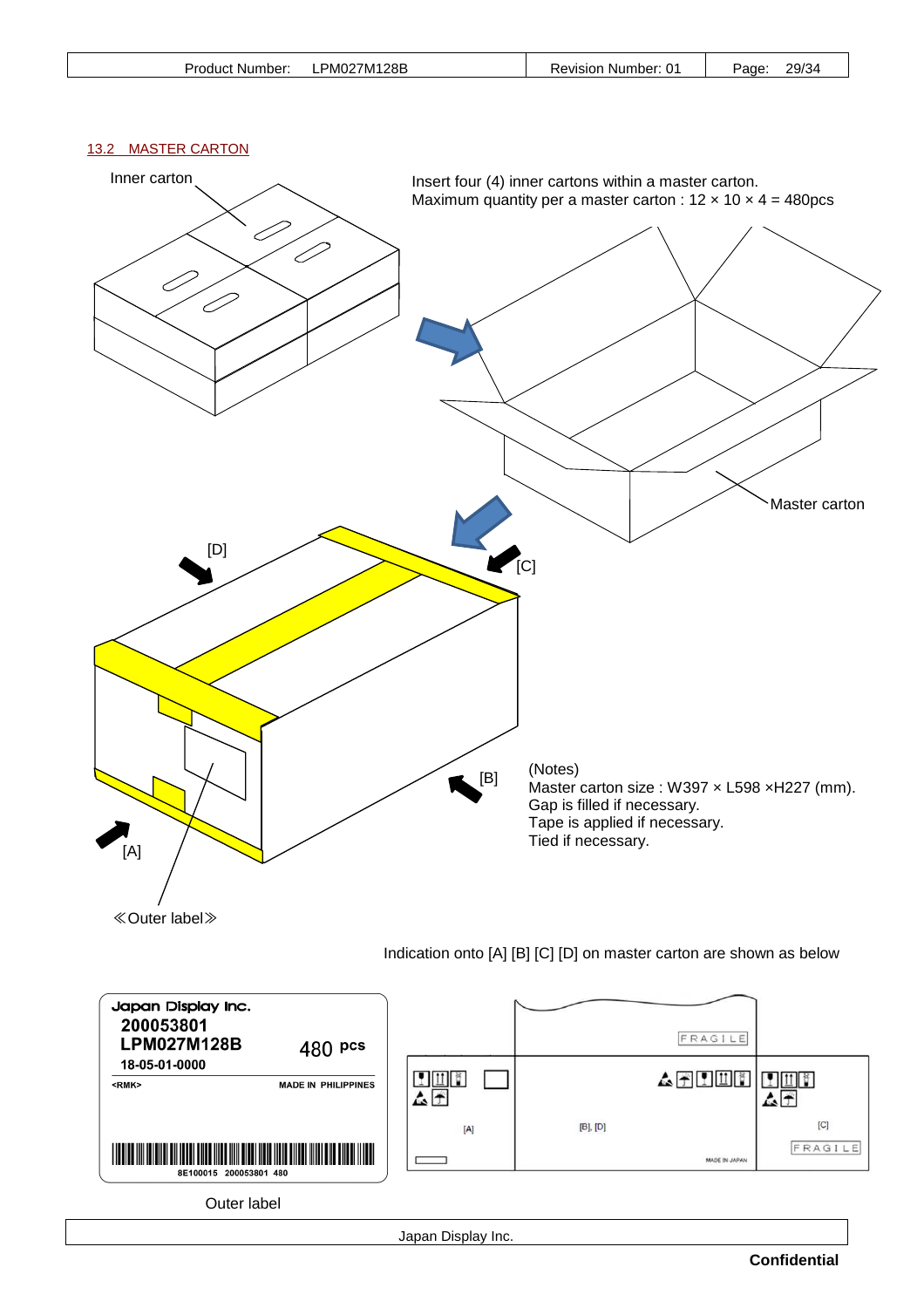# **14. LCD MODULE USAGE AND PRECAUTIONS**

# 14.1 HANDLING

(1) The display panel is made of glass. Do not subject it to mechanical shock such as dropping it from a high position, etc.

(2) If the display panel is damaged and internal liquid crystal substance leaks out, be sure not to inhale or consume it. If the internal liquid crystal substance comes into contact with skin or clothing, promptly wash it off using soap and running water.

(3) Do not apply excessive force on the surface, perimeter or adjoining areas of LCD module since this may cause display panel color tone to vary.

(4) The polarizer covering the display panel surface of the LCD module is soft and can be easily scratched. Handle this polarizer carefully.

(5) If the surface polarizer becomes contaminated, use the following recommended or equivalent adhesive tape for contaminants removal.

• Scotch-brand mending tape (No. 810)

(6) Do not breathe on the display surface or use Ethyl Alcohol solvent for contaminant removal as polarizer discoloration may occur. Furthermore, solvent other than mentioned above may also damage the polarizer. Especially, do not use the followings.

• Water

• Ketones

• Aromatic solvents

(7) When mounting the LCD Module, be sure that it is free from twisting, warping, or distortion. Any stress can have great influence to the display quality. Also, in cases where outer case or frame is included, be sure to secure sufficient stiffness on the outer case or frame for a robust design.

(8) Do not apply pressure at or around the FPC bonding area and the surrounding area.

(9) Do not attempt to disassemble or rework the LCD module.

(10) To prevent destruction of the elements by static electricity, be careful to maintain an optimum working environment.

• Be sure to ground your body before handling the LCD module.

• Make sure that solder guns and all other tools required for assembly have been grounded.

• To reduce occurrence of static electricity, avoid using this product in dry environments.

• A protective film has been attached to the surface of the LCD panel. When peeling off the protective film, be careful to prevent electrostatic discharges.

(11) To minimize performance degradation of the LCD module caused by destructive forces such as static electricity, etc., avoid direct contact to the following sections when handling the LCD module.

• terminal electrodes of connector

• wiring pattern on FPC

(12) LCD Panel surface is protected by a protective film layer. This protective film must be removed before final product installation. After removal of protective film layer, some adhesive residues maybe left on the LCD panel, especially after long storage period, please refer to section 5) listed above for proper contaminant removal procedure. (13) Take precaution to minimize corrosion of electrodes. Corrosion of electrodes is accelerated by moisture,

condensation or a current flow in a high-humidity environment.

(14) Do not apply excessive pressure to the FPC part. Force type such as twist, warp, etc., may damage FPC patterning traces.

(15) Do not use sharp, pointy or rigid tools when handing LCD panels. These objects can scratch or nick the glass panel which can cause it to crack.

(16) Do not touch or handle the LCD module directly with bare hands. Residue of dirt, oil or water may have the possibility to cause corrosion. Be sure to wear finger sacks or gloves when handling LCD modules. When holding an LCD panel module, carefully hold the panel by the edges of the glass plate.

(17) Avoid using LCD module under condensation or high humidity environment because polarizer etc. maybe damaged in these conditions.

(18) Trays are used to package LCD modules for shipment. If LCD modules scratch the tray during shipment, material of the scratched tray may be left on LCD modules. In such case, clean up LCD modules after removal from trays.

(19) When installing LCD module, don't apply excess stress of bending or stretching to the input cable

(20) Keep NC terminal open electrically.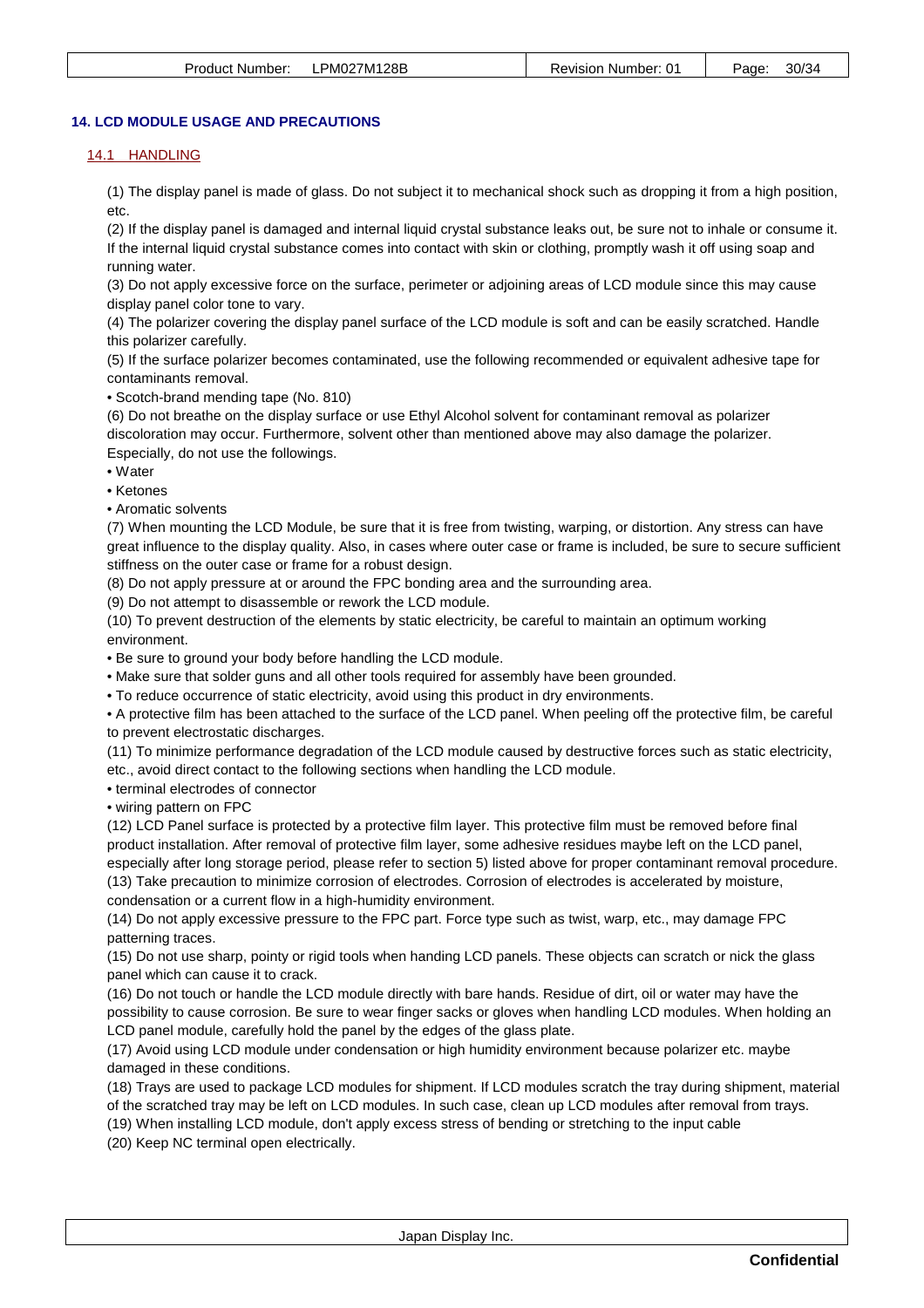(21) After storage under high humidity or condensation environment, keep LCD module under room temperature more than 30 minutes before operation.

(22) Take precautions to handling LCD module because the glass plate has very keen edges.

# 14.2 DESIGN OF APPLICATION

(1) The absolute maximum ratings represent the rated values which LCD module cannot exceed. When LCD modules are used beyond this rated value, the operating characteristics may be adversely affected.

(2) To prevent the occurrence of erroneous operation caused by noise, special attention on satisfying VIL, VIH specified values is required. This includes taking the precautionary measures of using short cables for signal transferring.

(3) An inherent characteristic of liquid crystal display is its temperature dependency. Be sure to use the LCD modules within the specified operating temperature range, as recognition of the display becomes difficult when the LCD module is used outside its range. Also, keep in mind that the voltage levels necessary for clear display images will vary according to temperature.

(4) It is recommended that power supply lines to include current surge protection. (Fuse etc. recommend value: 0.5A)

(5) Note the peripheral devices can cause mutual noise interference with LCD modules. Especially, input devices such as Touch Panel, etc., may output operational level by radiation noise even when these devices are not in operation. Actual performance confirmation and verification under actual usage environment by actual final product is highly recommended.

(6) To avoid EMI, preventive measures should be implemented in the final product.

(7) Display abnormality may occur with sudden removal of power supply such as device battery. Sudden removal of power supply shall be avoided at all time. LCD module quality cannot be guaranteed under such condition.

(8) Ensure sufficient light shading measures during design phase and when assemble the LCD module.

(9) Ensure sufficient light shading measures in the inspection process.

(10) Similar to general electronic components, ESD may cause LCD IC to malfunction. ESD preventive measures should be considered around the LCD module.

(11) While display data may be kept, data can be easily changed by external noise. Noise shall be minimized at device or system level.

(12) As unexpected noise may occur, periodic refresh operation such as resend the command and display data is highly recommended as part of the software routine.

(13) When logic circuit power is off, do not apply any signals to the input terminals.

(14) Do not use other components such as FPC or other features to fix the LCD module position, as pressure/tension may produce undesired result such as FPC trace crack.

#### 14.3 DISPLAY CHARACTERISTICS

(1) Because the optimum LCD driving voltage depends on the ambient temperature, display may slightly flicker at the environment of high temperature.

(2) One of the special characteristics of liquid crystal is that it freezes when stored at the temperature below the storage temperature range. Such freezing may cause orientation defects or bubbles (black or white) to appear in the LCD panel. Bubbles may also occur if the panel receives an impact in a low-temperature environment.

(3) If the LCD module is left operating for a long time with the same display showing, the displayed pattern may leave traces on the screen or the contrast may become inconsistent.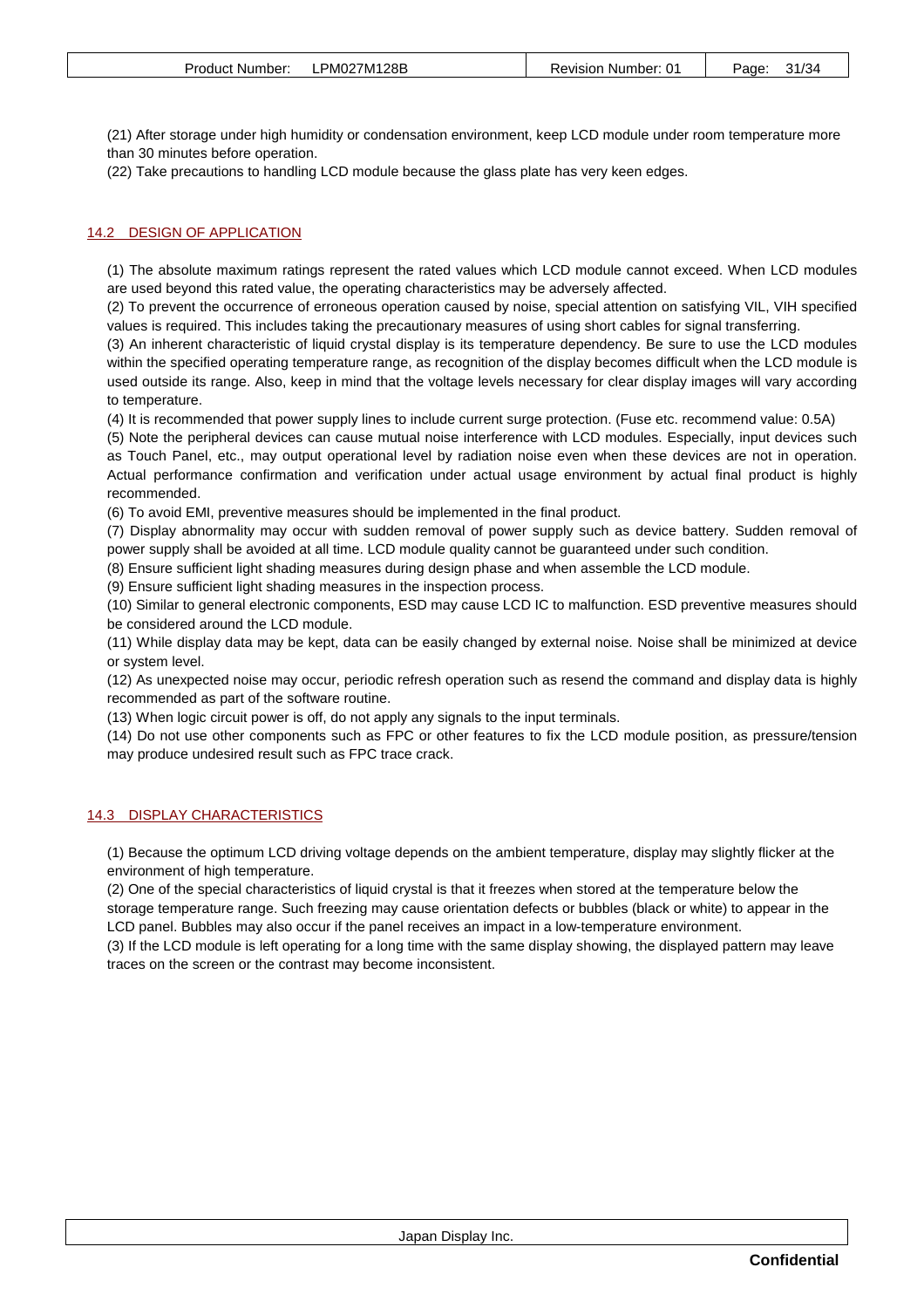#### 14.4 KEEPING THE PRODUCTS

- (1) When keeping LCD modules, avoid the following condition or environment.
- Exposure to direct sunlight or fluorescent lamps lightings.
- High-temperature/high-humidity or very low-temperature (below 0°C) environments.
- Exposure to water droplets, condensation, etc.

Furthermore, keep LCD modules in anti-static bags to prevent static electricity charge ups. Whenever possible, LCD modules should be stored in the same conditions in which they were shipped from Japan Display Inc.

(2) Take precaution to minimize corrosion of electrodes. Corrosion of electrodes is accelerated by moisture,

condensation or a current flow in a high-humidity environment.

(3) Recommended keeping conditions.

- Keeping environment : +15°C to 35°C, less than 65%RH
- Duration: up to 2 months after shipping date
- (4) The shipping carton must not be stacked up over 1.5m in height.

#### 14.5 DISPOSAL

(1) When disposing LCD modules, consult company specialized in industrial waste treatment which is permitted by the government or local authority. When incineration is the method of LCD module disposal, law of environmental hygienic must be obeyed.

#### 14.6 OTHERS

(1) This product is designed to be used in ordinary electronic devices. Do not use this product in other applications, especially in devices that may cause direct bodily damage to end users (such as weapons, military

purposes, aerospace equipment, life-support system equipment, or safety equipment).

(2) Japan Display Inc. shall not be responsible for defects that occur in this product or in equipment connected to this product if the product is used in an environment that exceeds the ranges specified in this document, or in an environment not described in this document.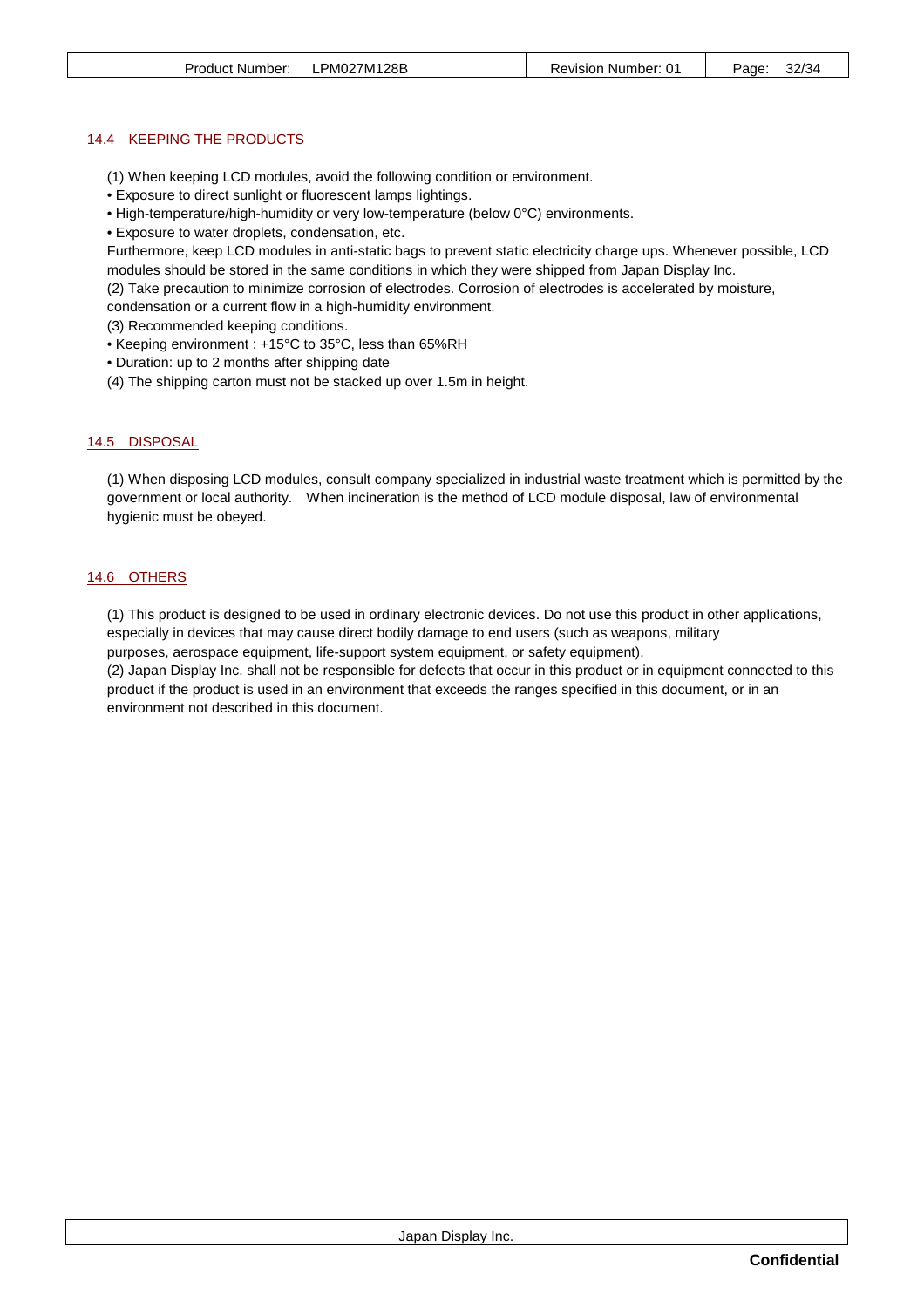# **15. OUTLINE DRAWING**